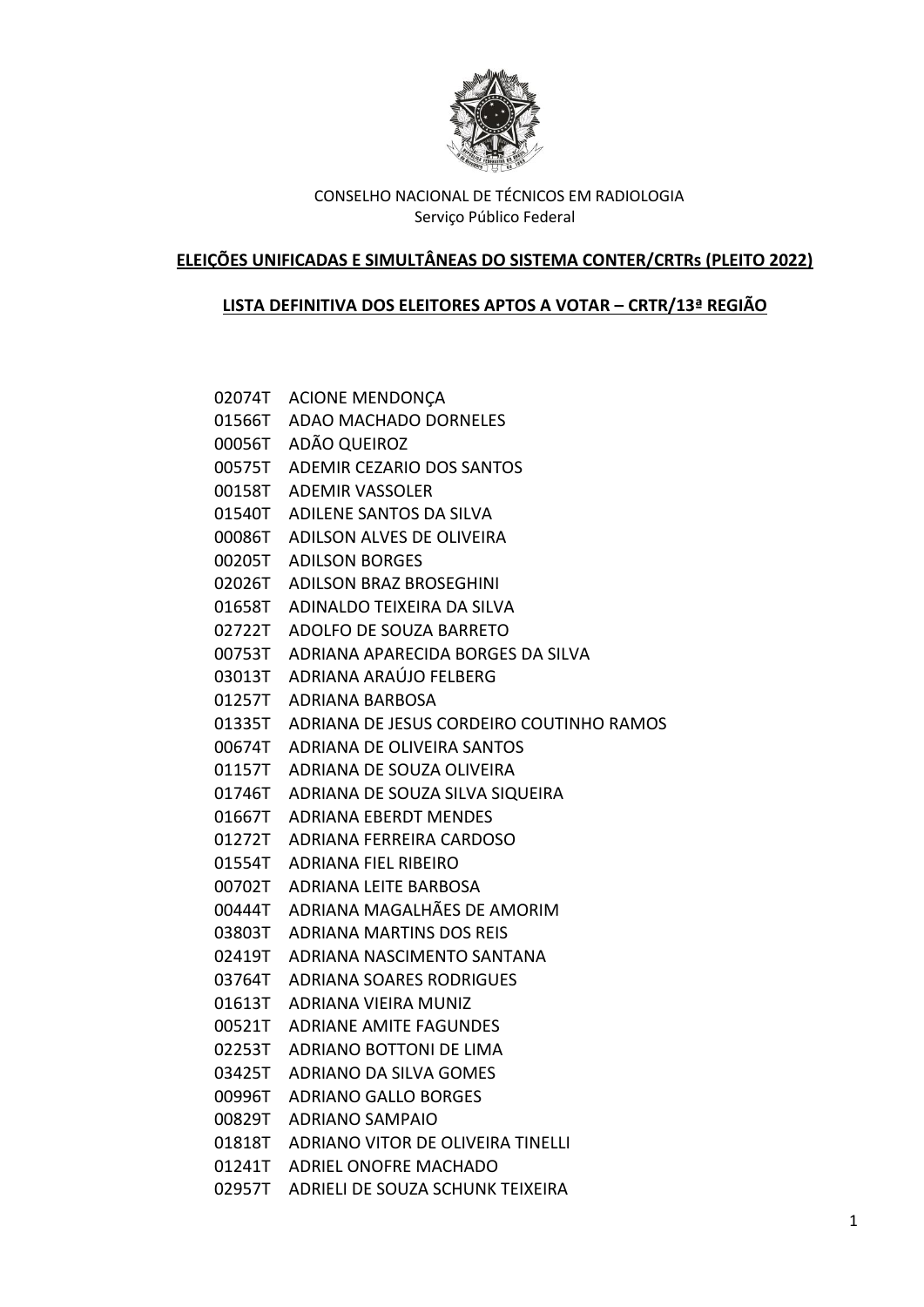

- 03198T ADRIELLY SCHERRER DE LIMA 01273T ADRIELLY TEIXEIRA MARIANELLI 00174T ADRINO PENHA COSTA 02392T AÉRICA ADILÉIA MENDES DE ANDRADE 00078T AGOSTINHO VANDÉSIO ALTOÉ FAZOLO 00184T AGUINALDO BERMUDES DA SILVA 00022T AGUINALDO LOUZADO 02302T AIANDRA MIRIAN DA SILVA SILVA VENACIO 00038T AILTON JOSÉ WAIANDT 03661T AIRES CARDOSO 00826T ALAILTON DE OLIVEIRA ELER 03654T ALAN CARLOS BARBIERI 03502T ALAN GABRIEL MARINATO 01151T ALAN STEIN PACCE 00818T ALAN WILIAM DE OLIVEIRA 02575T ALANA ALVARENGA LIPRANDE 00898T ALBERTO LOPES DE JESUS 00825T ALCEMIR RAMOS DA PENHA 00962T ALCENOR ROSA MORAIS FILHO 01171T ALCINÉIA BELLATO 00151T ALCINO DONIZETE TEIXEIRA 01981T ALCIONE PRATES DA SILVA 00246T ALDAIR GERALDO DA SILVA 00542T ALECSANDRO CORREA CYPRIANO 01336T ALESSANDRA ARANTES SIMMER CARLETTE 02147T ALESSANDRA BARBIERI DE OLIVEIRA 02596T ALESSANDRA CHANCA ZAMPIRES 00671T ALESSANDRA CONTE DE OLIVEIRA 01206T ALESSANDRA GOMES FIRMIANO SIMÕES 01614T ALESSANDRA MACHADO 01289T ALESSANDRA PEREIRA DA CONCEIÇÃO 03163T ALESSANDRA PESSÔA GOMES SCHAEFFER 00762T ALESSANDRA RODRIGUES SALTOR 01615T ALESSANDRA SILVA MOREIRA 00602T ALESSANDRA XAVIER DA SILVA 02128T ALESSANDRA ZANONI 02820T ALESSANDRO BALDI 01582T ALESSANDRO DE SOUZA LIMA 03752T ALEX HONORATO SOARES 00424T ALEX NUNES PERIN
- 01519T ALEX SANDRO DA SILVA SANTOS DORNAS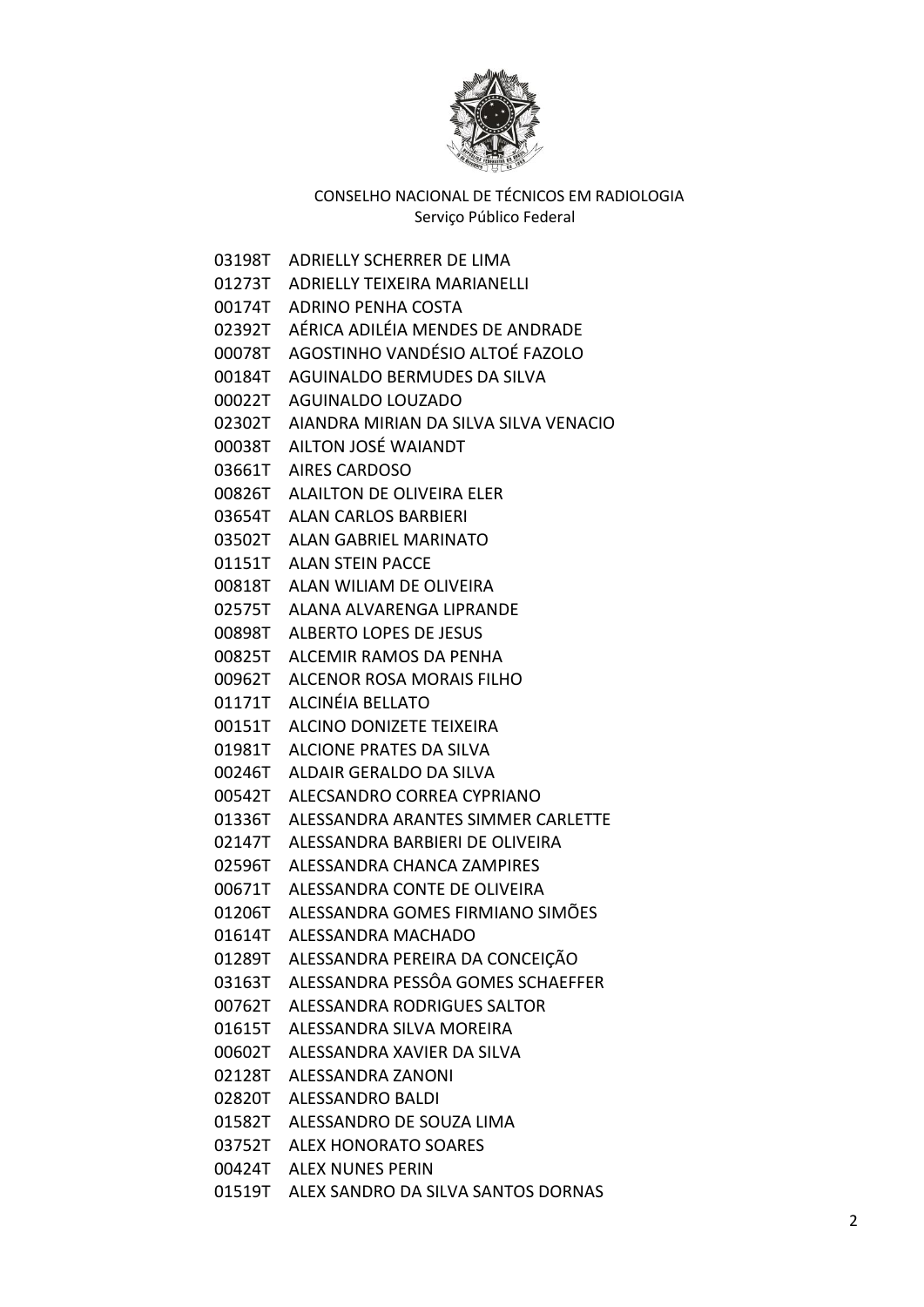

00728T ALEX SANDRO DOSSI MARGON 03475T ALEX SANDRO MARIANO DE JESUS 01054T ALEXANDRA RIBEIRO 00749T ALEXANDRE ALVES MEIRELLES 01323T ALEXANDRE BARBOSA SALES 02791T ALEXANDRE BRANDAO SALAROLI 00182T ALEXANDRE PEREIRA DOS SANTOS 02600T ALEXANDRE SERAPHIN 01333T ALEXANDRE SOARES FRAGA 00396T ALEXANDRO LOPES SILVA 02773T ALEXSANDRA FELIPE PRECIOSO 02651T ALEXSANDRA MAYER BERGER 02842N ALEXSANDRO SILVA DO NASCIMENTO 02363T ALEXSANDRO SOUZA SANTOS 01988T ALEXSSANDRA MARINHO FERREIRA 01756T ALFREDO DA SILVA RIBEIRO 00768T ALICE RIBEIRO DE OLIVEIRA 02808T ALINE CORCINI SCHNEIDER 03726N ALINE DA CUNHA GOMES 00028A ALINE DA HORA SANTOS NOVAES 02969T ALINE DA SILVA FERREIRA 01784T ALINE DE SOUZA SILVA 02134T ALINE FALCÃO LEMOS 02510T ALINE FERREIRA MENDES 02726T ALINE GON 02772T ALINE SILVEIRA BORGOMONI 02251T ALINE SUARES SIMÃO 02141T ALINE ZANETTI ROHOR 01216T ALISSON CARDOSO DE SALES 00304T ALLAN KARDEC DA SILVA PEREIRA 03867T ALLAN SOARES MOTA 03016T ALLEFF KEYLLAN DUARTE ZOLABARRIETA 01522T ALLESANDRA OLIVEIRA LAURENT 02564T ALLISON NETTO ARAUJO DA SILVA 00395T ALOÍSIO DOMINGOS CALDEIRA 03509T ALVARO AUGUSTO AZEVEDO ALVES 02769T AMANDA CAPRA FERREIRA 03174T AMANDA CAROLINE DE OLIVEIRA BARROSO MIRANDA 02541T AMANDA CORDEIRO RODRIGUES 01880T AMANDA DO ESPIRITO SANTO GRISOLIA 03566T AMANDA MARTINS FERNANDES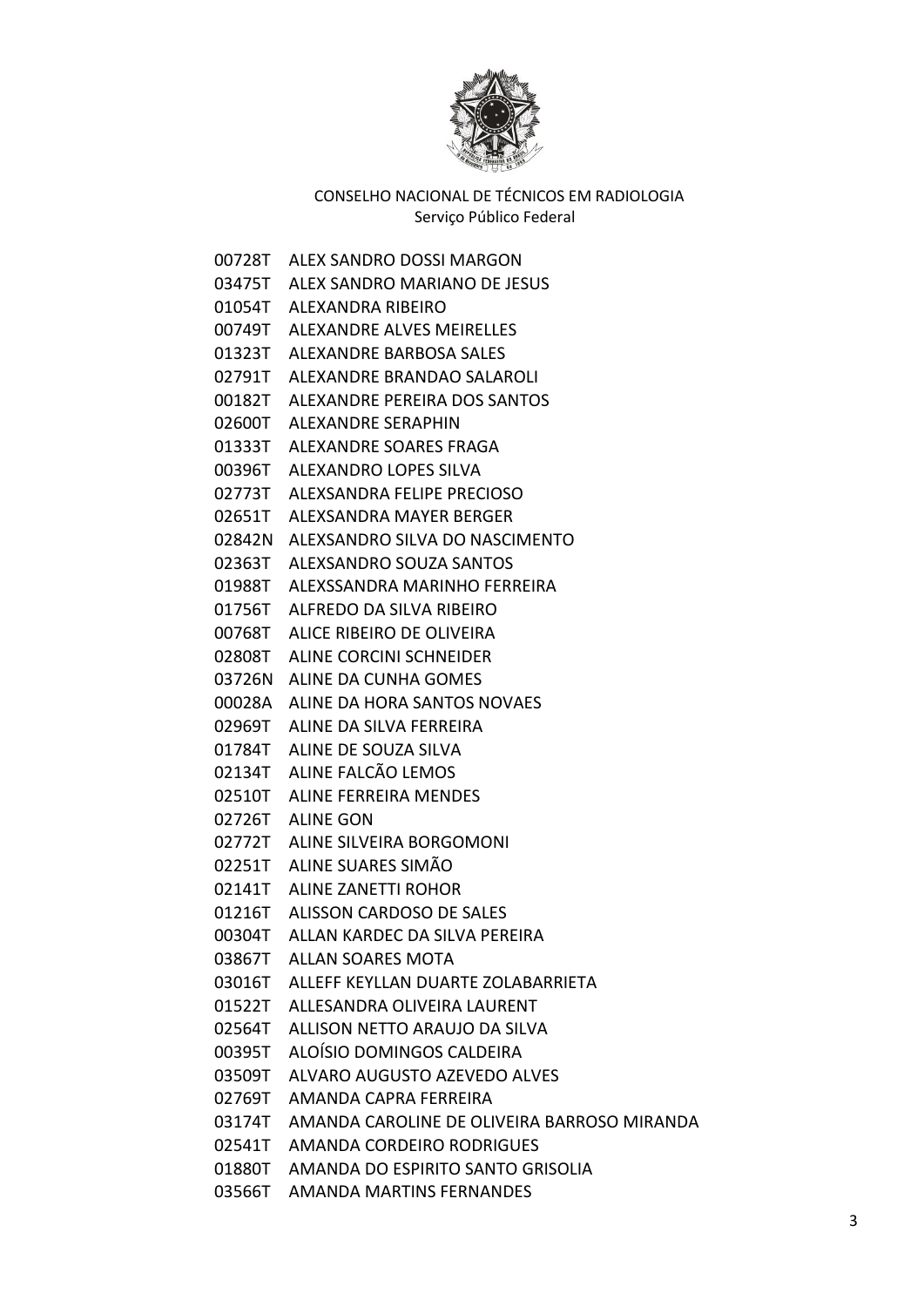

| 02484T | AMANDA PARAIZO DA SILVA MENEZES      |
|--------|--------------------------------------|
| 01469T | AMANDA SANTOS MAGALHÃES              |
| 01453T | AMERSON DE OLIVEIRA GOMES            |
| 00716T | ANA CARI A BATISTA DE ALMEIDA        |
| 02878T | ANA CARLA NUNES DA ROCHA             |
| 03760T | ANA CAROLINA BONATTO ZANQUI          |
| 01360T | ANA CÉLIA GOMES COSTA                |
| 00737T | ANA CLAUDIA INACIO                   |
| 03464T | ANA CRISTINA MOURA PAULO CARDOSO     |
| 00332T | ANA LÚCIA DE JESUS BIZARRIA MÁXIMO   |
| 02839T | ANA LUCIA DE VARGAS PERFEITO         |
| 01821T | ANA LÚCIA DOS SANTOS PINHEIRO        |
| 00899T | ANA LÚCIA LEITE LOPES DALTIO         |
| 00261T | ANA LÚCIA LEMOS DOS ANJOS            |
| 02165T | ANA LUCIA XAVIER DIAS                |
| 01598T | ANA LUIZA CORTES CORREA              |
| 02091T | ANA MARIA PARREIRA DOS SANTOS        |
| 02803T | ANA MICHELE LUZIA FERREIRA           |
| 01293T | ANA PAULA AZEREDO LOPES              |
| 01377T | ANA PAULA CRUZ DO NASCIMENTO         |
| 01819T | ANA PAULA DA ROCHA ENDRINGER         |
| 00855T | ANA PAULA DA SILVA CALIMAN COUTO     |
| 01246T | ANA PAULA DOS SANTOS VESPASIANO      |
| 02226T | ANA PAULA FERREIRA ANDRADE LOT       |
| 00932T | ANA PAULA LIMA FERNANDES             |
| 01234T | ANA PAULA MOREIRA PACHECO SALOMÃO    |
| 00959T | ANA PAULA RAINATO HASHIMOTO          |
| 00303T | ANA PAULA REIS RENON                 |
| 00432T | ANA PAULA SIQUEIRA                   |
| 01044T | ANA PAULA VIEIRA DA SILVA FERREIRA   |
|        | 03587N ANA ROBERTA OLIVEIRA CARNEIRO |
|        | 01250T ANA VARELA FERREIRO CANCELA   |
| 01432T | ANALU CANSI DA SILVA                 |
|        | 00207T ANATALICIO PIRES FILHO        |
|        | 03706T ANDERSON DE SANTANA MENEZES   |
|        | 00752T ANDERSON FILETE STOFEL        |
| 02211T | ANDERSON MANZOLLI GONÇALVES          |
|        | 00397T ANDERSON MOREIRA CRISTO       |
|        | 03730T ANDERSON MOURA DE OLIVEIRA    |
|        | 02001T ANDRE CASTELO SANTOS          |
|        | 02422T ANDRE DE ALMEIDA CRAVO        |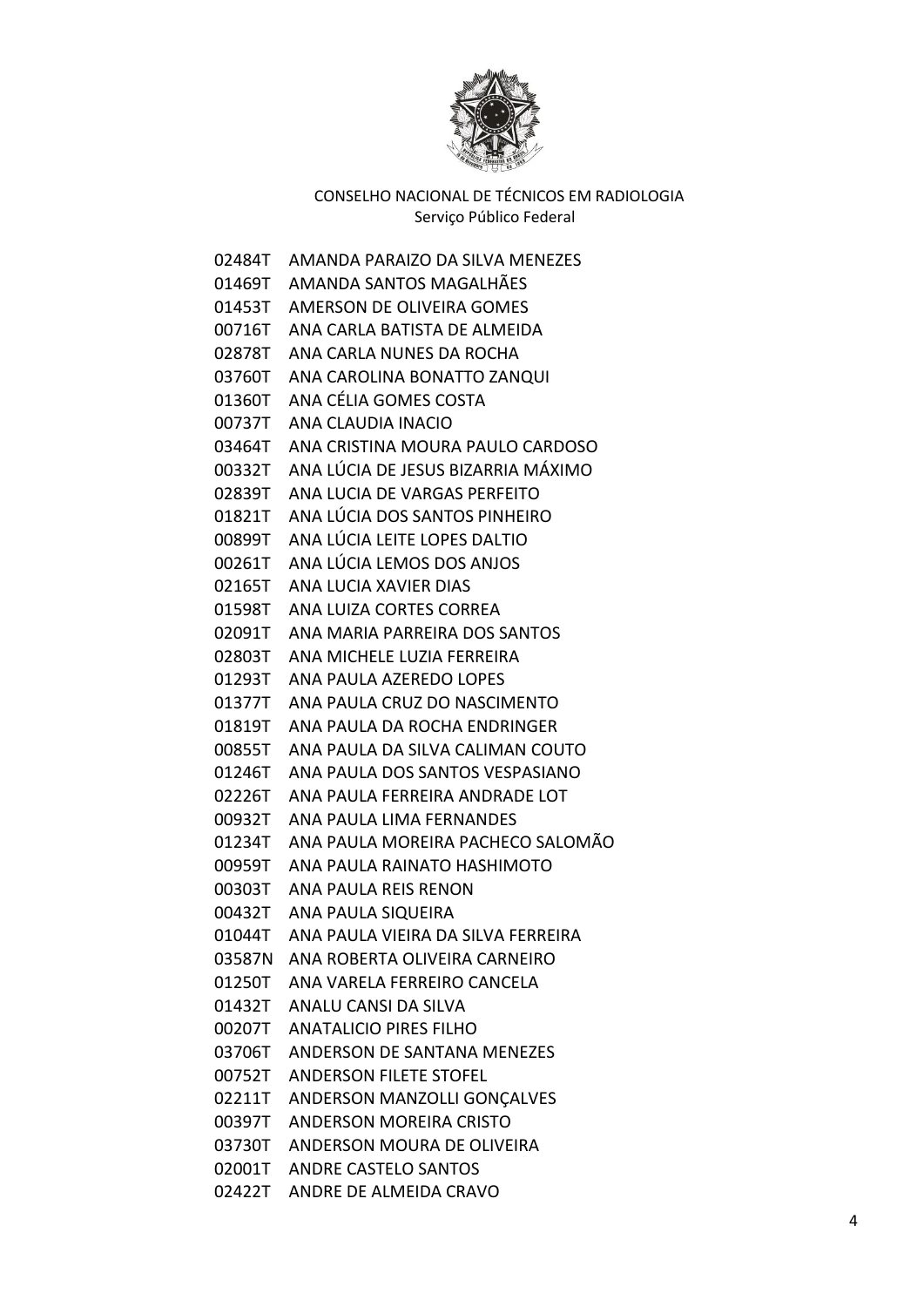

02731T ANDRÉ FERREIRA DE ALMEIDA DO CARMO 00426T ANDRÉ PEREIRA DE NOVAIS 02204T ANDRÉ PEREIRA MELO 02861N ANDRÉ RESSURREIÇÃO OLIVEIRA 00995T ANDREA DA SILVA ABADE 03759T ANDREIA ALVES GABRIEL 01144T ANDRÉIA DA SILVA SOUZA GARCIA 01734T ANDREIA DAMACENO SOUZA 02506T ANDREIA FELIPPE BOSCAGLIA 01728T ANDREIA FIGUEREDO DE MENEZES 02642T ANDREIA MORAES INACIO SILVA 02583T ANDRÉIA PEREIRA DE OLIVEIRA 01427T ANDREIA SIMÕES DE MATOS 00979T ANDREIA STRELOW DA SILVA 01317T ANDRESSA CUPERTINO DE ARAÚJO LACERDA 01330T ANDRESSA MOTA DA SILVA RANGEL 02533T ANDRESSA NOGUEIRA CORREA FARONI 02353T ANDRESSA OLIVEIRA ROMANHI 01914T ANDRESSA SILVA DE ARAÚJO 01460T ANDREZA CRISTINA FREIRE LOPES 03541T ANDREZA DA SILVA NUNES VIDOTO 00851N ANDREZA PEREIRA ALVES 01583T ANDRIELLI PETRI 00714T ANDRORÁKIMA KAZALIA BRAGA FERREIRA 00574T ANGELA CRISTINA RODRIGUES CARVALHO 02461T ANGELA DINIZ DE OLIVEIRA 01913T ANGELA MARIA DA SILVA 00732T ANGELA MARIA MARQUES 00093T ANGELA MARIA ROSA 02841T ANGELICA CAROLINA CONSTANTINO FIALHO 03687T ANGÉLICA CAVALCANTI SIMÕES FERREIRA 01866T ANGELICA FARMOW 02567T ANGELICA HAUCH FRIEDRICH KAMKE 01994T ANGELICA JACOBSEN MILBRATZ ALVARENGA 01147T ANGÉLICA PIRES DE SOUZA 02875T ANGÉLICA RODRIGUES GOMES FIRMINO 00229T ANGELO HILARIO CHIEZA 01881T ANILDO DIAS FELIPE 03141T ANNA CAROLYNA DOS SANTOS FAVORETO 03801T ANNA JÚLIA CEZARINO 02090T ANNE GABRIELLY FERREIRA BRAGA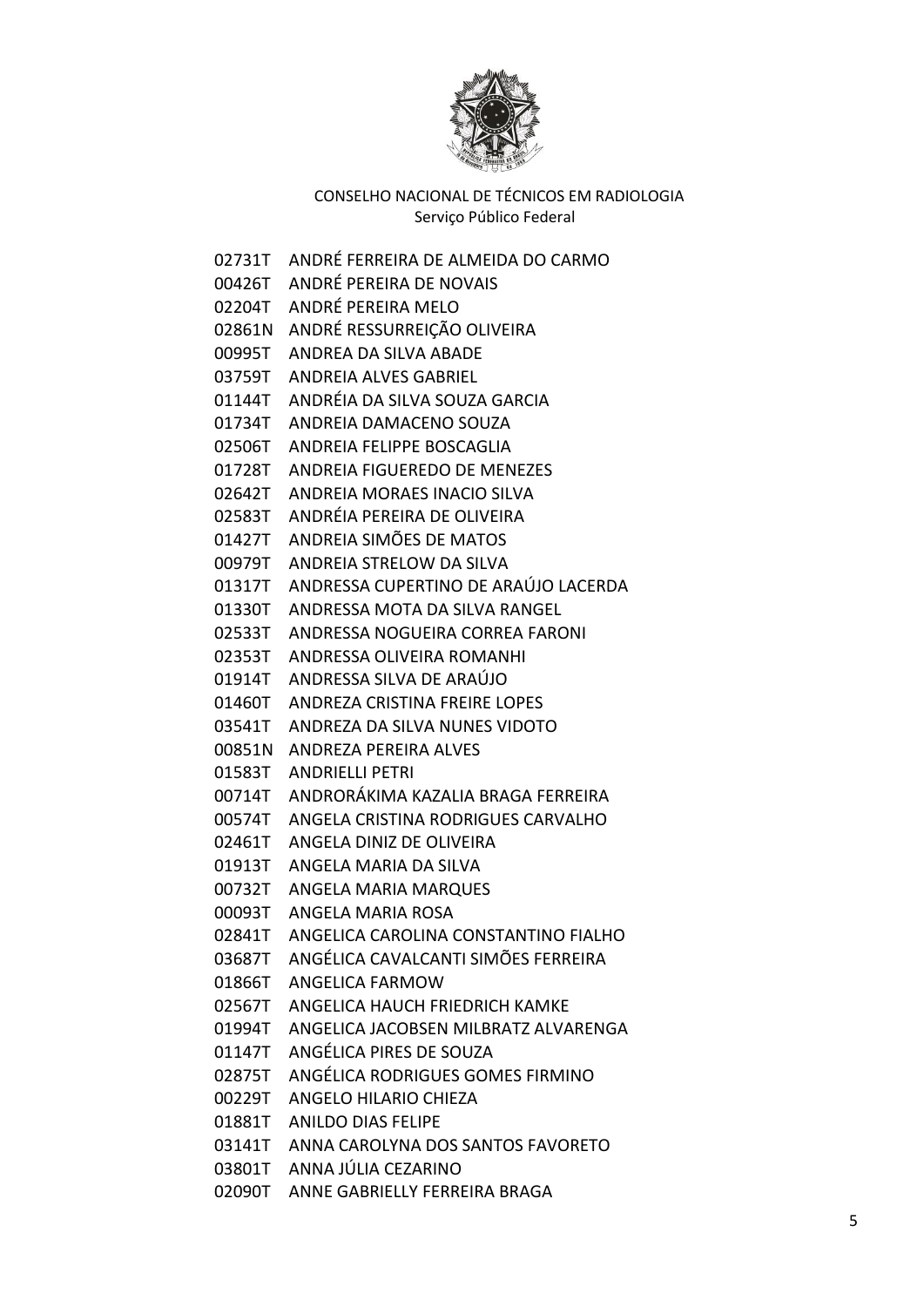

00875T ANTENOR LUIZ GRIPP MOTTA 02529T ANTONIA APARECIDA BATISTA DE ABREU 02255T ANTONIA JAKELANIA DA SILVA BRITO 00324T ANTÔNIO AURÉLIO QUEIROZ 00032T ANTONIO CARLOS DE NADAI 00810T ANTONIO CARLOS JUNIOR ALVARENGA 01878T ANTONIO DE OLIVEIRA FRANCO NETO 00115A ANTONIO JORGE LELLES 00989T ANTONIO MARCOS BONIFÁCIO DE SOUZA 00563T ANTONIO MARCOS CARDOSO GONÇALVES 01917T ANTONIO MARCOS MARIM SOUZA 00315T ANTONIO OTILIO SALUTO 03019T ANTONIO SERGIO SOARES 03008T ANTONIO VINICIUS SANTOS TEIXEIRA 00537T APARECIDA GOLTARA 01404T APARECIDA SANTOS SABINO 00659T ARACI MARIA GALVÃO 01822T ARIADINA FERNANDA DE SOUZA 01232T ARIANE GONÇALVES DE OLIVEIRA MOTA 00228T ARMANDO CELIO DA CUNHA BENINE 01610T ARNALDO COELHO BONIFÁCIO 02777T ARNOBIO JOSÉ SILVA JUNIOR 02716T ARTHUR ALVARENGA DOS PASSOS 00738T ARTHUR HENRIQUE GONÇALVES RIBEIRO 02345T ARYADNE BRUMATTI COUTINHO 01142T ATENÚZIA DOS SANTOS 01869T AUGUSTA REGINA FORNACIARI DE FIGUEIREDO 03536T AUGUSTO CESAR OSS 01589T AUGUSTO SERGIO ALMEIDA SANTOS 00046T AULUS ZANON DE SOUZA 00769T AUREA RIBEIRO DE OLIVEIRA LAURINDO 02738T AYMAÁS JAYMES DA SILVA ALMEIDA 00576T AZOR RODRIGUES VIDAL 02238T BARBARA CRISTINA MENDES 01439T BARBARA DEZIRRE CRUZ DUARTE 01811T BARBARA FARDIM SILVA 01113T BARBARA FERREIRA COSTA 01953T BÁRBARA GIORI XAVIER 01943T BÁRBARA RODRIGUES VIEIRA 02061T BARBARA SOUZA DE OLIVEIRA 02503T BEATRIZ DE SOUSA DELGADO MELO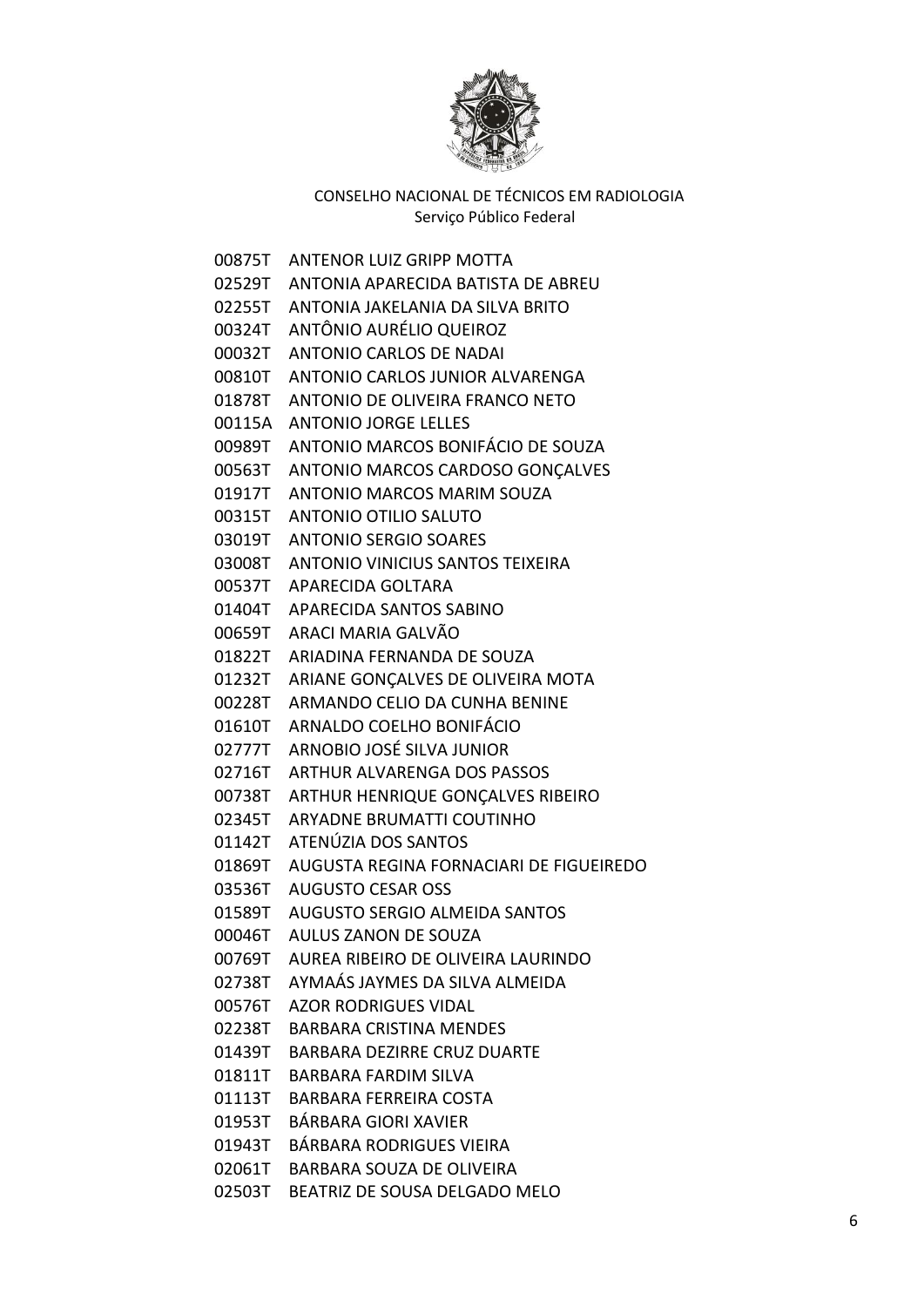

| 03770T | BEATRIZ LACERDA MENDES DE SOUZA       |
|--------|---------------------------------------|
| 00198T | <b>BEATRIZ LIMA MENDES</b>            |
|        | 01545T BIANCA SANT'ANA DE MELLO       |
| 01221T | <b>BIANKA BAHIENSE STEINKOPF</b>      |
| 01622T | <b>BLYON LUIS CHAVES BARBOSA</b>      |
| 03014T | <b>BRENDA SOUZA</b>                   |
| 03604T | <b>BRENO NASCIMENTO PERIN</b>         |
| 01946T | <b>BRUNA ALVES BARBOSA</b>            |
| 02515T | BRUNA DA SILVA FERREIRA               |
| 02096T | <b>BRUNA DE JESUS DIAS</b>            |
| 01084T | <b>BRUNA SENA SARLO</b>               |
| 02807T | <b>BRUNELA DE OLIVEIRA HENKER</b>     |
| 00797T | <b>BRUNELA RIGAMONTE ESPICALKY</b>    |
| 00869T | <b>BRUNO ARPINI BOTELHO</b>           |
| 00839N | <b>BRUNO BRAGANÇA POLASTRELI</b>      |
| 01749T | <b>BRUNO DA SILVA VALE</b>            |
| 01737T | <b>BRUNO DOS SANTOS COIMBRA</b>       |
| 03486T | <b>BRUNO FONSECA SANTOS</b>           |
| 03724T | <b>BRUNO HENRIQUE MANTEUFEL SILVA</b> |
| 03621T | <b>BRUNO NEGRI CARNEIRO</b>           |
| 02615T | <b>BRUNO SCHNEIDER ROSA</b>           |
| 00892T | <b>BRUNO SILVA DOS SANTOS</b>         |
| 02577T | <b>BRUNO SIQUEIRA DA SILVA</b>        |
| 02259T | CAIO CESAR VAZ RANGEL                 |
| 01177T | <b>CALEBE MARTINS SIQUEIRA</b>        |
| 02630T | CAMILA COSTA BOMFIM COUTINHO          |
| 02267T | CAMILA DA SILVA FERREIRA              |
| 01248T | CAMILA DE LELIS MARQUES CARVALHO      |
| 02992T | <b>CAMILA MADEIRA DE FREITAS</b>      |
| 01804T | <b>CAMILA SILLER TESSINARI</b>        |
| 03491T | <b>CAMILLE XAVIER INTRIN</b>          |
| 02459T | CARINA XAVIER JULIÃO DIAS             |
| 01565T | CARLA ANDRADE RIBEIRO XAVIER          |
| 02158T | <b>CARLA BERTHOLINI COUTINHO</b>      |
| 02300T | CARLA CRISTIAN GOMES M. DA MOTA COUTO |
| 00703T | CARLA DE CARVALHO OLIVEIRA            |
| 01485T | CARLA LUCIANA DE OLIVEIRA LIMA        |
| 01999T | CARLA PEREIRA DOS SANTOS              |
| 00323T | <b>CARLOS ALBERTO LIMA</b>            |
| 01693T | <b>CARLOS ALBERTO RAMOS MOTA</b>      |
| 00208T | CARLOS ALBERTO SOUZA MACHADO          |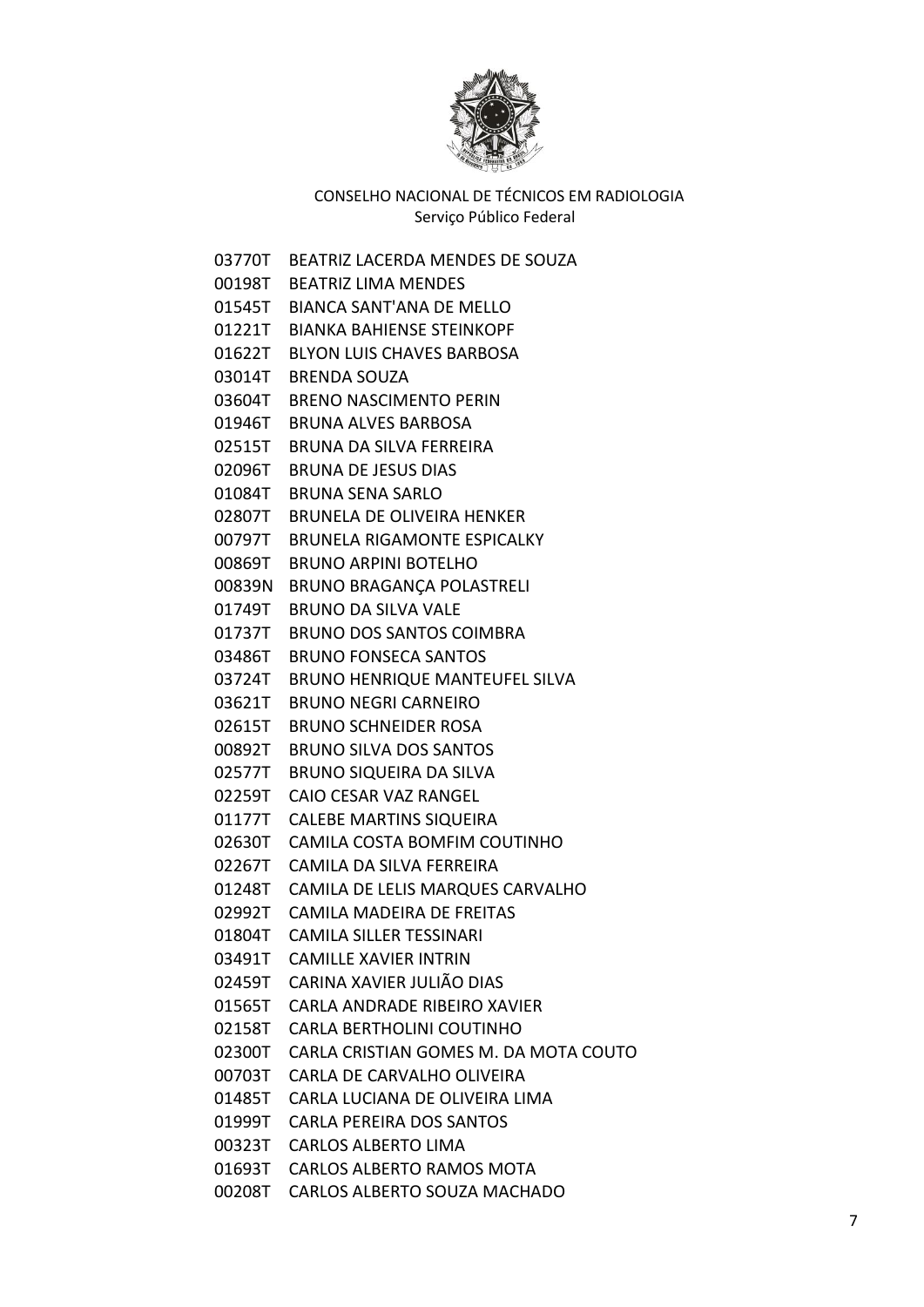

01683T CARLOS ALBERTO VIANA DA ROCHA 03681T CARLOS EDUARDO RECLA BAIÔCCO 02828T CARLOS EDUARDO TURQUES FRANCO 00393T CARLOS FELIPE ANDRICH NUNES 02073T CARLOS FELIPE DALMONICH DOS SANTOS 00843T CARLOS HENRIQUE GODOI PEIXOTO 01441T CARLOS HENRIQUE MONEGALHA GOULART 01629T CARLOS HENRIQUE RIBEIRO BRITO 01654T CARLOS HILÁRIO SIQUEIRA CAMUZZI 00095T CARLOS RENATO CHEDINHO 00027A CARLOS ROBERTO DA SILVA 00387T CARLOS ROBERTO RUELA 01403T CARLOS RODRIGUES 00572T CARLOS TELLES RUI AMORIM 02610T CARMELITA CHISTINA MARA GOMES DOS SANTOS 00090T CARMELITA FELIX VIANNA 02401T CARMELITA MONTEIRO DE FREITAS 02588T CARMEN SILVIA DAMACENA VASCONCELOS 03434T CAROLAINE COSTA SILVA 02174T CAROLINA FERREIRA TRESSMANN 02268T CAROLINE FRANCO GONÇALVES 01671T CAROLINE LYRIO PORTUGAL 02042T CAROLINE PISSARRA FRAGA 02879T CAROLYNE CRISTINA DA SILVA 01639T CASSIANA ALVES VIEIRA PEREIRA 00643T CASSIANO JOSE DOS SANTOS 00216T CAUBY DOS SANTOS FERNANDES 03018T CELI DE FÁTIMA DELA COSTA FERREIRA 01920T CELIAMARA ROSA MACHADO 03657T CELICIA ALVES MARTINS 02294T CELIO ROBERTO RODRIGUES DA SILVA FILHO 01017T CELIOMAR FRANCISCO CAITANO 01291T CELSO ANDRÉ DIAS GOMES 00599T CELSO MARTINS DA CRUZ 02759I CHARLES JOSE ALVES TAVARES 00293T CHARLES OLIVEIRA CARDOSO 00906N CHELIDA MARIA BALDIM DOS REIS 00066T CHIRLEY BARBOSA DE SALES 00957T CHRISTIANE FERREIRA VITORINO DE FREITAS 00699T CHRISTIANO JOSE SOARES 00626T CHRISTINE KEYLLA NUNES PONZO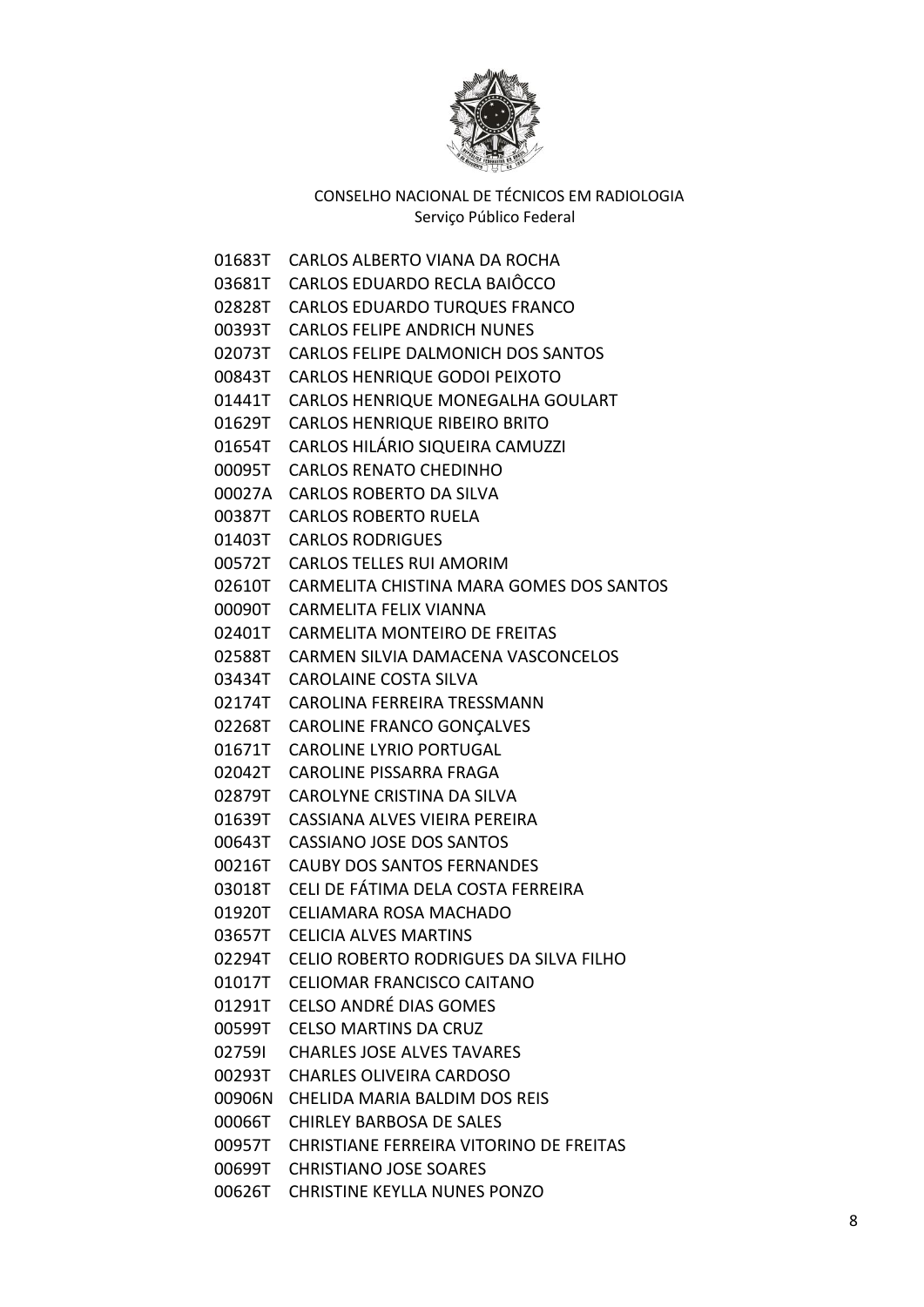

03678T CICERO DE ANDRADE FAVARO

- 02715T CINTHIA DE ALMEIDA TEIXEIRA
- 03692T CINTIA PONTES DE A. ROMÃO DIAS COUTINHO
- 02479T CINTIA RODRIGUES DA PENHA SANTIAGO
- 02674T CINTIA ROMUALDO
- 01903T CIRDILEI VEIGA DA SILVA
- 00801T CLARA MARIA DE AGUIAR
- 00113T CLAUDETE IRENE MAI ROCHA
- 02518T CLAUDIA DOS SANTOS RIBEIRO
- 00779T CLAUDIA ROSANY FARIAS DUARTE OLIVEIRA
- 00439T CLAUDIA VIEIRA PEREIRA
- 01882T CLAUDIANA KELIS
- 01122T CLAUDINÉIA AMÉLIA DA SILVA BRAGA BORELLI
- 03399T CLAUDIO MARCIO ALVES LOPES
- 02660T CLAUDIO NUNES DA SILVA
- 01165T CLAUDIO NUNES DE SOUZA
- 00491T CLAUDIO SILVA MELO
- 03845T CLAUDIOMIRO JERÔNIMO DE ALCÂNTARA
- 00914T CLEBSON DE SOUZA
- 02437T CLÉCIO DE PAULA RONCETE
- 01066T CLÉDIA SAAGER
- 01957T CLEDILENE CEZARIO
- 01571T CLEIDE DIAS ANTONIOLLI
- 01820T CLEIDE FLORINDA DIAS CAMPORÊS
- 01588T CLEIDE REGINA DE OLIVEIRA
- 02798T CLEILTON NASCIMENTO DOS SANTOS
- 02492T CLEITON PEREIRA DE SOUSA
- 02170T CLEMILDA DE JESUS PEREIRA
- 02570T CLEONICE APARECIDA ALVES DE PAULA BARBOSA
- 02894T CLÉRIA MATEUS MENDES
- 00680T CLERISSE MARTINS COLLI
- 02913T CLÉSIA FLORINDO DE SOUZA
- 00589T CLEUZIMAR QUIRINO GONÇALVES
- 01751T CLEYSSON EMANUEL LÉ VISA
- 00408T CLODOALDO ROSA
- 00864T CONSTANTINO CHRISOSTOMO
- 00991T CRISTIAM ROCHA HAUBRICHS
- 02062T CRISTIANA LOPES DOS SANTOS
- 02087T CRISTIANE APARECIDA SILVESTRE
- 01515T CRISTIANE DUTRA ROCHA
- 02555T CRISTIANE FRANCISCO MATOS AMARAL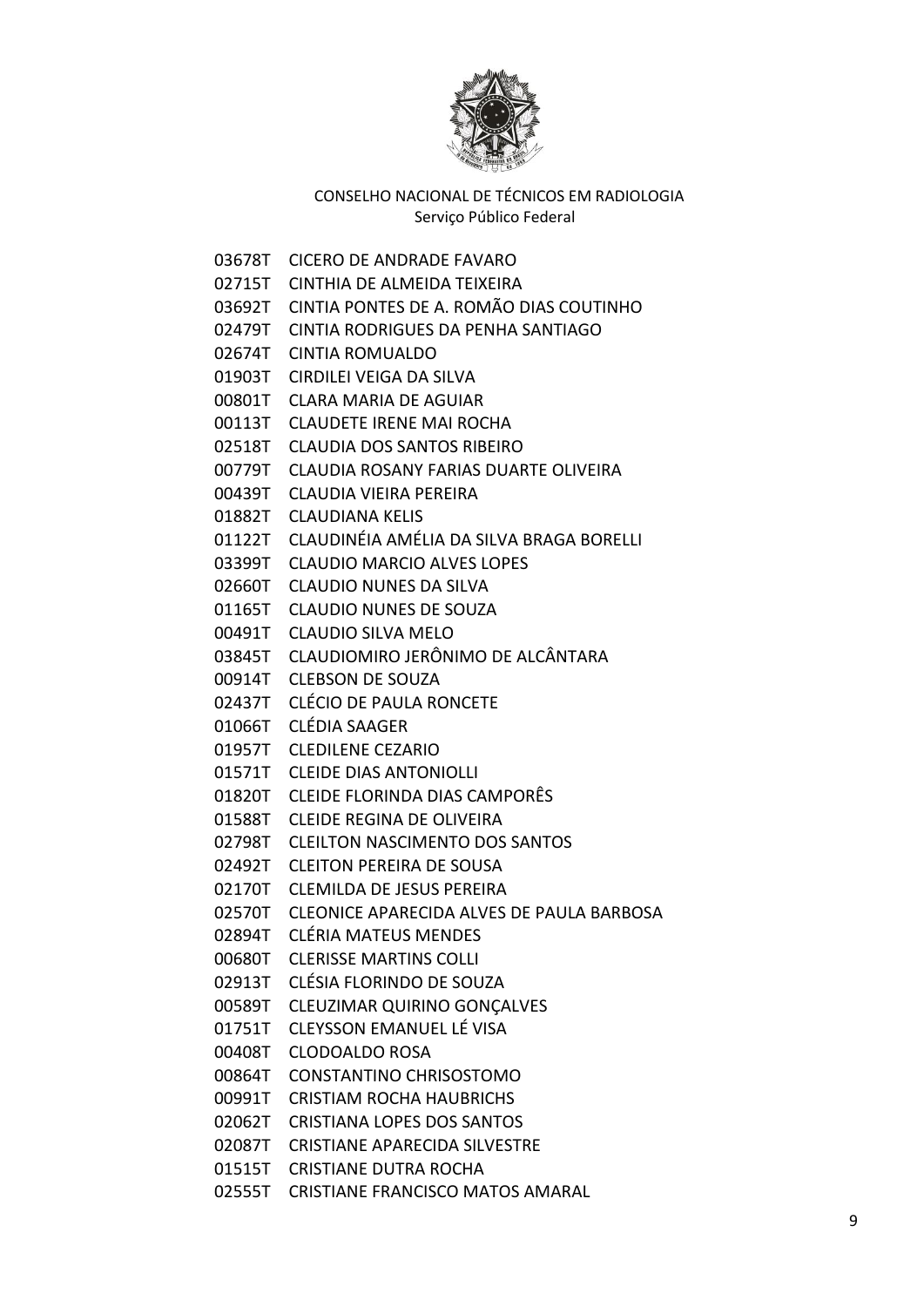

01020T CRISTIANE LOPES DE MOURA 01192T CRISTIANE PESSIMILIO VIEIRA 02235T CRISTIANE SILVA DE SOUZA COSTA 01458T CRISTIANNE SILVA FERREIRA 03650T CRISTIANO ROSARIO DE AZEVEDO 01491N CRISTINA MARQUES DA SILVA 02451T DAIANA DEPIZZOL SOPRANI 02222T DAIANA LIBERATO DE CASTRO 01612T DAIANA PEREIRA DE SOUZA 02372T DAIANA SACHT 00970T DAÍANE CAMPIM PEREIRA 03041T DAIANE CARVALHO MEIRA 01091N DAIANE SILVA GONÇALVES 01137N DAIANI FRANÇA SAMPAIO 02815T DAIANI SIMÕES NUNES SOUZA 00300T DALMOM RODRIGUES BARBOSA 02189T DALVA BENIGNO DA SILVA 00877T DALVA TAVARES PIEDADE 01703T DALVANA MANTESSO DE SOUZA 01719T DAMÍBIA STEIN NORBERTO 00691T DANIEL ANDRADE REIS 01952T DANIEL DE OLIVEIRA COSTA 01884T DANIEL FRANCISCO DA FONSECA 00067T DANIEL NANTES FILHO 00717T DANIEL PAIVA DA ROCHA 02489T DANIEL PATRICK PEREIRA DE ALMEIDA 02131T DANIEL ROGER MIRANDA DA SILVA 01046T DANIEL SCABELLO DRUMOND 02330T DANIEL YACK DA MOTA RABELO 02315T DANIELA CARVALHO PEREIRA 02198T DANIELA CASTELARI SCHEIDEGGER 03471T DANIELA CONCEIÇÃO SOARES 03204T DANIELA KLIPPEL ALBERTO 02154T DANIELA SILVA SOUZA PAIXÃO 01236T DANIELE MOTA DA SILVA DIAS 02195T DANIELE NASCIMENTO GARCIA 01133T DANIELE OLIVEIRA RIBEIRO 01922T DANIELE SILVA SOUZA 00820T DANIELE TEIXEIRA OLIVEIRA 02779T DANIELLA CLARINDO DE PAULA 02501T DANIELLA GARCINDO BINDELI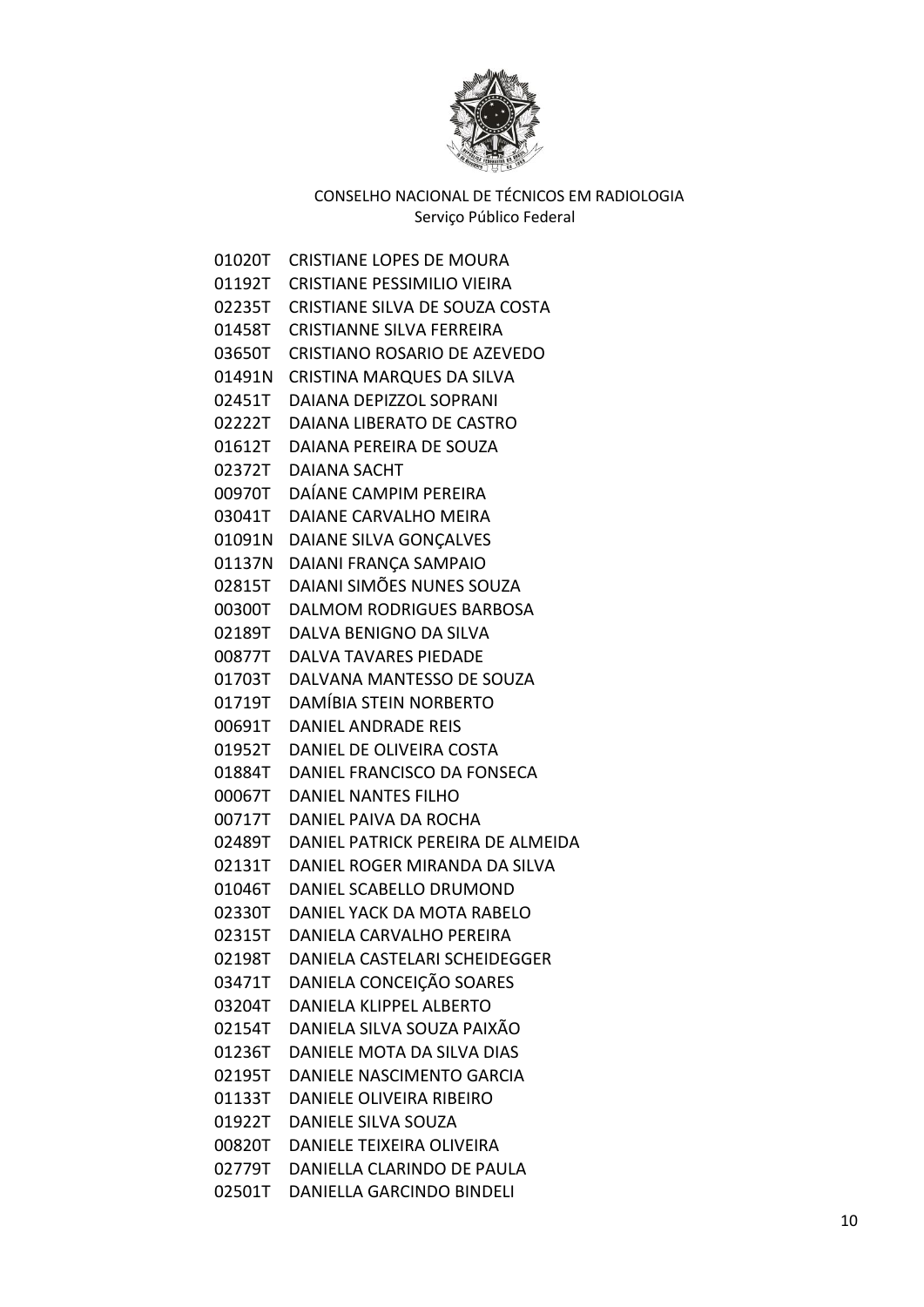

01237T DANIELLE FONSECA SANTANA LEAL

- 01757T DANIELLE GARCIA DESTEFFANI DE CARVALHO
- 01480T DANIELLE SANTOS NUNES
- 02133T DANILO BROSEGHINI CARRETTA
- 03743T DANILO COSTA NEVES
- 02497T DANILO FELIPE DE SOUZA ALVES
- 01984T DANUBIA COSTA ZENI
- 01707T DANYLLO SANTOS GALIZA
- 01264T DARLIANE DE CARVALHO SILVA
- 00884T DAVID MORAES DA SILVA
- 00299T DAVID NERY
- 00226T DAVY LUIZ JAGER ESTEVES
- 02335T DAYANA RIOS COLE
- 01358T DAYANE MARIA VITORAZZI VASCONCELLOS
- 02605T DAYANE SANTOS DE MORAES
- 01191T DÉBORA AULER
- 01741T DEBORA PIRES SANTOS
- 01771T DEBORA RAMOS DA SILVA MOREIRA
- 01259T DÉBORA SOARES DOS SANTOS SILVA BINO
- 03003T DÉBORA TAINÁ SANTOS COSTA
- 01561T DEIVID MONTEIRO RIBEIRO
- 01661T DEIVID PERUCHI
- 01806T DEIVISON DIEGO RIBEIRO ORDINE
- 00518T DEIZE LEITE DE CARVALHO
- 00050T DELFINA CALIMAN
- 00107A DELMA DA PENHA NUNES
- 00084T DELVACIR VIEIRA LEAL
- 02278T DEMILA MOURA
- 02614T DENERSON EUZEBIO MACHADO
- 02611T DENILZA MARIA MAIOLI
- 01685T DENILZA SALORDANE SOARES
- 00289T DÊNIS WILLIANS GUEDES MARTINS
- 02644T DENISE DA SILVA
- 02110T DENISE PONTES ESTEVÃO
- 00964T DENISE RODRIGUES LOPES
- 02069T DENISE VITOR PIRES SAMPAIO
- 00487T DENNIS CARLO ALVARENGA
- 02696T DENNYSON DE AZEVEDO BENTES
- 00128T DERLENE GOMES
- 01098T DERRA ADLA BARROS OLIVEIRA
- 01399T DEUSDEY ANGELO ALVES NAZARIO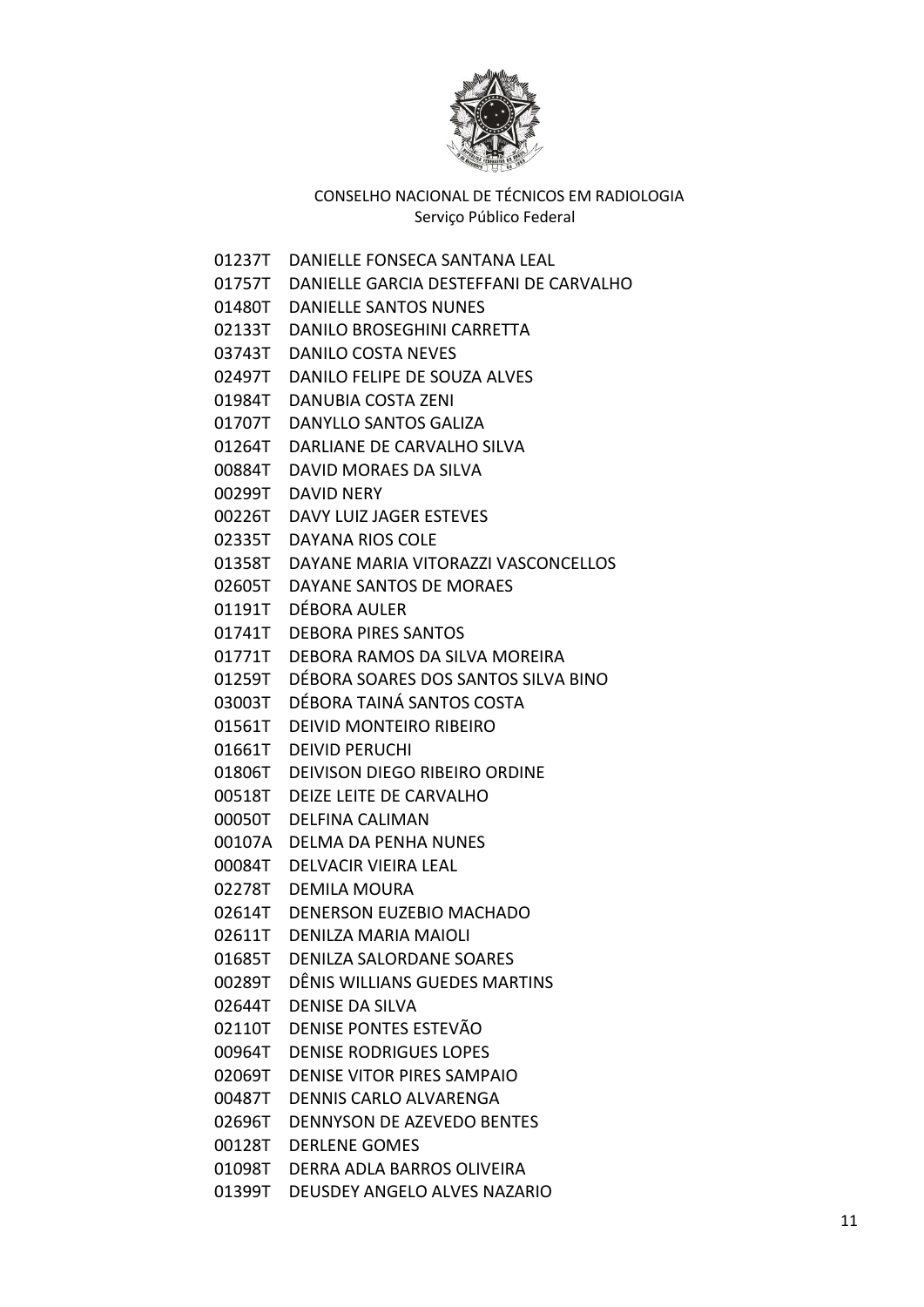

03619T DEUSIANE PEREIRA 00069T DEUSTANO VIEIRA NUNES 02654T DEYSE DO ESPIRITO SANTO RAMOS 02328T DEYSE MADEIRA MOREIRA 00940T DHIEGO VANDERLEI VALVASSORI 01944T DIANA LIBÂNIO BEZERRA FERNANDES 00562T DIANA MARCOS CRISTINO 01321T DIANE DE FREITAS SALES 01004T DIANE TOLENTINO ALVES 01692T DIEGO ARAUJO DOS SANTOS 03766T DIEGO CHAVES DE OLIVEIRA 02504T DIEGO DIAS DA SILVA 03017T DIEGO GLICÉRIO BARBOSA 02754I DIÊGO GOLTARA TOMAZ 02849T DIEGO HENRIQUE BAPTISTELLA 03798T DILEAN JULIO DA SILVA BASTOS 01755T DILMA DA SILVA 02241T DILMA DE BARROS CONCEIÇÃO 01633T DINIKS AUGUSTO SILVA NEVES 02525T DIOCELIO DIAS DA SILVA 02514T DIOGO ESTEVAO DA SILVA 02667T DIOGO GOMES SURLO 00655T DIOGO TEODORO DE OLIVEIRA 02232T DIONÍZIO FERREIRA DE SOUZA JUNIOR 02942T DIONNY LAURO DOS SANTOS 02192T DIONY DE SOUZA SILVA 01636T DIRLAN ALVES DO ROSÁRIO 02980T DIULIANA VASCONCELOS ALVARENGA 02553T DJANIRA ALVES DELATORRE CRAVINHO 00833T DOMINIQUE SOUZA REIS 00963T DORCAS FIRMINO FERREIRA BARBOSA 02988T DOREILDES DIOGO KRULL 03345T DOUGLAS ANICHINI MORATTI 01127T DOUGLAS DIAS LOUZADA 03638T DOUGLAS MURNO DE SOUZA ALMEIDA 01226T DOUGLAS OGGIONE COSTA 03622T DRIELE CARDOSO PINHEIRO 02710T DUALCEI FRANCISCO DA SILVA 03894T DUILIO SANT ANNA DO NASCIMENTO 00929T DULCELINA MARIA MARCELINO BRAGA 01764T DULCILEIA FARIA DE OLIVEIRA LIVIO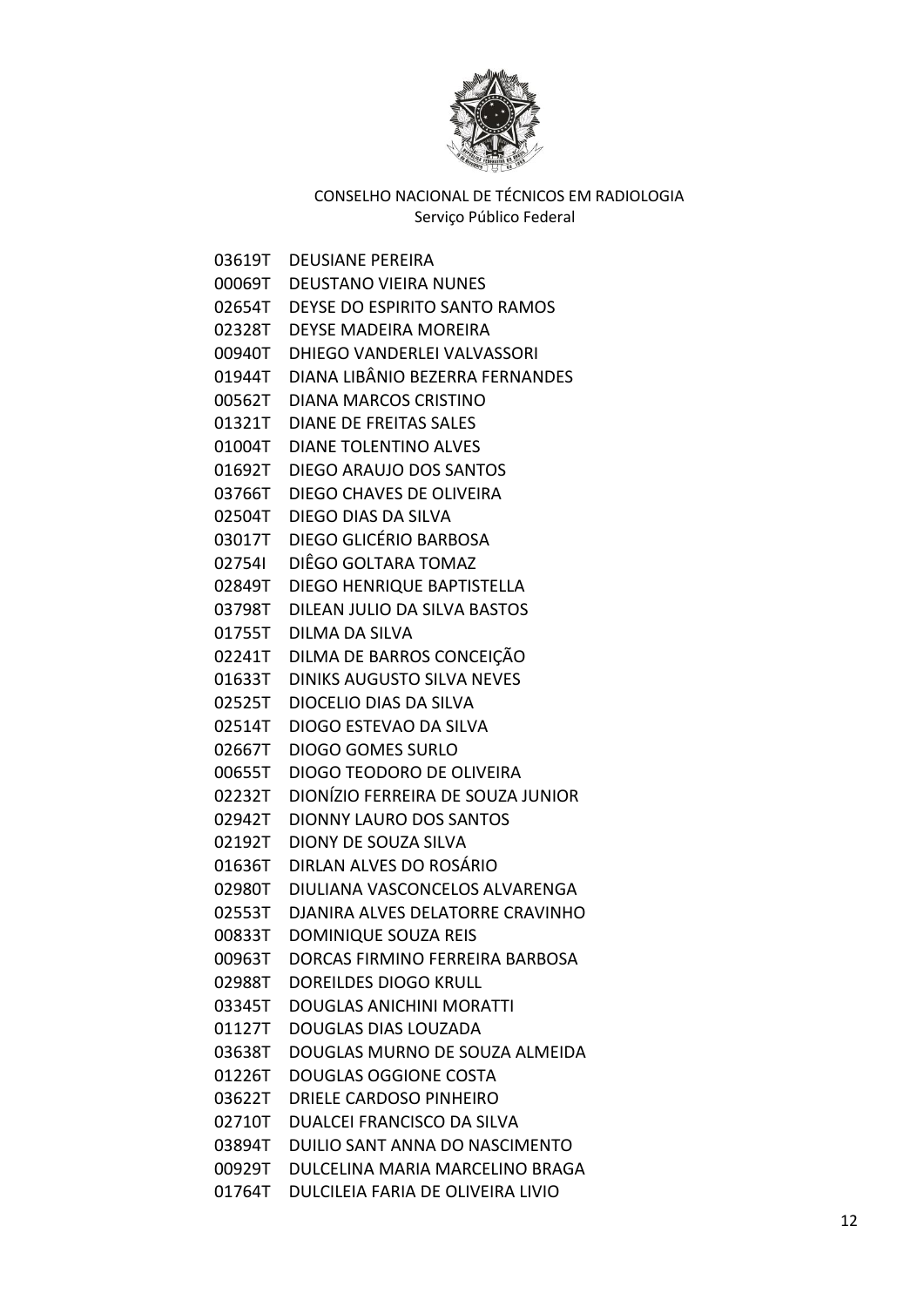

02404T DULCINEIA ROCHA 02194T DYENNE BOTELHO SIQUEIRA LIMA 02468T DYENNE REGO SANTOS 00097T EDELMAR TELES PINHEIRO 01026T EDER DA COSTA 01102T EDER DA SILVA 00545N EDER LOUREIRO DE ALMEIDA 03672T EDER VIEIRA SANTIAGO 01983T EDIANA MAURA DIAS RIBEIRO 02770T EDIELE PIN 01431T EDILEUSA DE LIMA DA SILVA 02628T EDILSON DE FREITAS 01547T EDINALDA PEREIRA DE SOUZA 02546T EDINEIA DE SOUZA PERES 02829T EDINELZA ANDRADE DE LIMA OLIVEIRA 01959T EDIRES NASCIMENTO MATOS 01850T EDITE SOUZA DE FREITAS 01673T EDIVAN GONÇALVES DA SILVA 00137T EDMAR FLORIZIO SOARES 01963T EDMAR MOREIRA DA SILVA JUNIOR 00049T EDMILSON FERNANDES DE OLIVEIRA 02534T EDMILSON FRANCISCO ANSELMO FILHO 00938T EDNA DE SOUZA OLIVEIRA 01883T EDNEIA BORGES SOUZA 01405T EDSON ALVES DE SOUZA 01037T EDSON CALDEIRA PADILHA 01853T EDSON DOS SANTOS SARMENTO 03137T EDSON FONSECA LOVATTI 00828T EDSON FONTANA 00060T EDSON MARQUES CARVALHO 02385T EDUARDA CRISTINA KEFLER LOURETTE 01000T EDUARDO ACÁCIO DOS REIS 02701T EDUARDO ÂNGELO SOARES DA ROCHA 03340T EDUARDO BÔA DA SILVA 03808T EDUARDO CANDEIAS GOMES 03072T EDUARDO DA SILVA LOPES 01967T EDUARDO DE OLIVEIRA REIS 00919T EDUARDO DE PAULA DA VITÓRIA 03613T EDUARDO DE SOUZA DELFINO 03472T EDUARDO LIMA NASCIMENTO FILHO 01580T EDUARDO OLIVEIRA TAVARES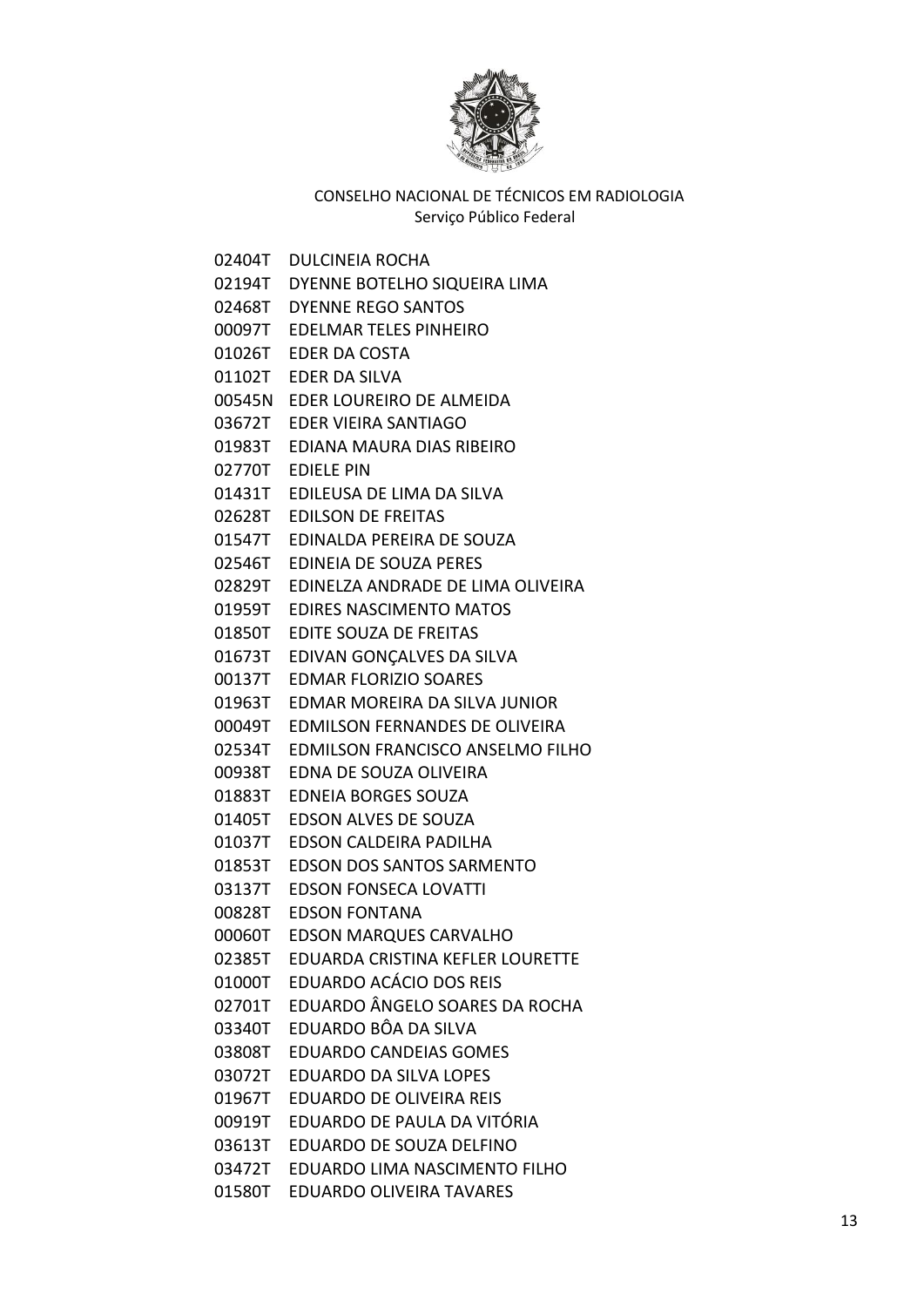

03597T EDUARDO PINHEIRO FERREIRA 00248T EDUARDO PIRES 01978T EDUARDO RIOS GOMES 00723T EDUARDO SILVA SANTOS JUNIOR 00307T EDUARDO SOARES RIMOLO 00235T EDUVIRGENS MARIA PIZETA DE ALMEIDA 01531T EDVALDO DE SOUZA SOARES 01449T EHURS JERÔNIMO PINTO 02542T ELAINE BANDEIRA PENA 00627T ELAINE LEANDRO DA VITÓRIA 02152T ELAINEMAR ALVES DE FREITAS 03932T ELANE CRISTINA COSTA DA SILVA 01436T ELANE SILVA DUARTE 02027T ELAYNE TEIXEIRA NERY 03720T ELBA HELENA DE OLIVEIRA 01060T ELCILÉIA FERREIRA SANTIAGO 00031T ELDA MARLI BOSIO 02761T ELIANA NASCIMENTO DOS SANTOS 00941T ELIANE ALVES PATROCÍNIO 03712T ELIANE GONÇALVES DA SILVA 01290T ELIANE RIBEIRO GUIMARAES 02634T ELIANE SIMOES 00709T ELIAS BATISTA DE OLIVEIRA 00196T ELIAS MARCOS NUNES 00031A ELIAS NASCIMENTO DE FREITAS 01228T ELIDIA MARA SANTOS 00726T ELIENE DA SILVA FERREIRA 01185T ELIENE MAURÍCIO CARDOSO 00172T ELIETE DE OLIVEIRA 01645T ELIETE RODRIGUES COELHO 00224T ELIEZER TEIXEIRA MACHADO 00237T ELILDE LOPES 02368T ELIOENAI LYRA CASSANI 00183T ELIOMAR TELES PELEGRINI PINHEIRO 02067T ELIS SANTUZZI DE OLIVEIRA GOMES 03246T ELISÂNGELA BATISTA RIBEIRO 01490T ELISÂNGELA MOTA DE SOUZA MONCIOSO 00433T ELISETE FERREIRA DO CARMO 00522T ELIZABETE AUGUSTA SANTOS 02088T ELIZABETH DE OLIVEIRA SARMENTO DINIZ 01433T ELIZABETH SALLES DALVI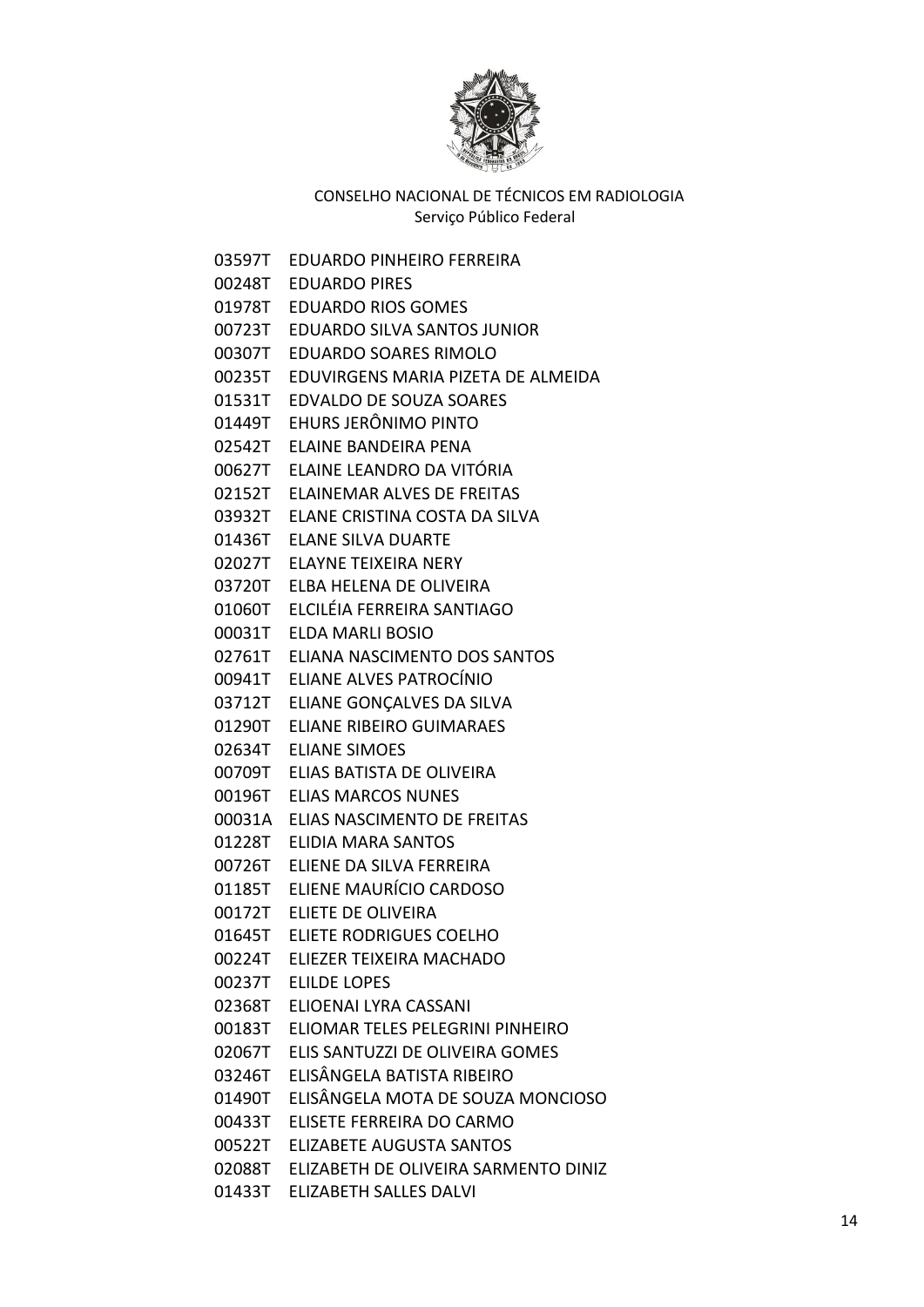

02521T ELIZABETH SANTOS ARAUJO CUNHA 02620T ELIZABETH SIMÃO DA COSTA 01877T ELIZANE DOS SANTOS BARRETO 01512T ELIZANÉIA PARDINHO DE OLIVEIRA ALVES 00012A ELIZETE DOS SANTOS LIBERATO 00019T ELIZETE DUARTE BERNARDES 03599T ELLEN CRISTINA PEREIRA DE OLIVEIRA 01995T ELOÁ CUSTÓDIO PEREIRA 02473T ELOISE MARTINS JÚNIOR 02231T ELOIZA MIRANDA GOMES 03411T ELUIZA DA SILVA 01190N ELVELINE PEREIRA COTRIM DE FREITAS 01587T ELZI MARIA DO CARMO MENDES 02810T EMERICH DE OLIVEIRA LUDWIG 03620T EMERSON ALVES DOS SANTOS 02041T EMERSON GONÇALVES DOS SANTOS 02433T EMILIANO LOURENÇO DA SILVA 02339T EMILLY MUNIZ SALGADO 01807T ENDREO DA CRUZ STANGE 01637T ENILDE MARIA DEORCE 00210T ENY PEREIRA SIQUEIRA 00209T ERASMO MARTINS CERQUEIRA 01282T ERASMO PEREIRA DA VITÓRIA 01600T ÉRICA ASSIS LUCRÉCIA 00350T ERICK MARCIUS ANELI 00328T ÉRICO FRANCIS DE CARVALHO 03498T ÉRIK DE ALMEIDA CRUZ 02021T ERIK WAIANDT FIGUEREDO 00059T ERIKA ELFRIEDE MADLENER 02127T ERIKA JONAS TOREZANI 02925T ERIKA OLIVIA RODRIGUES DE OLIVEIRA 02240T ERIKA SANTANA RAMOS 00037T ERILDO LUIZ HOFFMANN 01094T ERIVELTON CRUZ DE JESUS 02664T ERIVELTON ZUCOLOTTO SILVA 03582T ERLANE GOMES DA SILVA 00734T ERLI FRANCISCA DA SILVA 00595T ERMELINO DIONIZIO 02176N ERNANI CARLOS DE ALMEIDA SANTOS 00378T ESIO RODRIGUES NASCIMENTO 02180T ESTÉFANI MARQUES DE SOUZA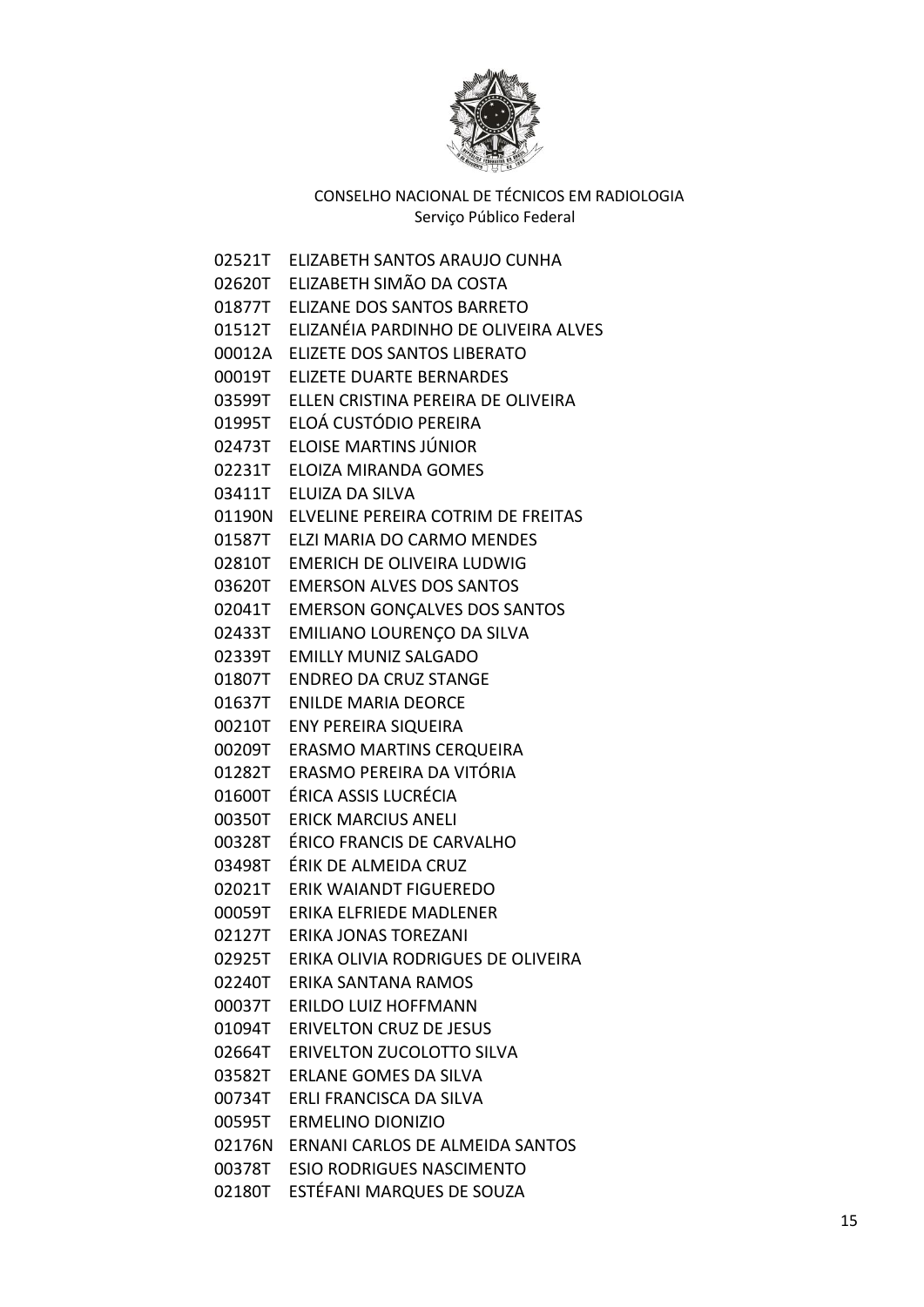

03593T ESTEVÃO GIL DE SOUZA SANTOS 00834T ETIANA DEPIZZOL 02676T EUDIVANE BITILER SALLES 01748T EUNALDO SANTOS MATIAS 00365T EUSTÁQUIO PACÍFICO DA COSTA FILHO 02784T EVANDRO AUGUSTO ESCRAMOZINO WERNER 01457T EVANDRO JORDÃO HENRIQUES 00606T EVANDRO JOSÉ DOS REIS 00751T EVANDRO VIEIRA DOS SANTOS 02682T EVANILDA TEIXEIRA MORAES 00648T EVERTON EVANGELISTA DA COSTA 00502T EVERTON FAÉ DO SANTOS 00372T EVERTON MARCIO SOARES PINHEIRO 01400T EWERTON JOSÉ DE FIGUEIREDO 00628T EZEQUIAS GOMES DE OLIVEIRA 01203T FÁBIA ROLA DE SANTANA 02018T FABIANA XAVIER DE OLIVEIRA 01830T FABIANA BARROS DO NASCIMENTO MIRANDA 01416T FABIANA BRANDÃO THOMAZ 03376T FABIANA DIAS DA SILVA 01294T FABIANA DOS SANTOS SILVA 02312T FABIANA FALCÃO 02119T FABIANA MACHADO DA SILVA BARBOSA 03270T FABIANA RODRIGUES CORRÊA 01772T FABIANI SALOMÃO REINHOLZ 01001T FABIANO NUNES SANT'ANA 01717T FABIANO RIBEIRO BARCELLOS 02496T FABIANO SILVA DA SILVA 02102T FABIO CORRÊA DE MEDINA 01982T FABIO DE JESUS BARBOZA 00366T FABIO JOSÉ LYRA RODRIGUES 02408T FÁBIO OLIVEIRA DA SILVA 00436T FABIO OLIVEIRA PIO 00598T FABIO PEREIRA DA SILVA 00515T FABIOLA MORAES TALHATI RANGEL 01425T FABÍOLA SOUZA VIEIRA 02472T FABRICIA DOS SANTOS MARVILA 01976T FABRICIO AZEVEDO TALIULI 03160T FABRICIO BOREL ROCHA 02488T FABRICIO DOS REIS 01395T FABRICIO HONORATO DE SOUZA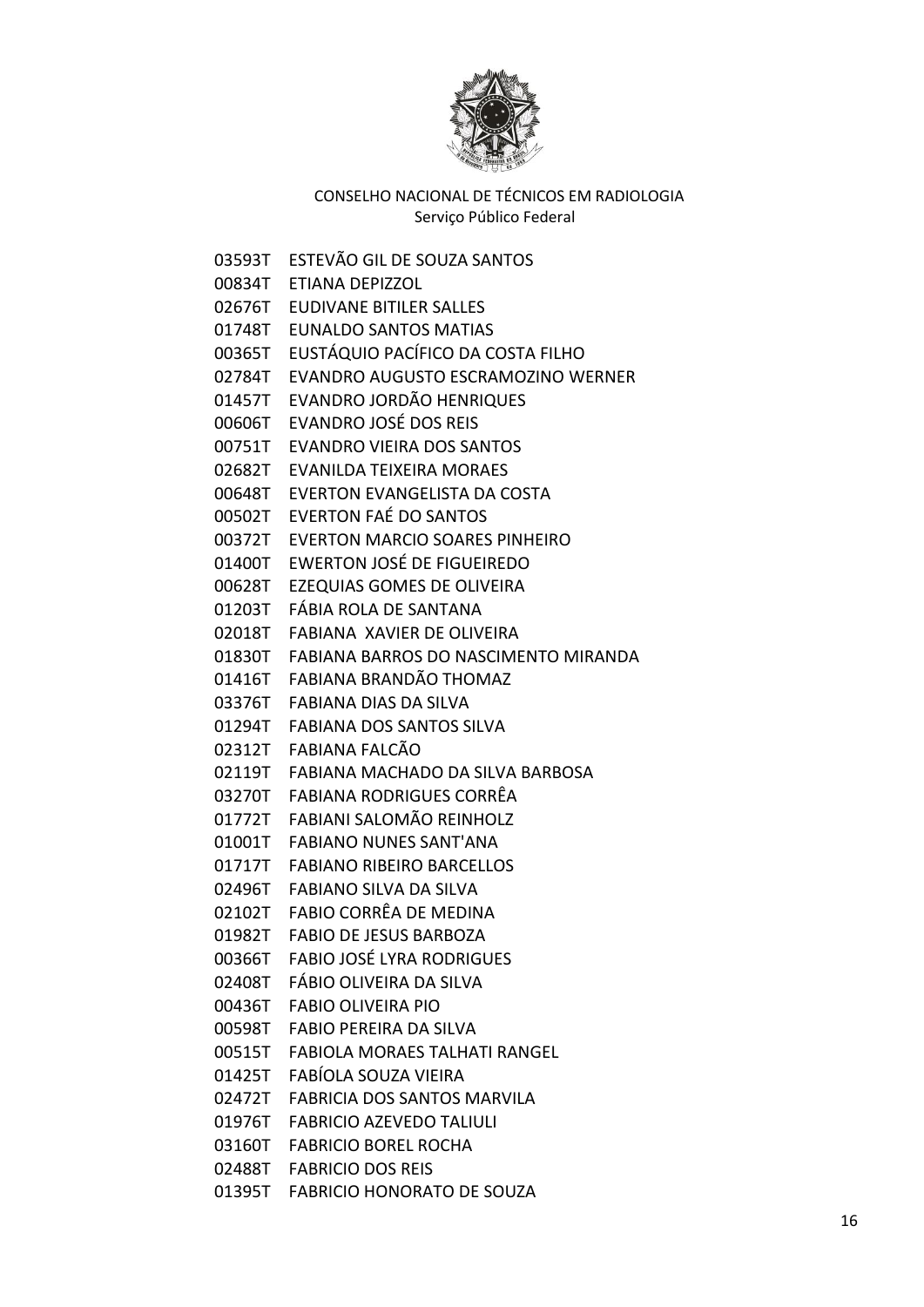

00554T FABRICIO PEREIRA NOLASCO

00665T FABRICIO PIO DONARIO

03295T FAGNER DA SILVA PONTICELLI

- 00683T FAGNER HENRIQUE COSTA
- 02528T FAGNER JOSÉ TAVARES
- 01677T FÁTIMA DE AGUIAR MEDEIROS ALMEIDA
- 00451T FAUZE ALCHAAR
- 00015T FELIPE ANTONIO HUBER
- 01688T FELIPE AUGUSTO CHARRA FREITAS
- 02924T FELIPE BRITO DA SILVA
- 00853T FELIPE EFFGEN SILVA
- 02729T FELIPE ROZA ANDRE
- 01653T FELIPE SOPRANI
- 02952T FELIPPE FERNANDES JUNIOR
- 00908T FELIX DE FRANÇA RAINHA
- 01442T FERNANDA BORGES FAVARES
- 02932T FERNANDA CRUZ SABRA DOS SANTOS
- 02624T FERNANDA DE ASSIS FREITAS
- 01056T FERNANDA DE CARVALHO FRANÇA MONTE
- 01426T FERNANDA FERREIRA SOARES
- 01625T FERNANDA FRANCISCA MIRANDA PRATTI DA SILVA
- 00933T FERNANDA PEREIRA BASÍLIO
- 03374T FERNANDA ROSA LEITE
- 03600T FERNANDA SANTOS TONON
- 02785T FERNANDA SOUZA DOS SANTOS
- 00006T FERNANDO ALBERTO CUNHA TRIGO
- 00243T FERNANDO ANTONIO TEIXEIRA DE SOUSA
- 01303T FERNANDO BUENO FRANCO VASQUES DE MIRANDA
- 00110T FERNANDO CORREA RIBEIRO
- 01670T FERNANDO DE QUEIRÓS
- 00688T FERNANDO DOS SANTOS GOMES
- 00195T FERNANDO JOAO SOARES
- 02843T FERNANDO LUIZ TEIXEIRA DE CARVALHO
- 01181T FERNANDO SILVA DE SOUZA
- 00337T FERNANDO VICENTE
- 02332T FILIPE AMARAL ROCHA
- 01655T FILIPE FOLETTO
- 01243N FILIPE REBELO VAILLANT
- 03496T FLAVIA ABRANTES SANTANA
- 02955T FLAVIA BRAGUNCI DA FONSECA
- 00532T FLAVIA DE CASSIA SCARDUA PEREIRA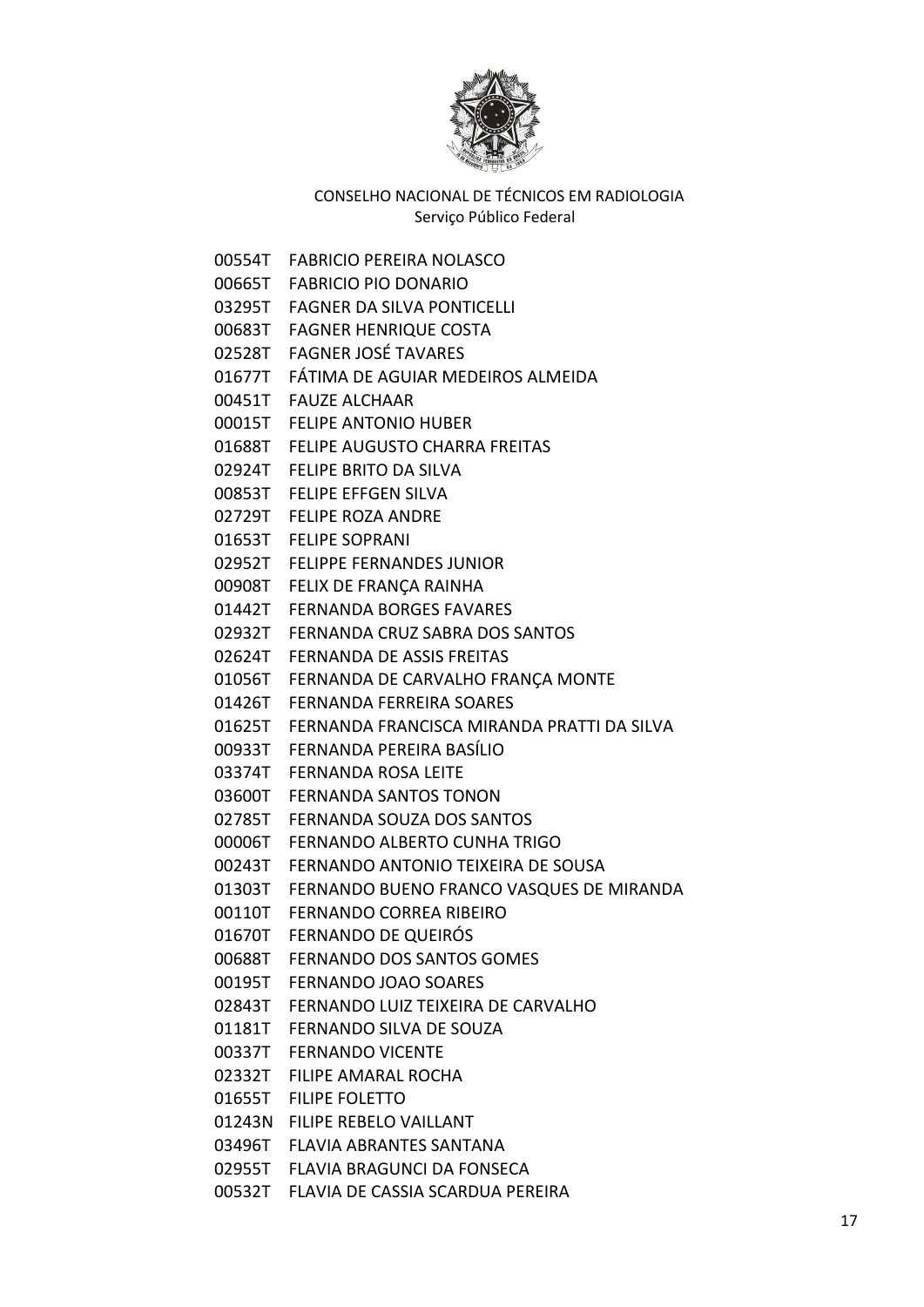

02209T FLAVIA LOUZADA MENDES 02046T FLAVIA PORTES DA SILVA 01665T FLAVIANA CANDIDA VITÓRIA POLASTRELI 00382T FLAVIELZI COELHO FRANCO 01198T FLÁVIO DAMASCENO DE JESUS 01865T FLÁVIO DE JESUS CORREIA 02030T FLORINDA MOSKEN 01595T FRANCIELE LOPES DA COSTA 00872T FRANCIELI SOEIRO COUTO 01429T FRANCIELLE ALMEIDA DE FARIA SILVA 03139T FRANCIELLE SANTANA SILVEIRA MILAGRE 00981T FRANCIENE LAMAS VASCONCELLOS 02845T FRANCINE SANTOS GONÇALVES 01139T FRANCINI GOBBO DIOGENIS 00993T FRANCISCO CALAZANS DE SOUZA NÓIA 00148T FRANCISCO DE ASSIS AMORIM FIGUEREDO 00104T FRANCISCO DE ASSIS DE SOUZA 01308T FRANCISCO DE ASSIS ZORZANELLI 00017T FRANCISCO MELO SOBRINHO 00010T FRANCISCO MUNIZ 00218T FRANCISCO RIZZO FILHO 00661T FRANCISCO ROGIVALDO DE SOUSA 03668T FRANCO CARVALHO ZANOTELLI 02837T FRANSIELE BATISTA NUNES 02678T GABRIEL AGRIZZI MACHADO 02215T GABRIEL ANTONIO ELIZEU DA SILVA 03179T GABRIEL DA SILVA DEOLINDO 02764T GABRIEL DOS SANTOS KOCK 03237T GABRIEL FIGUEREDO COSER 02706T GABRIEL GOMES VALERO 02602T GABRIEL KANITZ DA SILVA 03087T GABRIEL KOPP ALVES 02402T GABRIEL SOARES ROMANELLI 03686T GABRIELA DA SILVA COUTO 03460T GABRIELA DRIGO JACON NUNES PEREIRA 02531T GABRIELA SILVA HENRIQUES 02560N GABRIELE OLIVEIRA ALVES 02246T GABRIELLA DO CARMO SOARES 01318T GABRIELLA MONTEIRO DA COSTA 02348T GARDEVÂNIA LOURDES DA SILVA 00705T GEANDRO DE OLIVEIRA SOUZA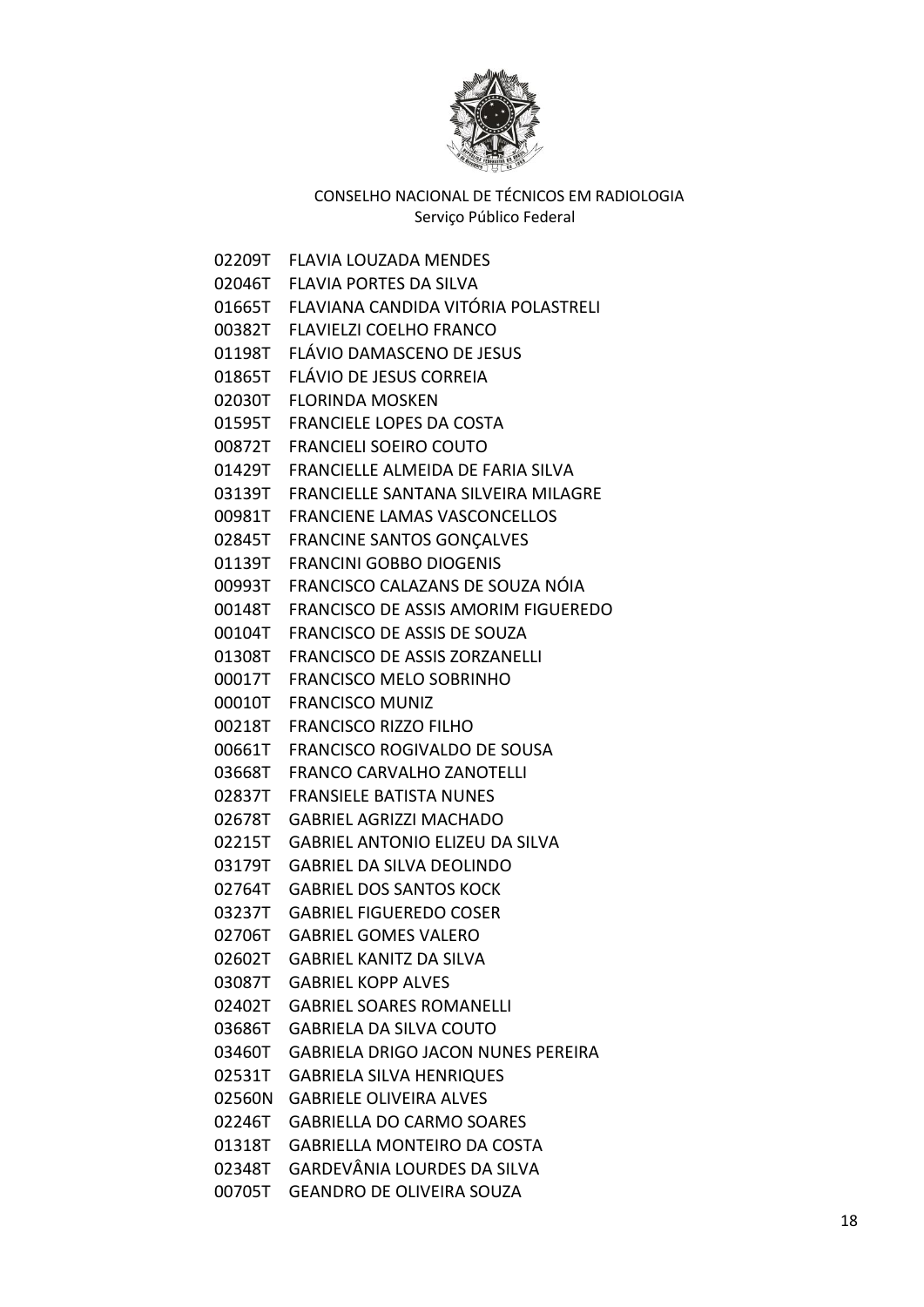

01090T GECIELI APARECIDA FONTANA BARRETO MOREIRA 00061T GELSON DIAS DE OLIVEIRA 00064T GELSON FERREIRA DE ALMEIDA 00028T GENECY BATISTA DE SOUZA 00012T GENESIO ROSA DE FREITAS 00291T GENILSON MENDES DE SOUZA 01851T GENILZA RODRIGUES 01088T GEORGE FREITAS SALLES 00620T GEORGE RIBEIRO MEIRELLES 01136N GEORGIA ALMEIDA FREITAS 01704T GEOVAN DE LIMA REZENDE DA SILVA 03655T GEOVANA CORREIA PEREIRA 02078T GEOVANA PAGANOTTI DE MORI 00526T GERALDA FRAGA DE SOUZA 00359T GERALDO MAGELA ALVES FERREIRA 02912T GERALDO POSSATI DE SOUZA 03631T GERLIANE PEREIRA 03257T GERUSA MARINHO PIRES AFFONSO 02911T GERUZA ALVES SILVA BARBOSA 02631T GERUZA DA SILVA BATISTA 00948T GERUZA DA SILVA CESCONETE 02101T GESSEMAR SCHNEIDER DE SOUSA 01445T GESSICA BENTO FERREIRA 01731T GHULLIO CÉSAR SECCON MENDES 02135T GIANCARLO SANTOS GRONER 00007T GIL GOMES PEIXOTO 00404T GILCEMAR DA COSTA NOVAES 03680T GÍLCIA KIFFER DOS SANTOS 02863T GILCIANE BOLDRIN BONOMO 01467T GILDO COSTA DA SILVA 03034T GILIARDI CHRISTIE DA SILVA 00391T GILMAR ARAÚJO ACKER 00014T GILMAR GOMES NUNES 02068T GILMAR GUISSO DE SOUZA 00105T GILMAR PAULO SOUZA HOFFMAN 02201T GILMARA DAS CHAGAS FERREIRA REIS 03846T GILVAN CARLOS DA SILVA NETO 01304T GILVAN ROCHA DA SILVA 01627T GIORDANO MOREIRA BORTOLOTTI 03331T GIOVANA PEREIRA PERES 03843T GIOVANNI ALVES DOS SANTOS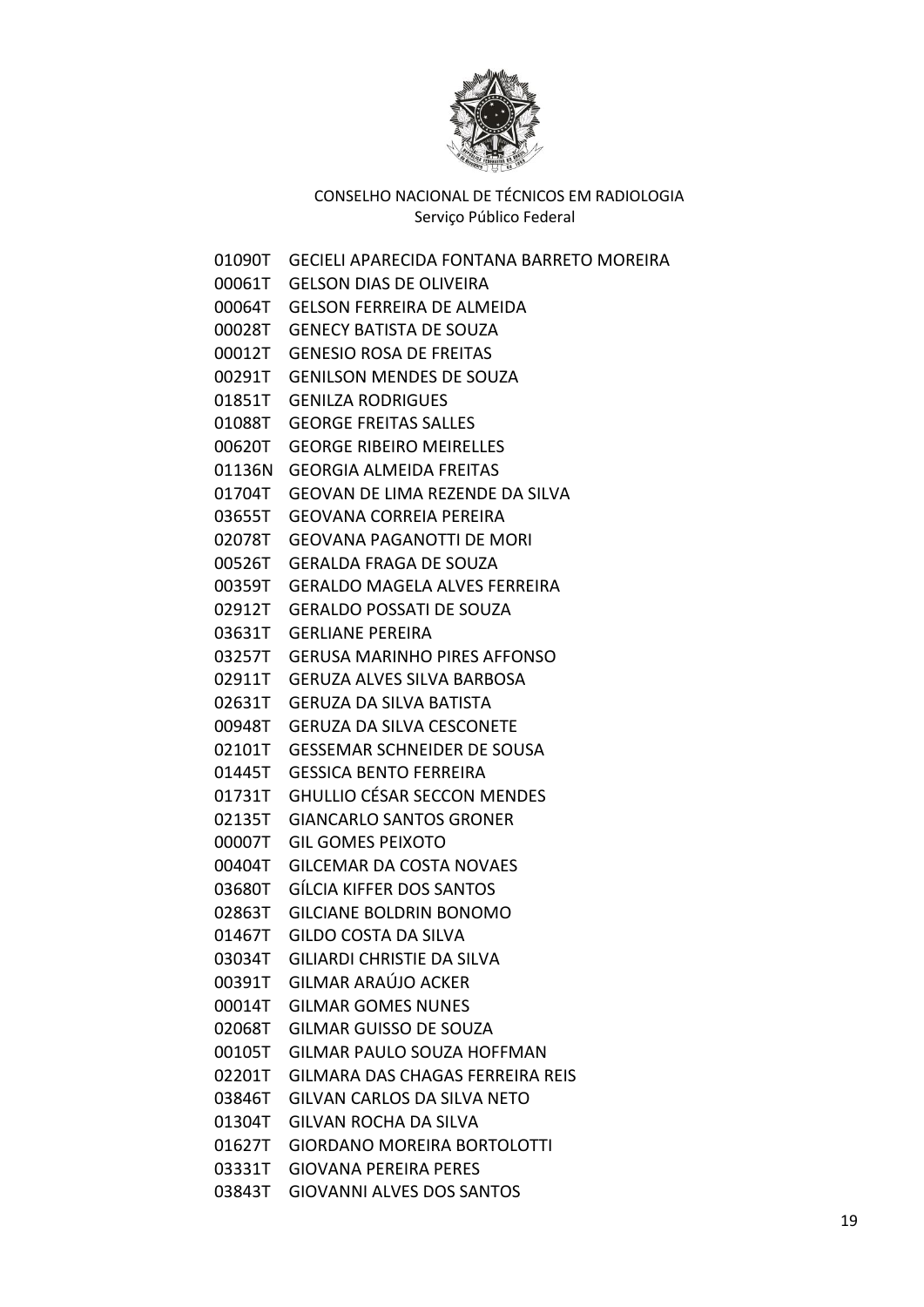

01979T GISELE GOMES FERREIRA 01175T GISELE SIMMER 02721T GISELE TEIXEIRA NUNES 02619T GISELI ZUCCOLOTTO 01726T GISELLE CORREIA LOBEU DE OLIVEIRA 01238T GISELLE FREITAS SILVA 01039T GISELLE SEQUIM SOUZA 01337T GIZELLE PINHEIRO FERNANDES 01161T GLADISTONE LOPES DOS SANTOS 00286T GLADSTONE CARLOS CARDOSO 00795T GLAUBE DOS SANTOS PEREIRA 01754T GLAUCIA NATALI 02318T GLAUCINEIA SIQUEIRA PEREIRA 00312T GLAUCIO PEREIRA DA SILVA 01686T GLEICIANE DA SILVA PAVANI 02156T GLEICIANY PROFILO DOS SANTOS 00729T GLEISON DE SOUZA E SILVA 02167T GLEITIANE RODRIGUES DA SILVA BENTO 01843T GLELSON GUEDES GAMBETA 02471T GLÊNIA BRUNES OLIVEIRA 03338T GLEUBER SOUZA DE SALES 00879T GLEY CHARLES TEIXEIRA DA SILVA 00534T GLEYDSON NEVES RIBEIRO 01464T GLEYSON RESURREIÇÃO DE OLIVEIRA 02144T GRACIANE PICOLI 01862T GRACIELE DOS SANTOS DE OLIVEIRA 02237T GRACIELLE DA SILVA RIBEIRO MARQUES 00935T GRACIETE TOREZANI 01281T GRASIELI PINTO DE OLIVEIRA 02549T GRAZIELA ALVES FREITAS 03512T GRAZIELE CHAVES BONIOLO 01763T GRAZIELE TRANCOSO MOTA 02230T GRAZIELLE DE ARAÚJO AMANCIO 00767T GRAZIELLY SANTIAGO CASSILHAS 00116T GUILHERME BERMUDES DA SILVA 03646T GUILHERME LIMA HOFFMAN 02540T GUIMARAES NUNES DE JESUS 00161T GUSTAVO ADOLFO RODRIGUES OLIVEIRA 00934N GUSTAVO LAMAS MOREIRA 01443T GUSTAVO RODRIGO SINHORELLI 02271T GUSTAVO SOUZA DE OLIVEIRA ARAUJO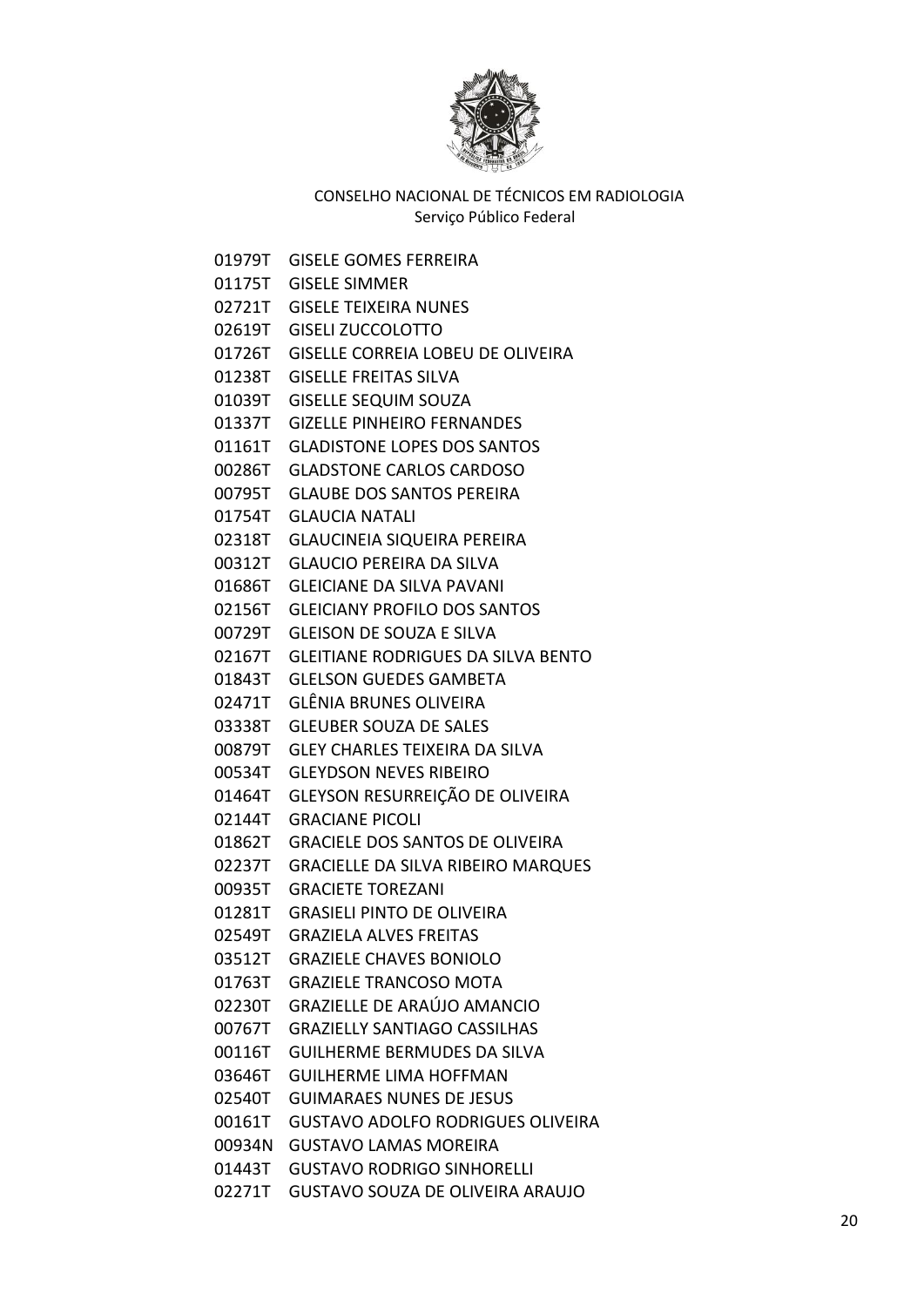

01073T HAILLA PESSOA TEIXEIRA 02572T HALAYNAS PRICILLA MENDES DOS SANTOS 02699T HALINY CRUZ NASCIMENTO 03515T HALLAN DA SILVA ALVES 00405T HAMILTON RICARDO FREIRE DE ALMEIDA 01912T HANNILORE GUMS ERTMANN 02767T HANNYELLE DE SOUZA MONTEIRO 00098T HAROLDO MIGUEL BACOVIS 02647T HARRYSON SILVA MARTINS 02188N HEBER ALMEIDA CARVALHO 02257T HELBERT RIBEIRO DE OLIVIERA 01638T HÉLEM DA SILVA RIBEIRO ASTORI 01029T HELEN CRISTINA NASCIMENTO 02309T HELEN PAULA VIEIRA TEIXEIRA 01495T HELIANA DE SOUZA 00581T HELLEN LIZ ALEXANDRE 00713T HELMUTH JOSEPH SANTOS BORGES 03896T HELOIANE ARAUJO SOUSA 01149N HELYELSON VARGAS DE AZEVEDO 00931T HENRIQUE BRUNELI SANTOS 02388T HENRIQUE VIEIRA SARAIVA 00399T HERCULES NATAL ALVES DE SOUZA 01072N HERIC MILLER SENA 00048T HERMES COSTA 01640T HERYAN PÁGEL ROSA 02855T HIGOR GINERI 01470T HUDSON CEZINI ARAÚJO 01506T HUDSON MARQUES CARDOSO 03457T HUDSON SANTOS AMERICO 01965T HUGO CAVALCANTE BICALHO CARDOSO 02823T HUMBERTO DE SOUZA GOMES 02199T IDENIR DE FREITAS LOURENÇO 00186T IDERALDO PEREIRA 02409T IGNÊS BARCELOS MACÊDO 03836T IGOR DE JESUS MORAES 01049T IGOR FERNANDES MENEZES 00548T ILCIMAR VICENTE MOREIRA 02766T ILMA SALLES DE OLIVEIRA 01363T ILSON DE MELO VIERA 00679T ILSON MARIO RISSI 02375T INDHYRA DA SILVA CORRÊA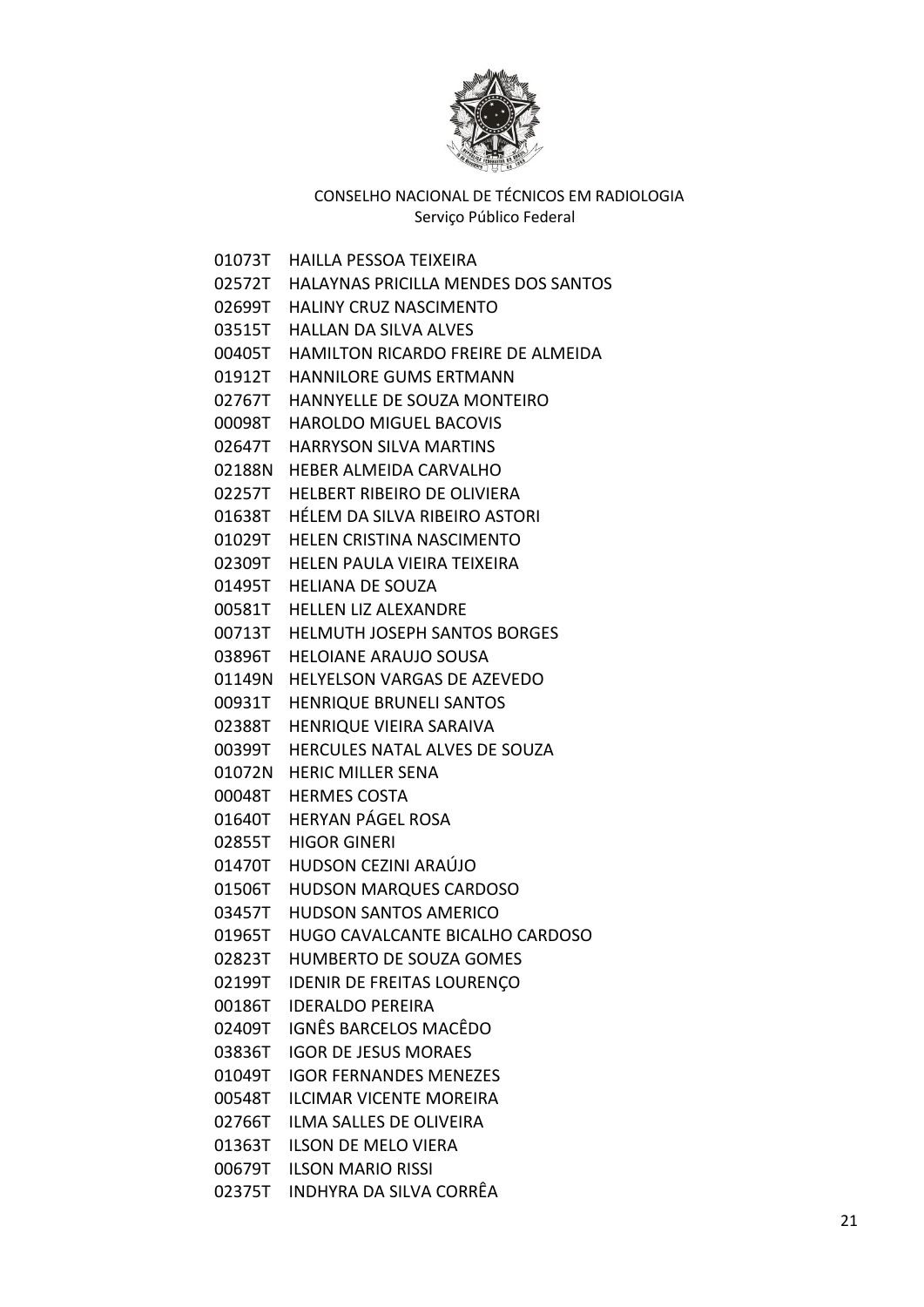

03410T INGRID DE ALMEIDA RAINHA 00390T INGRID HERING MOURA 02443T INGRID LANSCHI FERREIRA DINIZ DOS SANTOS 02104T INGRID NUNES SILVA 00984T INGRID SOUZA LOPES 02399T INGRID VALÉRIO RODRIGUES 02869T INGRIDI SOUZA FREITAS 02343T IONE SOUZA DE OLIVEIRA 02031T IONE VIANA SANCHES MARTINS 02011T IRAM MARCOS GUEDES 00008T IRANI JOSE CACERES MACHADO 01408T IRIS PAULA LEAL BELTCHER COSTA 02286T ISABELA PAULA SCHMITZ PEREIRA 02114T ISABELLA CRISTINA MARQUES DE ARAUJO 01475T ISAC COSTA SILVA LOPES 01644T ISADORA EMILIA MENDEWAL 02751T ISAIAS LUIS FERREIRA 03606T ISMAEL DO NASCIMENTO ROCHA 01119T ISMAEL RODRIGUES PINHEIRO 03734T ISRAEL CAMARA LUIZ 00895T ISRAEL SILVEIRA DA SILVA 01364T ISRAEL SOARES PEREIRA 01005T ITAMARA OLIVIECKI 02202T IVAN ANTUNES RIBEIRO 00988T IVAN MESSIAS AVELAR PORTELA 01080T IVONE ALMEIDA E SILVA ZAMPROGNO 01642T IZABEL CRISTINA MENDES DE SIQUEIRA 01065T IZABEL TOSTA HERINGER DA SILVEIRA 01362T IZABELA MOREIRA BONFIM 00163T IZIDORO BERTOLANI 01669T JACKELINE TIMÓTEO 00761N JACKSON LIMA FALCÃO 01962T JACKSON VALADÃO ALVES 02561T JACKSON VIEIRA 01901T JACQUELINE LOCATELLI DA SILVA FREITAS 02566T JACQUELINE SILVA NASCIMENTO SOARES 01567T JACSON DE OLIVEIRA 01950T JACSON MIKE PEREIRA SIMÃO 03207T JADER LAURENÇO MARTINS 01380T JADILSON DE LAZARI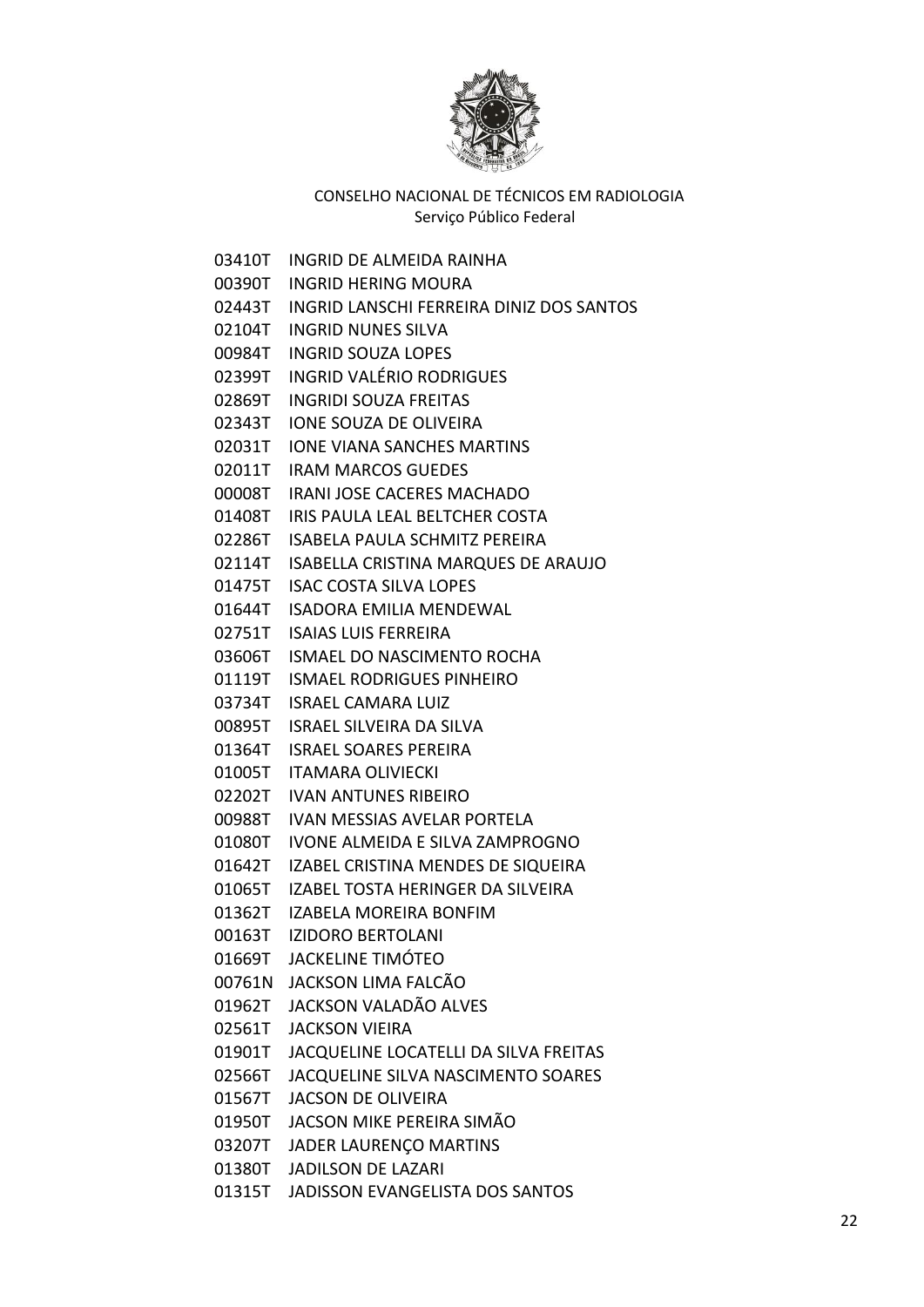

01787T JAEDER DE JESUS BAGATELLI 00017A JAIDENY LACERDA 01271T JAILSON DO PRADO FERNANDES 01158T JAIR CAMPOS DE MORAES JUNIOR 02108T JAIR SANTANA DOS SANTOS 03633T JAIRO CARDOSO GUEDES 03558T JAIRO DE JESUS PINTO 02867T JAMERSON GERALDO PRETTI MACIEL 02744T JAMILTON TAGARRO VALENTIM 02460T JANAÍNA CANCILHERI DA SILVA 02973T JANAÍNA DA SILVA FARIAS SOUZA 00203T JANE CAMPOS DA SILVA 02405N JANE GHIDETTI MARÇAL 03293T JANE HELENA BARBOSA DUARTE 00280T JANILTON DE OLIVEIRA CARDOSO 01409T JANINE ASSIS ALTOÉ 01735T JANINE VAÚNA DE OLIVEIRA 02817T JAQUELINE DA SILVA FERREIRA 02086T JAQUELINE DAMM 02203T JAQUELINE GOMES DA SILVA MACHADO 02778T JAQUELINE GOMES SIMOES 03083T JAQUELINE SOARES DE OLIVEIRA 02609T JÁRLISSON DE PAULA FERREIRA 03642T JARVAN APRÍGIO DA SILVA 01738T JASKELLI CASSUCE DA COSTA 00368T JAYME BROMATTI ASTORE 01630T JEAN CARLOS VENTURA 02551T JEAN FRANCISCO RODRIGUES 02356T JEAN SIGNORELI 00310T JEAN SOARES MARTINS 01647T JEANDRO FIOROT CARETA 01931T JEANE COELHO COSTA 01945T JEANE TOLENTINO DE JESUS 03824T JEFFERSON FERREIRA BORGES 00698T JEIKSON DA CONCEIÇÃO LORENZINI 01742T JENIFER DELGADO LORIATO 02082T JENIFER ROCHA RODRIGUES 03666T JENNIFER SOUSA DUTRA 01626T JEREMIAS NATAN MACHADO 03494T JÉSNEI GUTHIERRE GONÇALVES 02280T JESSICA DE SOUZA BEUCLAIR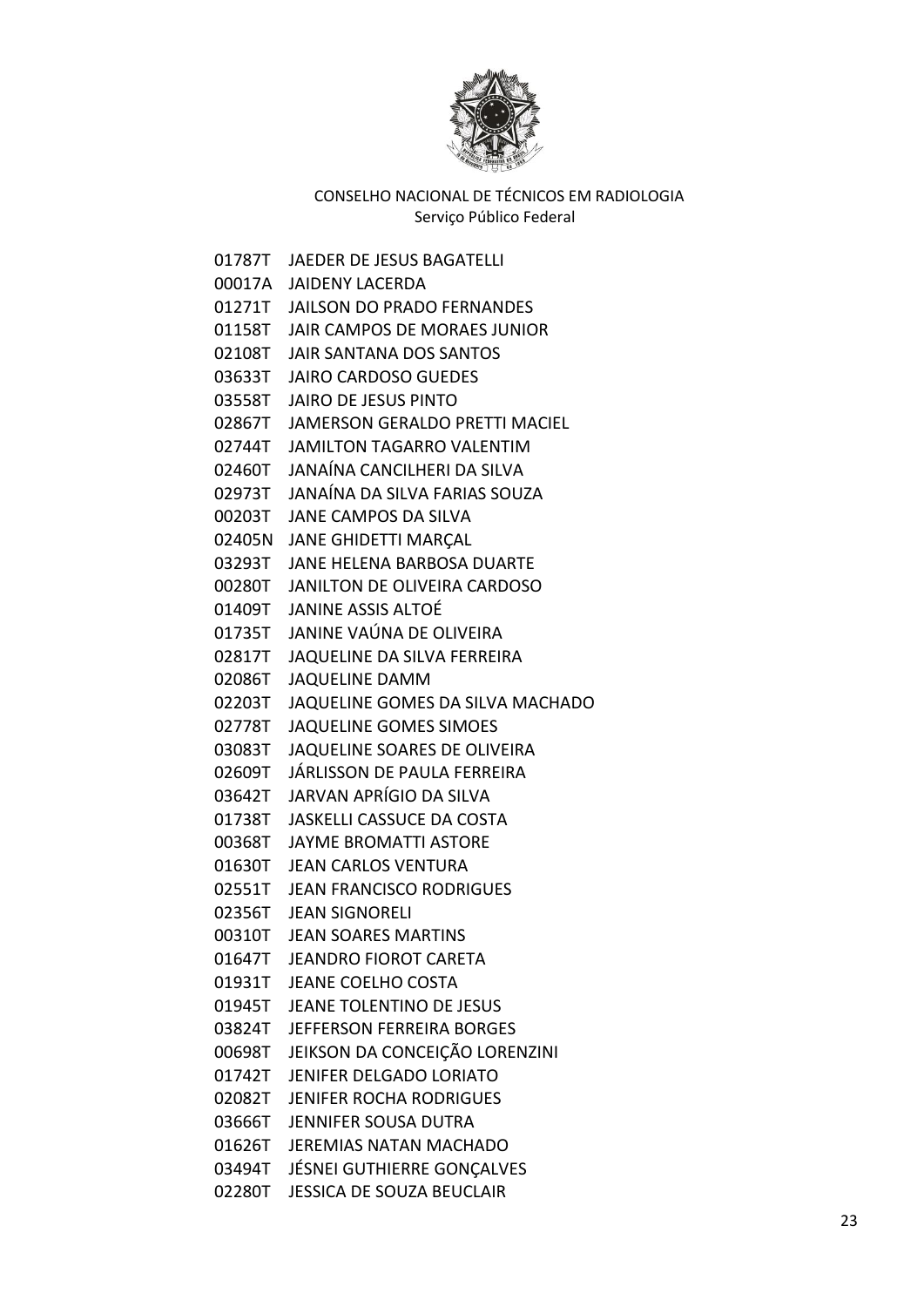

03492T JÉSSICA GOMES GASPAR COUTINHO 03624T JÉSSICA ROCHA DE OLIVEIRA MELLO 03615T JÉSSICA RODRIGUES PINTO 01618T JÉSSICA SILVA GRIJÓ 01280T JESSICA VIEIRA FERREIRA 02906T JÉSSICA ZUCOLOTTO SANTANA 00930T JÉSUS BARBOSA 02367T JHÔNATA SCHULTZ 02094T JHONNATAN FERREIRA SOARES 03320T JHONY BIANCARDI ROSA 00832T JOANILSON MARCIO BISSOLI 01918T JOÃO AUGUSTO FERREIRA PEDRINHA 00305T JOÃO BATISTA TEIXEIRA SASSI 00579T JOAO CARLOS BANDEIRA EMILIO 00076T JOAO CARLOS CAVASSANI 00081T JOAO CARLOS DA SILVA 03737T JOÃO CARLOS RODRIGUES 00085T JOAO FAE ANDRADE 00035T JOÃO FRANCISCO MENDES FILHO 01422T JOÃO GALBERTO AREAS 00793T JOÃO GUSTAVO ROCHA DUTRA DE ALMEIDA 03809T JOÃO JUNIO DA SILVA CORREIA 00389T JOAO MANOEL MARTINS 01768T JOÃO PAULO PEREIRA CALDEIRA 03477T JOÃO PEDRO CLEMENTE PEREIRA 00054T JOÃO ROBERTO MORAIS 02019T JOÃO VICTOR DAS NEVES JERÔNIMO 03447T JOÃO VICTOR LIMA CORREIA 03328T JOÃO VICTOR VIANA MIRANDA 00482T JOÃO VIEIRA YASSUDA 03173T JOÃO VITOR BRUNELLI ALMEIDA 00001T JOAQUIM MARQUES FARIA 00088A JOB JOSÉ DA SILVA JÚNIOR 03131T JOCAFF LEAL DA SILVA 02752I JOCIMAR AMARAL 03065T JOCIMAR FERRARI GOMES 02485T JOEL LOPES RIBEIRO 02683T JOEL PERCILIO POLETO JUNIOR 01347T JOELMA CORREA GOMES 00900T JOELMA FERREIRA DE OLIVEIRA 01858T JOELMA FURTADO GRAMELISKI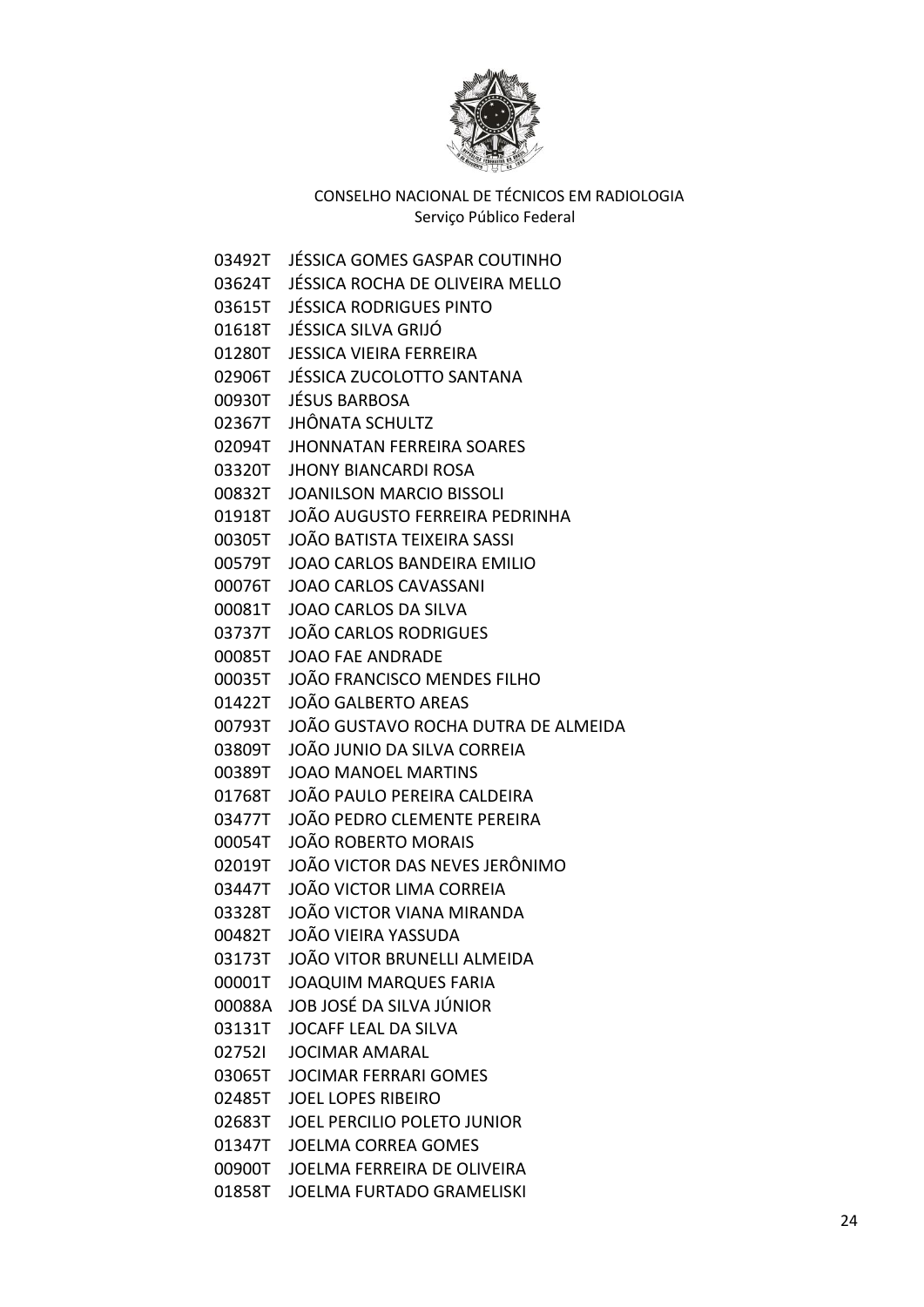

02442T JOELMA LUCIA DA SILVA 03058T JOELSON VIEIRA FRICKS 00215T JOENILTON CAETANO SOARES 01663T JOENY GOMES RODRIGUES 02398T JOHN ANDERSON HAMMER MAIER 03111T JOICE KELLY MONTEIRO DOS SANTOS 03540T JOICE MANOEL DE CASTRO 01923T JOLINA FONTES GOMES 03214T JONAIR VIZA CAVALHEIRO 01898T JONAS ANTONIO POLICARPO DE MOURA 02885T JONATAN FELIPE SANTOS LIMA 02486T JONATHAN DALL'ORTO LOUREIRO 02684T JONATHAN FELIPE MARQUES 01867T JONATHAN LUIZ GOMES DA SILVA CARLOS 03048T JONATHAS DOS REIS BARCELLOS 01270T JORDANA GONÇALVES BARROS TORRES 01733T JORDANA RODRIGUES DA SILVA 02450T JORGE LUIZ FLEGER SCHWAMBACH 02653T JORGE LUIZ MATOS CAMPOS 01722T JORGE LUIZ PINHEIRO DA SILVA JUNIOR 03023T JORGINETE DIAS MACHADO 00637T JOSE ALMEIDA DA SILVA JUNIOR 02656T JOSÉ ANDRÉ VIRTUOSO 00230T JOSE ANTONIO MARIANO 00150T JOSÉ ANTÔNIO PAULA DA PENHA 03585T JOSÉ BRAGA RODRIGUES DOS SANTOS 01162T JOSÉ BULADO JUNIOR 00121A JOSÉ CARLOS CORDEIRO 01255T JOSÉ CARLOS FRANCISCO COSTA 01402T JOSÉ CARLOS GIUBERTI 00514T JOSE CARLOS MESSA BARBOSA 00234T JOSÉ CARLOS NUNES COELHO 01859T JOSÉ CLOVIS VICENTE DE PAULA 01311T JOSÉ DRODOSKI 00348T JOSÉ EDSON FERREIRA JUNIOR 00018T JOSE EUDES CORREA DOS SANTOS 00053T JOSÉ FERNANDES DE OLIVEIRA 00249T JOSÉ FERREIRA FILHO 02965T JOSÉ FRANCISCO DE FARIA E SILVA 03128T JOSÉ HENRIQUE AMORIM SANTOS 02140T JOSÉ HENRIQUE DE SOUZA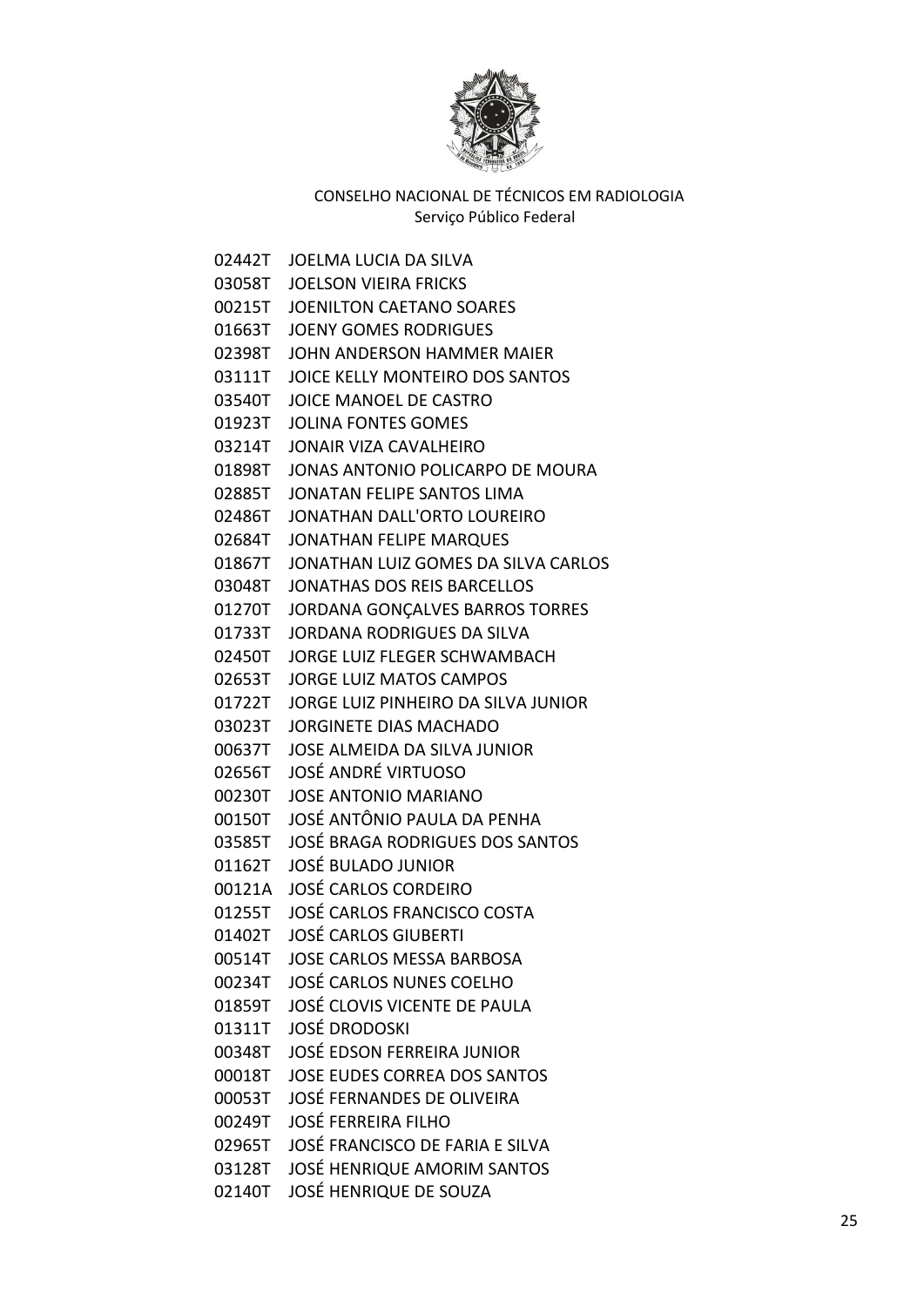

01954T JOSÉ LUCIANO DOS SANTOS FILHO 00449T JOSÉ LUIZ DA SILVA 01552T JOSÉ LUIZ DE SOUZA 00147T JOSE LUIZ DE SOUZA BARCELOS 00776T JOSÉ LUIZ FOURAUX MACIEL 00463T JOSÉ LUIZ MENEZES DA SILVA 00141T JOSE LUIZ ROSSE 02502T JOSE MANUEL RODRIGUEZ CORTINA 02704T JOSÉ MARCIO CALIARI 00666T JOSÉ MARCOS GOMES 00138T JOSE MARIA BACHETI 02342T JOSÉ MARIO CONTADINI DOS SANTOS 00354T JOSÉ NILTON FURTADO DE SOUZA 01199T JOSÉ NILTON SALLES 03729T JOSÉ PEDRO VARELO CHEVI 00270T JOSÉ RENATO PASSOS MEDEIROS 01407T JOSÉ RIBAMAR CAVALCANTE VILAR 01672T JOSÉ ROBERTO NETTO 01459T JOSÉ ROBERTO VIEIRA DE JESUS 00529T JOSÉ RONALDO TAVARES DOS SANTOS 00400T JOSÉ SMARÇARO BONA 00179T JOSE TADEU NUNES 02049T JOSEANE DA SILVA COSTA ARAÚJO 01163T JOSELAINE RODRIGUES DIAS LOIOLA 02098T JOSELIA ALVES RODRIGUES DE OLIVEIRA 01861T JOSÉLIA APARECIDA PEREIRA SOUZA 01641T JOSEMAR RAMOS VICENTE BRUM 01782T JOSIANE PENHA DE MELO 01564T JOSIANE PISKE IANCKEN WITT 01911T JOSIANE SANTANA NALI 01083T JOSIANE SOUSA ARAÚJO 01872N JOSIAS JOSÉ SOARES FILHO 03144T JOSIAS VIEIRA DO NASCIMENTO 01447T JOSICLEIDE SILVA DE SOUZA 01027T JOSIEL ALVES DE OLIVEIRA 00889T JOSIEL BARBOSA DE OLIVEIRA 03777T JOSILANE TEIXEIRA DA SILVA OLIVEIRA 02554T JOSIMAR TEIXEIRA DE OLIVEIRA 00407T JOSIMAR VASSOLER FAVARATO 01635T JOSIMARA FIOROT CARETA PASSAMANI 01476T JOSIMARIA SANTOS DE ARAÚJO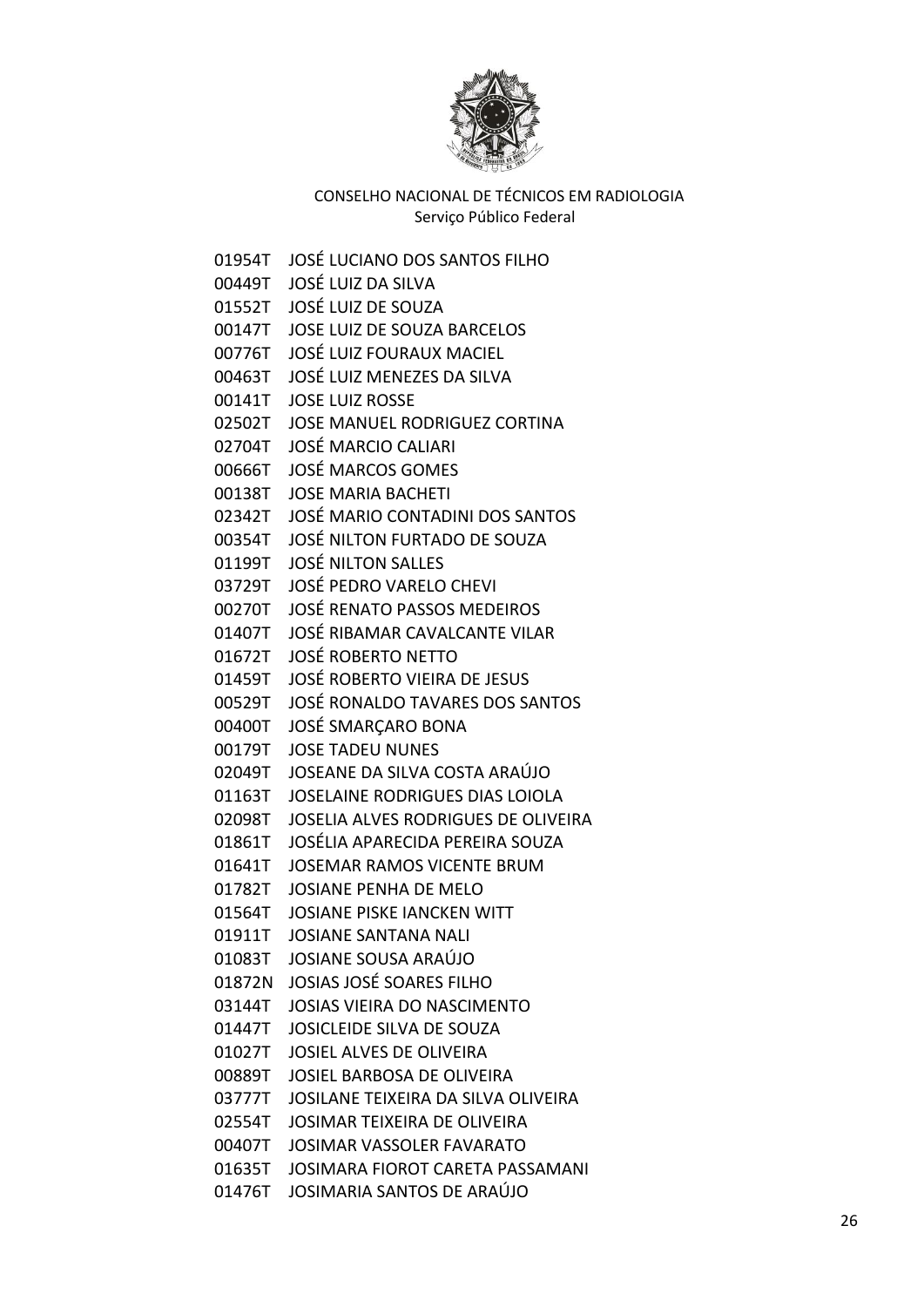

00107T JOSMAR FAGUNDES DE SOUZA 00531T JOSUÉ DA SILVA RANGEL 00170T JOUBERT MARTINS BARBOSA 02860T JOVANE DA SILVA CIPRIANO 01028T JOVANIA ALVES BASTOS 03026T JOVERLAN CASTRO TEIXEITA 01170T JOYCE ELENA SURJADI 03305T JOZIMAR ALVES SOUZA 00063T JUAREZ DIAS FERREIRA 03499T JUAREZ FERREIRA PIRES 00204T JUAREZ RODRIGUES DOS SANTOS 01675T JUCELIA APARECIDA DA SILVA 00386T JUCELIO OLIVEIRA AMARAL 00817T JUCIGLEIDE FIGUEIREDO 02427T JUCIMARA CARVALHO BARRETO 02900T JULIANA ALVES DE SIQUEIRA FREITAS 00781T JULIANA ALVES MARÇAL 01239T JULIANA AMANTINA BORGES CARREIRO PETERLE 03505T JULIANA CABRAL RODRIGUES 02745T JULIANA CARVALHO BISPO 01951T JULIANA DE SOUZA MORANDI 03629T JULIANA DOS SANTOS MELO 01045T JULIANA HYMINO DA SILVA 01368T JULIANA OLIVEIRA DE CASTRO 00678T JULIANA PINTO DE ANDRADE 01996T JULIANA PRADO MARTINS 01817T JULIANA RANGEL DA SILVA 01753T JULIANA RIBEIRO MUNIZ 03648T JULIANA SILVA IZOTON 01415T JULIANA TENNIS 03727T JULIANE DE SOUZA BESTETI 01042T JULIANE FERNANDES DE SOUSA 02099T JULIANNA CRISTINA RODRIGUES MACHADO 01287T JULIANO ROSSETTO ROMANHA 02190T JULIO CESAR BATISTA 00217T JULIO CESAR CAMPOS DE OLIVEIRA 00646T JULIO CESAR CARNEIRO 00356T JULIO CESAR DA SILVA 02017T JULLYANNA DA SILVA LUMINATO 03332T JUNNYA DIAS FERNANDES 00592T JUSLEY IVANY PRETTI MACIEL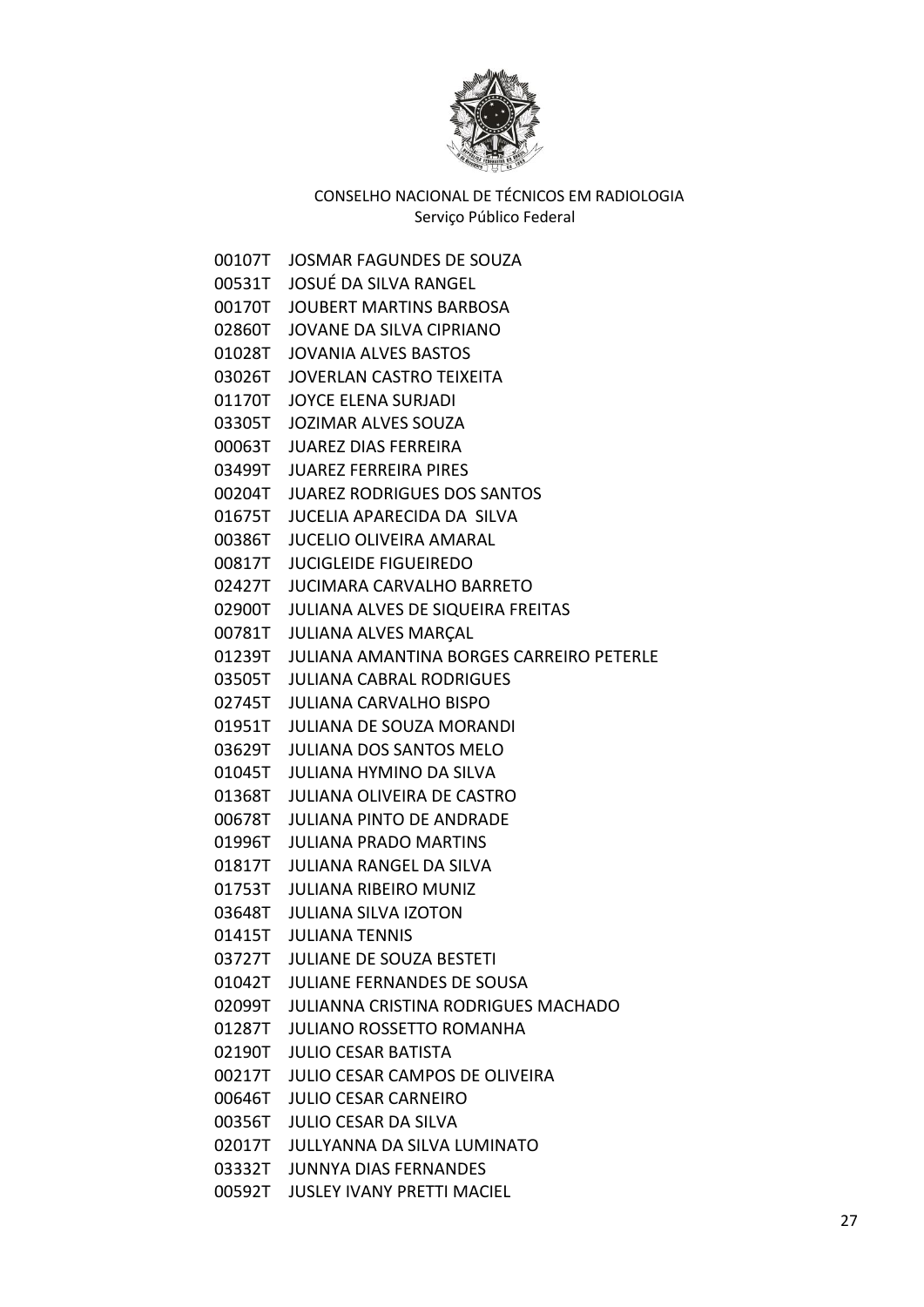

01132T KAETH FABÍOLA SIMMER E SILVA 00977T KAMILA CORREA VALADÃO ZAMPROGNO 02818T KAMILA MARIA TEIXEIRA ALVARENGA 02703T KAMILA PEREIRA DE BRITO SOARES 03746T KAMILLA DA COSTA RIBEIRO 01888T KAMILLA FRANÇA FARIAS 00744T KARINA ALTOÉ RIBEIRO 02795T KARINA LARANJEIRA GOLTNER 00361T KARINA MENDONÇA PEREIRA 02247T KARINA MORAIS 02311T KARINI NASCIMENTO DALFIOR 02690T KARLA CÁSSIA FERNANDES NASCIMENTO 02569T KARLA DE FREITAS MARVILA 02050T KARLA NOGUEIRA GERALDO 02355T KARLOS TEIXEIRA DO PRADO 02304T KATHUSSIA ROBERTO DA SILVA 02544T KATIA SANTOS DE SOUSA 01715T KEILA GONÇALVES MINDA 02833T KELBER ARAUJO SANTANA 02283T KELLEN OLIVEIRA STEIN 00566T KELMER DE OLIVEIRA SANTOS 02616T KENNEDY FERREIRA LEITE JUNIOR 01484T KENYA GUIMARÃES MAGRI MADEIRA 00882T KEULA CORREA DA SILVA DE SOUZA 00721T KILÁKIA SORRARIA BRAGA FERREIRA 01759T KISLEY MOREIRA CAMARGO 00971T KLAYTON BRAVIN OLIVEIRA 01022T KLEITON RIZZOLI ROSSONI 00223T KNAP ALVES DA SILVA 03456T KRAUSE DA SILVA LISBOA 00956T KRISTIAHM FINAMORI RIBEIRO 02185T LAÍS ALVES RODRIGUES 02601T LAIS DA SILVA DE SOUZA CUNHA 01366N LARA PEREIRA BESSA 03488T LARISSA DA SILVA RIBEIRO 02854T LARISSA DE OLIVEIRA SOARES 01215T LARISSA FERREIRA DA SILVA 02037T LARISSA QUINTAES FREITAS LIMA 02115T LARISSA ROBERTA SILVA ALVES 03719T LARISSI DE PAULA TRIGO AZEVEDO 00026A LAUDENY LOYOLA BARBOZA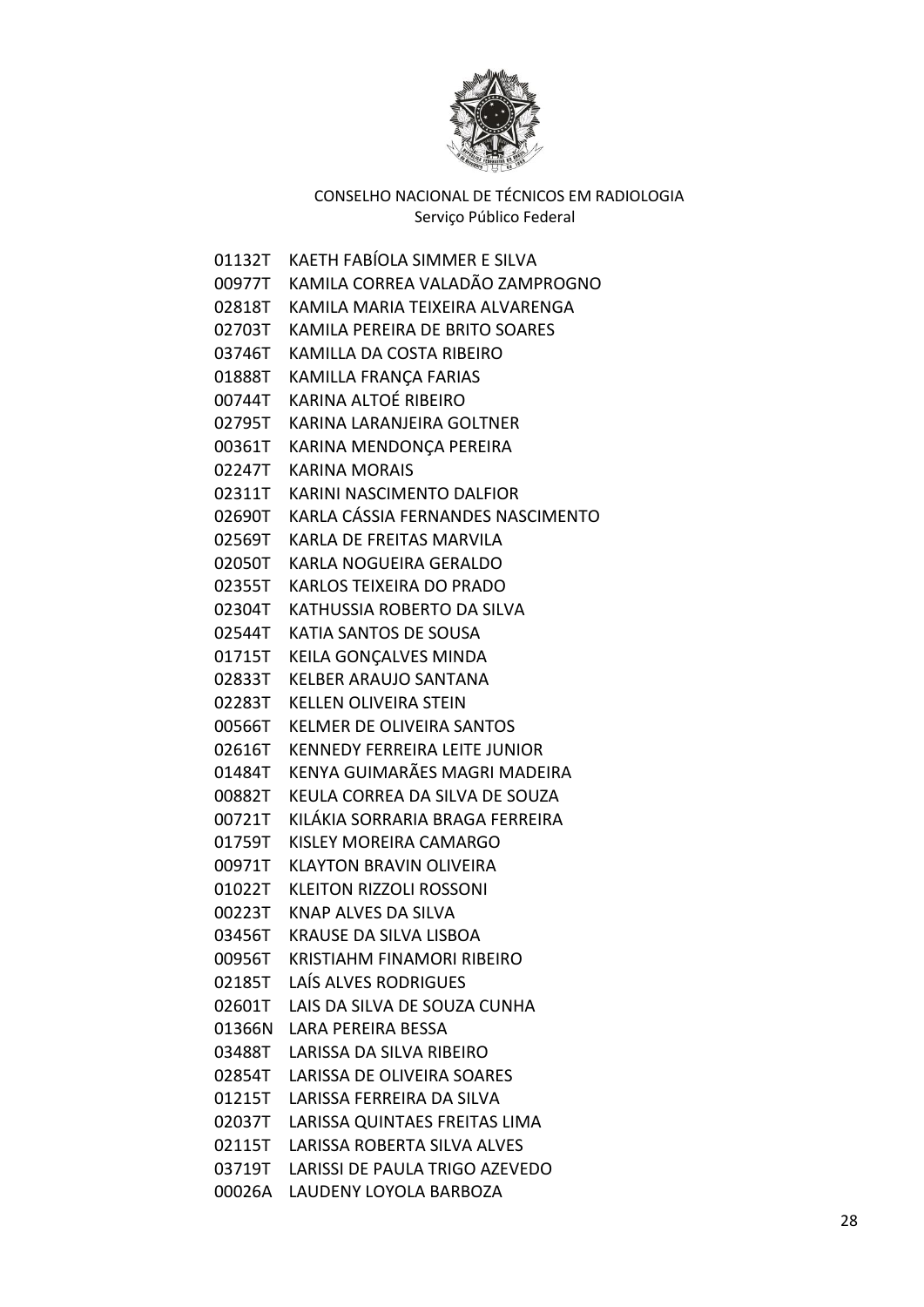

00910T LAURINETE SARTI LIBERATTO 00039T LAURITA LIMA BRAZIL 01471T LAYON TIRELO RODRIGUES 01086T LAYZA MOREIRA 01569T LÁZARO FERNANDES FAGUNDES 00974T LAZARO LOPES DA SILVA 01529T LEALIJIA DE OLIVEIRA CUNHA 03717T LEANDRO ALVES DA SILVA 02010T LEANDRO BARCELLOS MELO 01010T LEANDRO BARROS BASTOS DA SILVA 02672T LEANDRO BENTO DOS SANTOS 01372T LEANDRO CARDOSO PINTO 02679T LEANDRO CURITIBA MARTINS 00410T LEANDRO DAMACENO DE OLIVEIRA 01781T LEANDRO DE JESUS MORAES 02658T LEANDRO DE OLIVEIRA ANDRADE 00986T LEANDRO FERRETE DOS SANTOS 02378T LEANDRO FIGUEIREDO BARBOSA 00233T LEANDRO FONTAN 03520T LEANDRO LOPES DA SILVA 01058T LEANDRO PODEROSO DEMUNER 03303T LEANDRO RODRIGUES FERREIRA 00760T LEANDRO TEODORO GONÇALVES 03235T LEDINA VENANCIO DA SILVA FABEM 01623T LEIDIANE COSTA TRÉS 03135T LEIDIANE COZER ANDREATI 02853T LEIDIANE MONTEIRO BATESTIN DE SOUZA 03495T LEIDIAYNE AGUIAR DO CARMO 02171T LEIDIMAR PEREIRA BARBOSA FERREIRA 01383N LEILA APARECIDA DA SILVA AMARAL 01256T LEILIANE PAIVA LOURENÇO 00902T LEINA PANTALEÃO ALVES 01488T LEODIMAR DA PENHA FERNANDES CÂMARA 02663T LEONARA VALIATI DA PENHA 01541T LEONARDO BARBOSA DO NASCIMENTO 01244N LEONARDO CANDIDO DE AMORIM NETTO 00735T LEONARDO COSTA LEMOS 02324T LEONARDO DA SILVA MACEDO 02902T LEONARDO DA SILVA PEREIRA 00791T LEONARDO DE FREITAS CAZOTO 03059T LEONARDO DE OLIVEIRA CYPRIANO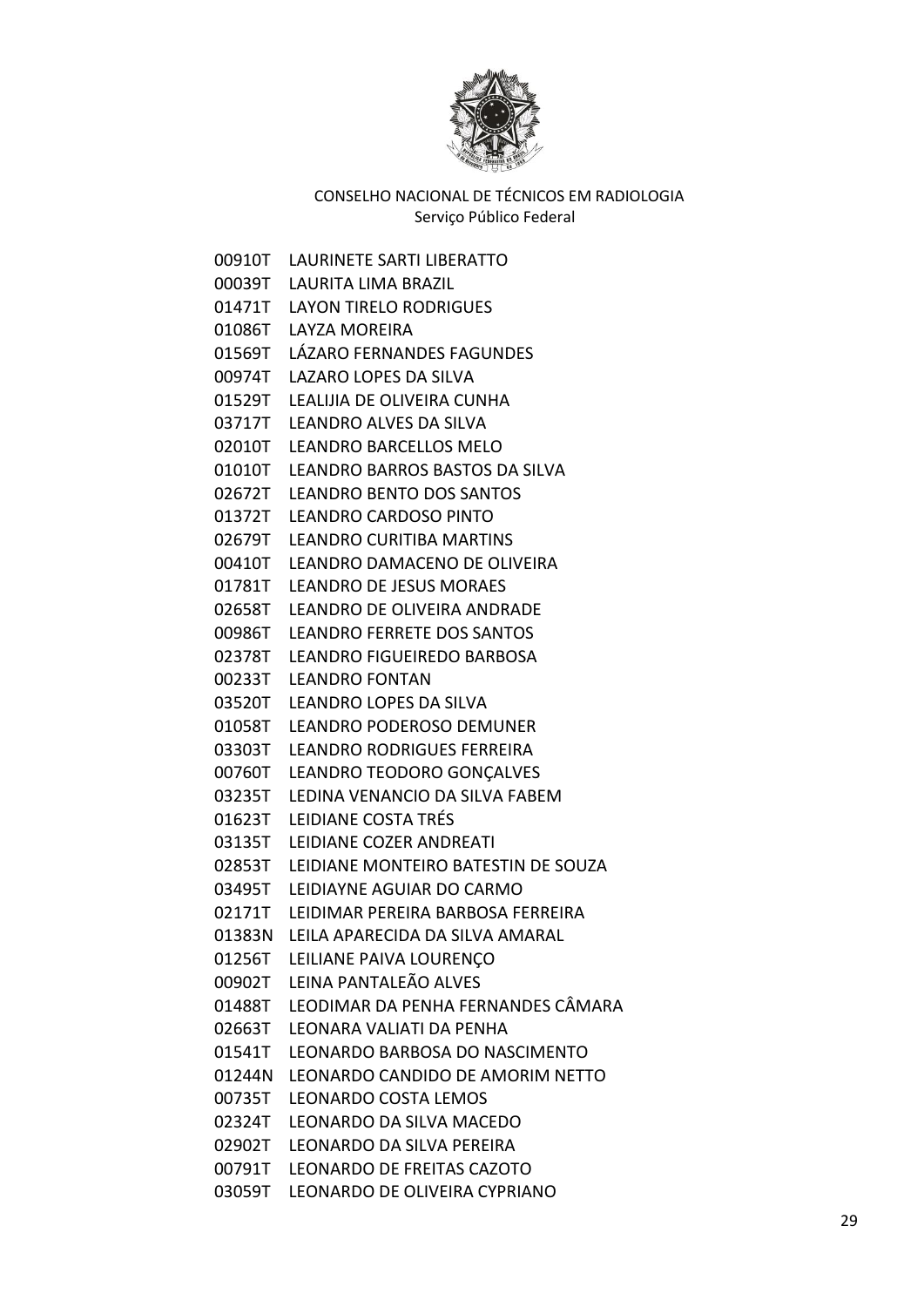

01077T LEONARDO EMERIQUE SAMPAIO 00747T LEONARDO FERNANDES DA SILVA 00927T LEONARDO RANGEL FARIAS 03100T LETÍCIA BATISTA RIBEIRO 01708T LETICIA GHISOLFI HENRIQUE 02400T LETICIA GONÇALVES COELHO SOUZA 02997T LETICIA GRACIANO BRAGA DANTAS 01371T LETICIA MOREIRA SILVA 02112T LETICIA PEREIRA MATTOS 02874T LETICIA SABINO ALVES 03299T LETICIA SANTIAGO PIANA DALMASCHIO 02003T LETICIA SILVA CASOTTI 03815T LETICIA SOARES AMARAL 00922N LETYCIA SILVA PACHECO 01214T LEVI PETERLE XAVIER 02838T LHAIS OLIVEIRA MACHADO 02511T LIA MARA GOMES SILVA 02908T LIAMARA DA SILVA LIMA 02168T LICÉIA MENON RODRIGUES 01437T LIDIA MARTINS PEQUINO 02836T LIDIVANE MENDES DE SOUSA 01827T LIGIA ROZENDO HENRIQUE DE LUCENA 02532T LIGIANY MEDEIROS MACHADO 01892T LILIAN BEZERRA SILVA CAVALCANTE 02161T LILIANE APARECIDA ZARDINI MONTARROYOS 02111T LILIANE DAMAS DE OLIVEIRA 02550T LILIANE GONÇALVES DO NASCIMENTO 01814T LILIANE LOPES PEREIRA 01624T LINDA MARA RIBEIRO DA SILVA 02116T LINDOMAR DE ALCANTARA JERÔNIMO 01586T LINDOMAR DE SOUZA CORREA 03455T LINKON BAIOCO PIRES 01752T LINO CALDEIRA BUSTILLOS 02053T LIRGIANE SOARES CAMPOS 02051T LIVIA DA SILVA JOSÉ 03690T LÍVIA RANGEL DE LIMA MATIELO 03450T LIZIANE NEVES CASSIANO VALADÃO 03343T LORENA COSTANHI COELHO DO NASCIMENTO 03592T LORENA DE SOUZA ELEUTERIO 02792T LORENA RIBEIRO DA SILVA 02821T LORENNA COSTA DA FONSECA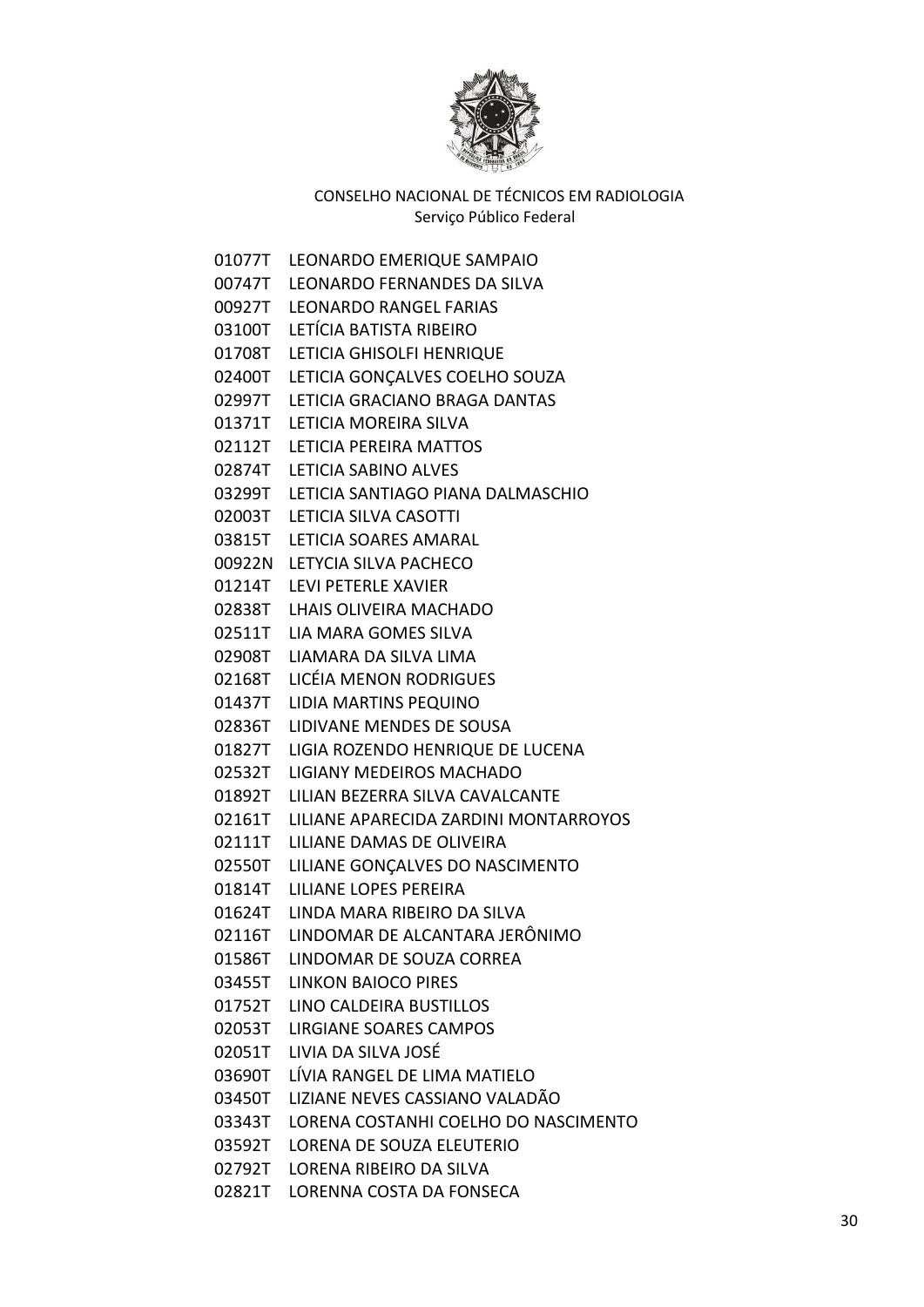

02284T LORRAINE PIMENTEL 01352T LORRAN RIBEIRO SECCHIN 02441T LORRANE MARTINS SILVESTRE 03366T LOSLENNY REGYS CRISTINA DA SILVA 01417T LOURDES ALVES DE AMORIM 00211T LOURDES ZANCHETTA LAPORTI 03022T LUAN CARDOSO VAZ 01949T LUAN STORCK COSTA 02075T LUANA CRISTINE SILVA DE JESUS 03383T LUANA NUNES DE SOUZA 03507T LUANA RIBEIRO SILVA ARAUJO 00641T LUANA ZAMPROGNO 02173T LUARA RODRIGUES SOARES 03138T LUCAS DA SILVA LIMA 03594T LUCAS DOS SANTOS LIMA 02657T LUCAS FERNANDES DA SILVA 03765T LUCAS FRANÇA MEDEIROS 03728T LUCAS MICÊNIO DE OLIVEIRA MARINHO 03612T LUCAS MIRANDA MANIFESTE 03626T LUCAS MORAES SANTOS 03601T LUCAS NASCIMENTO BATISTA 02048T LUCAS PEREIRA SOUZA 01823T LUCAS SILVA NASCIMENTO 01651T LUCAS TADEU JUNCA 01562T LUCAS VIEIRA DE MOURA 01370T LUCIA CAROLINE AVILA SANTOS 02301T LUCIA DE OLIVEIRA SOARES 02349T LUCIANA DAN AZEVEDO 02904T LUCIANA DE FATIMA RIBEIRO 01724T LUCIANA FERREIRA DE SOUZA ROQUE 02218T LUCIANA LIMA OLIVEIRA 01277T LUCIANO CASSIO RAMOS RAIS 01218T LUCIANO DO NASCIMENTO SOARES 00524T LUCIANO FERNANDES 00447T LUCIANO GUEDES 01997T LUCIANO MOREIRA PEREIRA 00990N LUCIANO SILVA BRAGA FERREIRA 02319T LUCIENE DE SOUZA CORREIA 03609T LUCIENE GONÇALVES RODRIGUES 01428T LUCIENI RIGO POMPERMAYER SANT'ANA 00422T LUCILEIA DE FATIMA SILVA ALVES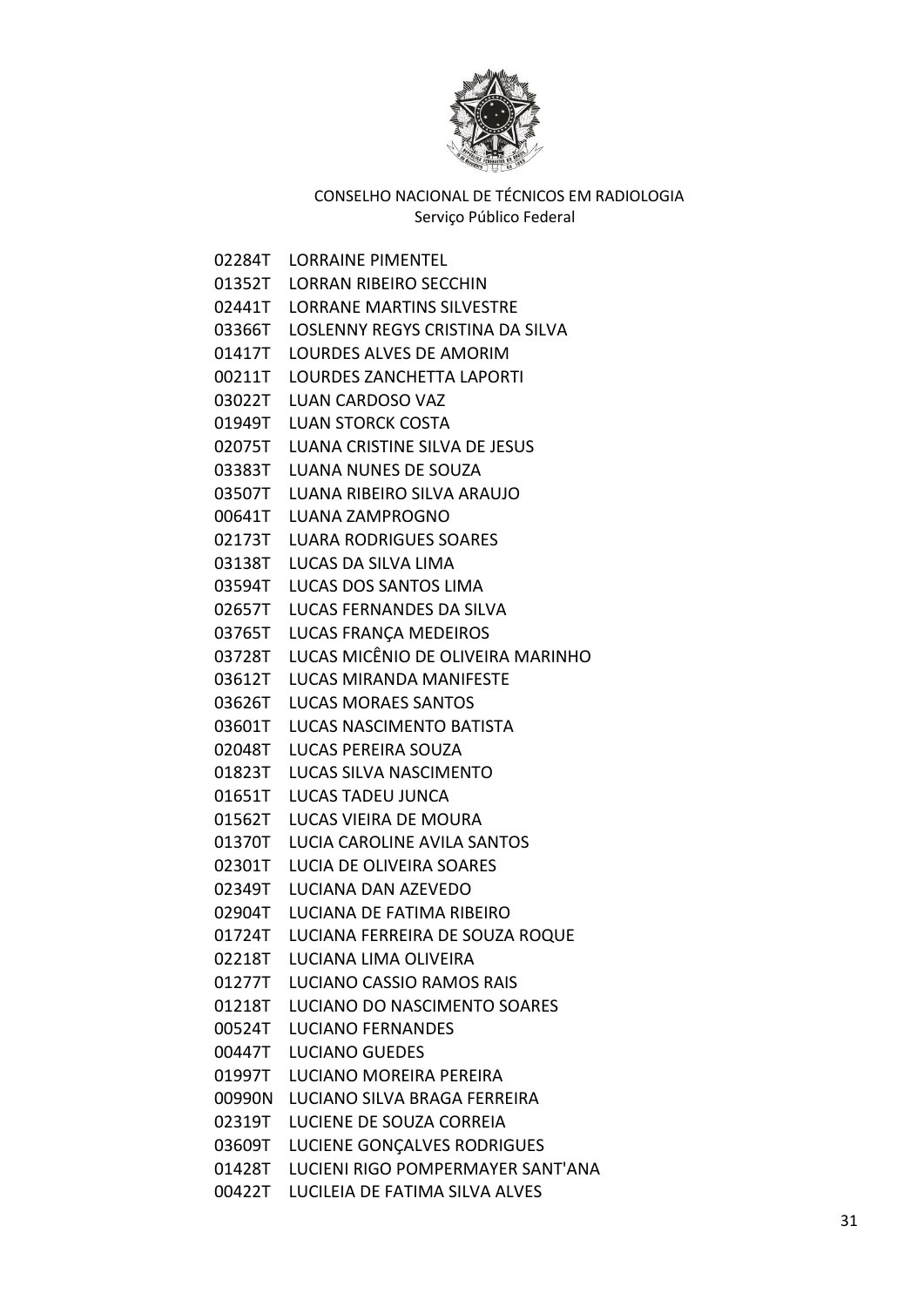

01309T LUCILENA MENDES DA SILVA 02076T LUCILENE DE PAULA DIAS 01472T LUCIMAR GOMES DOS SANTOS 01166T LUCIMARA BARBOSA DA PENHA TEIXEIRA 00804T LUCIMARA CORREIA DOS ANJOS PRETTI 02079T LUCIMARA PAULUCIO LOUZADA 00021T LUCIO ANGELO DANIEL 00167T LUCIO DE AVILA FILHO 01140T LUCIVANE CYPRIANO BICCAS 02786T LUCKIAN FERNANDES DE SOUZA RAIMUNDO 01825T LUCRECIA LYRA CARVALHO 02034T LUCYANNA DO CARMO PÊGO BROETTO 03115T LUDIANA RIBEIRO DE SOUZA 01386T LUDMILLA ZAHN ARAÚJO NETO 02184T LUDMYLA SIMONASSE NASCIMENTO 01456T LUIS AUGUSTO RESENDE CASSUNDÉ 01766T LUIS CARLOS VALES 02972T LUIS GUSTAVO ALVES CARDOSO 00453T LUIS GUSTAVO LOPES 02481T LUIS HENRIQUE PEREIRA 01702T LUITHIA COELHO PEREIRA 00041T LUIZ ALBERTO NOVAES 00975T LUIZ CARLOS DA SILVA SANTIAGO 03193T LUIZ CARLOS SANTOS ROCHA 00140T LUIZ CARLOS SOTE 00997T LUIZ CLAUDIO JOSÉ 00325T LUIZ FERNANDO CANDIDO 00004T LUIZ FERNANDO DE PAIVA BARCELOS 01385T LUIZ FONSECA NETTO 00262T LUIZ GUIRADO PRATES 00612T LUIZ PAULO OTTONI 00188T LUIZ VALÉRIO SIMÕES RANGEL 00164T LUIZA BRUNELLI DE MORAES 01159T LUZANIRA MARIA SANTOS RADAELLI 00222T LUZIA COELHO DO PRADO 00508T LUZIA FRANÇA TEIXEIRA 01299T LYVIA BACELLAR MIGUEL FILGUEIRAS 00149T MADALENA SIQUEIRA 00819T MAGDA BELLO GONÇALVES 02118T MAGNO AREAS PIMENTEL 02059T MAGNO BRUNO LOTERIO DA SILVA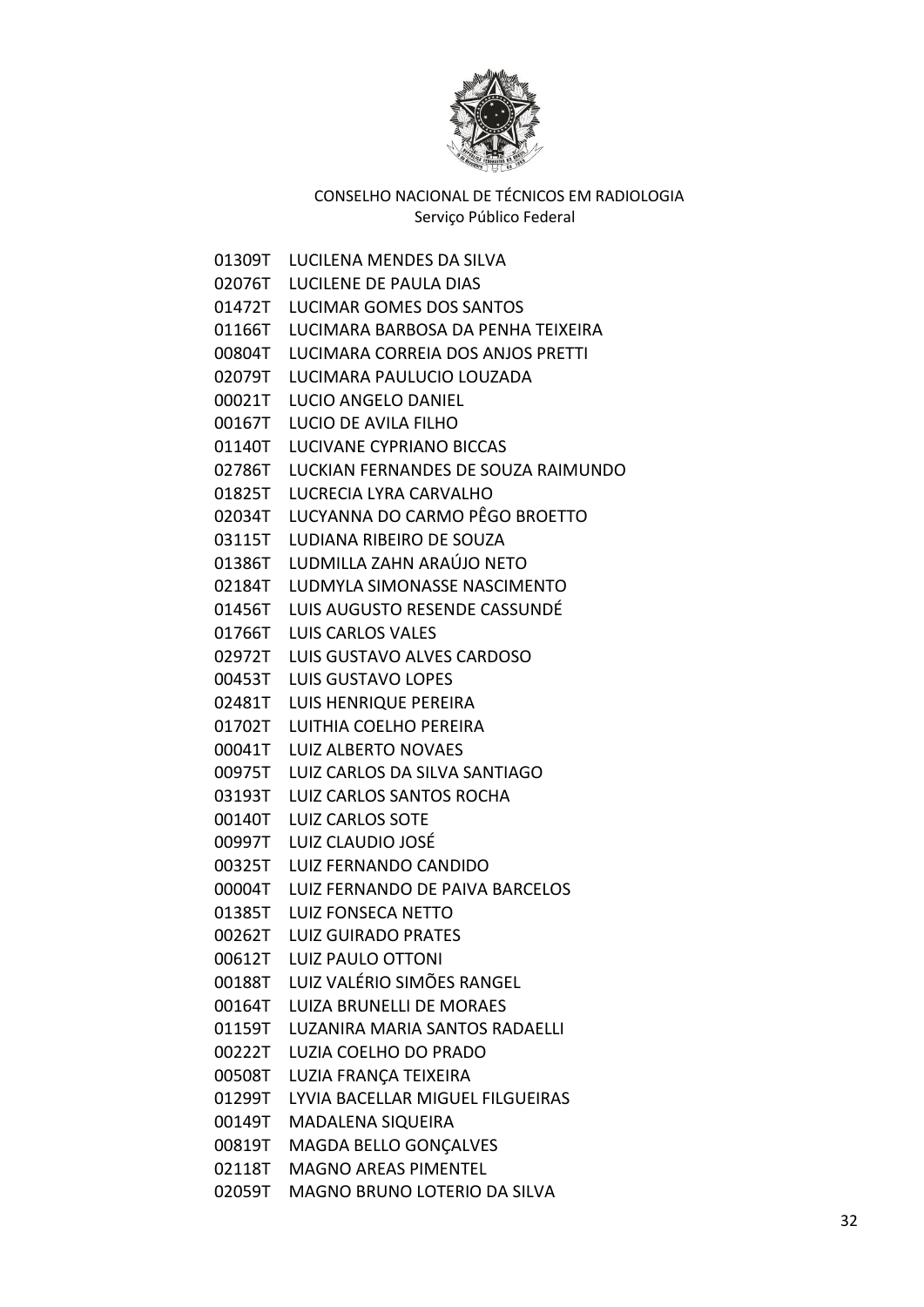

| 00363T | <b>MAGNO MAGNAGO DE PAULO</b>                |
|--------|----------------------------------------------|
|        | 03391T MAGNOBALDO DOS SANTOS FILHO           |
|        | 00905T MAGNOGLEIDES ALVES DUARTE SANTOS      |
|        | 02166T MAIARA SANTANA SANTOS                 |
|        | 02043T MAICON DOUGLAS TORQUET CASTRO         |
|        | 01915T MAIKEL FELIPE SILVA NASCIMENTO        |
|        | 02212T MAISA LOPES DE SOUZA                  |
|        | 00026T MALACHIAS DE OLIVEIRA                 |
|        | 00043T MANOEL ALVES                          |
|        | 01747T MANOEL CAETANO VIEIRA                 |
|        | 00125T MANOEL SANTOS                         |
|        | 02707T MANOELA VICENTE PITTZ                 |
| 02603T | MARA DA CONCEIÇÃO FERREIRA                   |
|        | 00720T – MÁRA NÚBIA PRATES COUTO             |
|        | 02469T – MARCEL NUNES PADRÃO                 |
| 01247T | MARCELA CARDOSO FERREIRA DE OLIVEIRA         |
|        | 01939T MARCELA COSTA DE ASSIS                |
|        | 01227T MARCELA DE ANDRADE SIQUEIRA MELO MAIA |
|        | 02592T MARCELA SILVA PEREIRA                 |
|        | 01841T MARCELA VIEIRA DE SOUZA               |
|        | 02545T MARCÉLIA RIZZI GOMES                  |
|        | 00071T MARCELINO BRANDAO                     |
| 03740T | MARCELLA GONÇALVES DA SILVA                  |
| 01421T | MARCELLUS CONCEIÇÃO MOREIRA                  |
| 02347T | <b>MARCELO ALVES DOS SANTOS</b>              |
| 01326T | <b>MARCELO ANTONIO MACHADO</b>               |
|        | 01852T MARCELO DE OLIVEIRA SANTOS            |
|        | 00926T MARCELO GONÇALVES COELHO              |
|        | 01331T MARCELO GRATIERI                      |
|        | 00213T MARCELO JOSE RODRIGUES                |
| 02847T | <b>MARCELO LOIOLA SANTOS FILHO</b>           |
| 00773T | <b>MARCELO NEVES DE FARIA</b>                |
| 00794T | <b>MARCELO RIBEIRO ANDRADE</b>               |
| 01599T | <b>MARCELO RODRIGUES LUGÃO</b>               |
| 00344T | <b>MARCELO RODRIGUES PEREIRA</b>             |
| 00301T | <b>MARCIA BACELLAR MIGUEL</b>                |
| 02445T | MÁRCIA FERREIRA GOMES                        |
| 00003T | <b>MARCIA LUCIA FERREIRA DOS SANTOS</b>      |
| 00096A | MARCIA MARIA DIAS ROCHA SILVA                |
| 00697T | <b>MARCIA MARIA MARIN LOVATTE</b>            |
| 00630T | MÁRCIA MARIA SILVA DE ARAÚJO                 |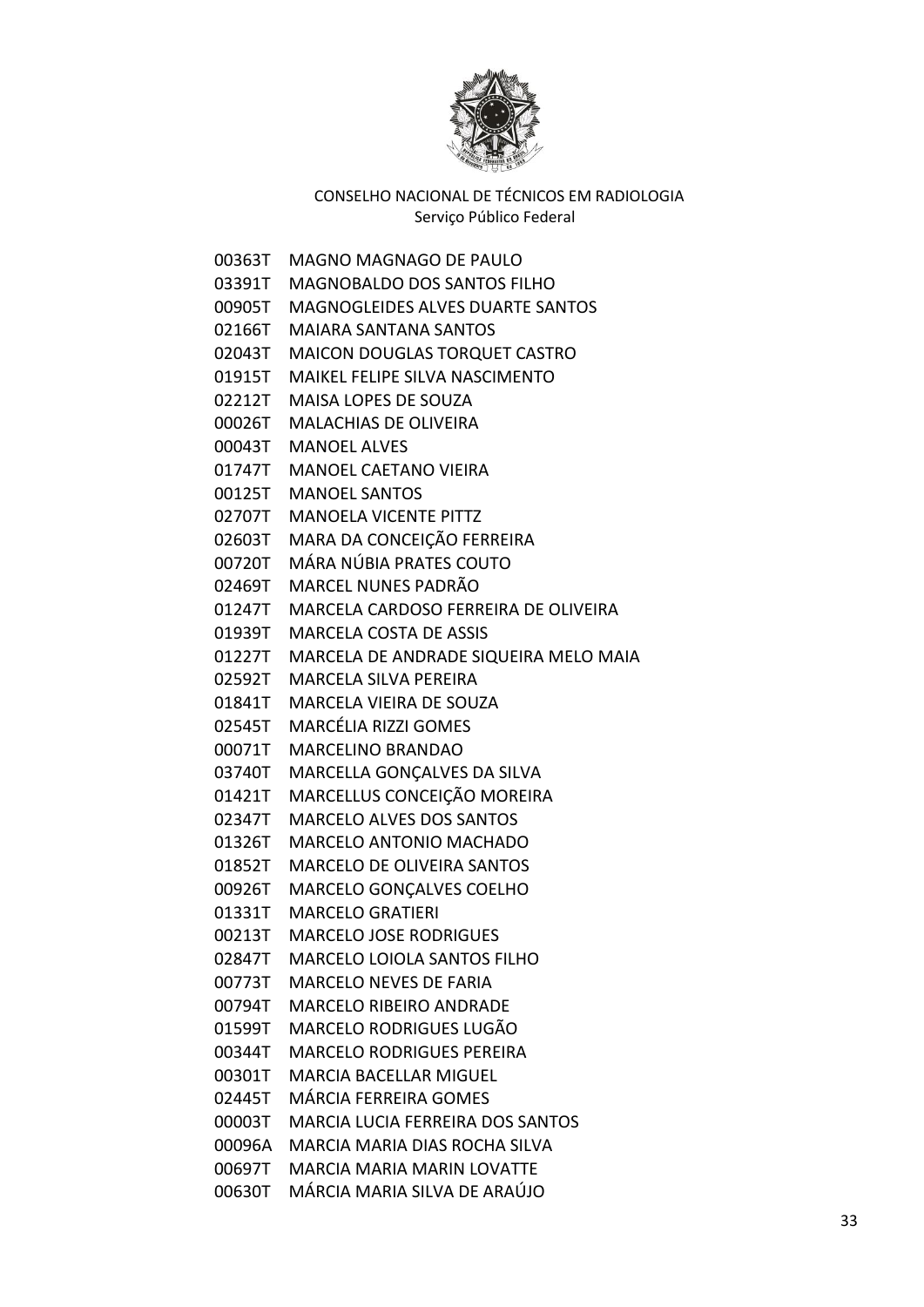

02307T MARCIA OLIVEIRA DE VARGAS 00333T MARCIA SILVA DA FONSECA 02159T MARCIA SIMÕES DOS SANTOS 01455T MARCIANA MENDES DE SOUZA 03590T MARCIANO DE CARVALHO COSTA 01182T MARCIEL PASSOS BOSONI 00402T MARCIEL PEREIRA 02587T MARCIELLE DOS SANTOS PIMENTEL REZENDE 01891T MARCIELY ALVES 01006T MARCIENE MACHADO DOS SANTOS CARVALHO 00951T MARCIENE MARÇAL DAS CANDEIAS 01034T MARCILENE DASSIÉ 03651T MARCILENE XAVIER DE SOUSA 02595T MARCILIO SANTOS DE OLIVEIRA 02415T MARCIO ANTONIO MARTINS 02775T MARCIO BARBOSA LIMA JUNIOR 01292T MARCIO DELABELLA 00788T MARCIO PASCHOAL XIMENES 00346T MARCIO PEREIRA 01064T MARCIO SANDRINI LOUZADA 01601T MARCIONE MATOS CLARINDO 00047T MARCO ANTONIO GOMES CUNHA 03194T MARCO AURÉLIO CRUZ LOPES 02593N MARCO AURÉLIO DE OLIVEIRA JÚNIOR 00117A MARCO AURELIO NORBIM RORIZ 00192T MARCO AURELIO XAVIER DA SILVA 01220T MARCOS AURÉLIO DE CARVALHO SIQUEIRA 00960T MARCOS AURÉLIO PAGANI BARREIROS 00943T MARCOS BERTALAN PULLEN PARENTE 01375T MARCOS DE OLIVEIRA CORREA 01494T MARCOS DEBONA 00421T MARCOS ELIAS DA COSTA ARAÚJO 02016T MARCOS EVERSON REIS DE CARVALHO 02065T MARCOS JEAN DA SILVA LÚCIO 00362T MARCOS MENEZES DE FREITAS 01730T MARCOS SILVA SALAZAR FILHO 01178T MARCOS VINICIOS CATARINQUE NUNES 02380T MARCOS VINICIUS BARBOSA VERGILIO 00171T MARCOS VINICIUS FERREIRA MELO 01955T MARCOS VINICIUS PEREIRA DE OLIVEIRA 03793T MARCOS VINÍCIUS PINHEIRO SILVA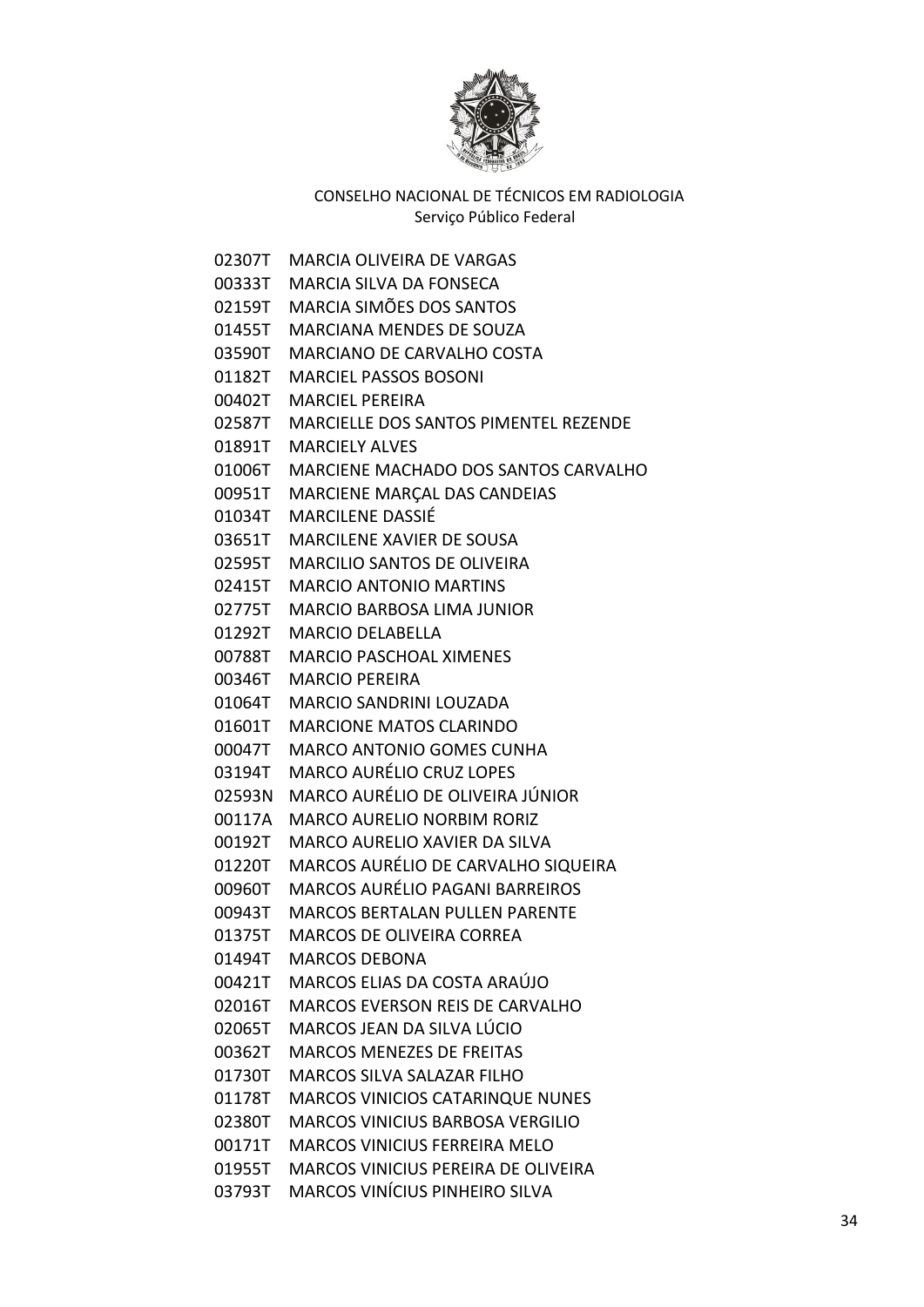

| 01124T   | MARCOS VINICIUS VIEIRA DE LIMA                |
|----------|-----------------------------------------------|
| 00708T   | <b>MARCUS FILIPI BROETO VITORINO DE SOUZA</b> |
| 02145T   | MARCUS VINICIUS DE SOUZA DALMASO              |
| 00495T   | <b>MARCUS VINICIUS LEMOS MACHADO</b>          |
| 01795T   | <b>MARCUS VINICIUS SOUZA PASSOS</b>           |
| 00051T   | MARGARIDA AGUSTINHA DA PENHA                  |
| 02597T   | MARIA ANDREIA VICENTINI SILVA                 |
| 00973T   | MARIA ANGÉLICA CENTODUCATTE SANTOS            |
| 02813T   | MARIA APARECIDA DA SILVA VIEIRA               |
| 00452T   | <b>MARIA AUGUSTA RODRIGUES</b>                |
| 01668T   | MARIA DA GLÓRIA NEGRELI BRASIL                |
| 00117T   | <b>MARIA DA PENHA FREITAS</b>                 |
| 01233T   | MARIA DAS GRAÇAS MALAVOTI DA SILVA            |
| 02394T   | MARIA DAS NEVES GOMES PAULO                   |
| 02070T   | MARIA DO ALIVIO SILVA ROCHA CETTO             |
| 00080T   | <b>MARIA EDITH ROVER</b>                      |
| 03665T   | <b>MARIA ELISANDRA DE LIMA DOS SANTOS</b>     |
| 02313T . | <b>MARIA ERICA TEIXEIRA DE BARROS</b>         |
| 02464T   | <b>MARIA GESSICA D'AVILA</b>                  |
| 02149T   | MARIA IARA BARROS ALVES DE OLIVEIRA           |
| 01420T   | MARIA JOSÉ DA SILVA BORGES                    |
| 03132T   | <b>MARIA JULIETE CORDEIRO RAMALHETE</b>       |
| 03768T   | MARIA LÚCIA BERGI                             |
| 00597T   | <b>MARIA MARCIONILIA DE SOUZA SANTOS</b>      |
| 00684T   | <b>MARIA MARLENE PEREIRA</b>                  |
| 01156T   | MARIA NATALINA MOULIN FERREIRA                |
| 01393T   | MARIA ODETE GONÇALVES PEREIRA                 |
| 02493T   | MARIA RAIMUNDA COSTA MACÊDO                   |
| 03501T   | MARIA SIMONE GOMES DA SILVA CORDEIRO          |
| 00009T   | <b>MARIA SUELI ROBE</b>                       |
| 02675T   | MARIANA ALVES DIAS SAMPAIO                    |
| 01261T   | MARIANA CONCEIÇÃO BARCELLOS                   |
| 03714T   | MARIANA NETO PARREIRA REDUZINO                |
| 03125T   | <b>MARIANA RODRIGUES PEREIRA</b>              |
| 03716T   | MARIANNA LUIZA BARBOSA LIMA                   |
| 02760T   | MARILDA ROZA DA SILVA ALVES OLIVEIRA          |
| 02659T   | <b>MARILIA GABRIELA VICENTE LUIZ</b>          |
| 02635T   | MARILIA NASCIMENTO PEREIRA PINHEIRO           |
| 00852T   | <b>MARILZA FERREIRA DOS SANTOS BRITO</b>      |
| 00119T   | MARINA LEAL DE QUEIROZ                        |
| 00334T   | <b>MARINALVA MATIAS DUTRA</b>                 |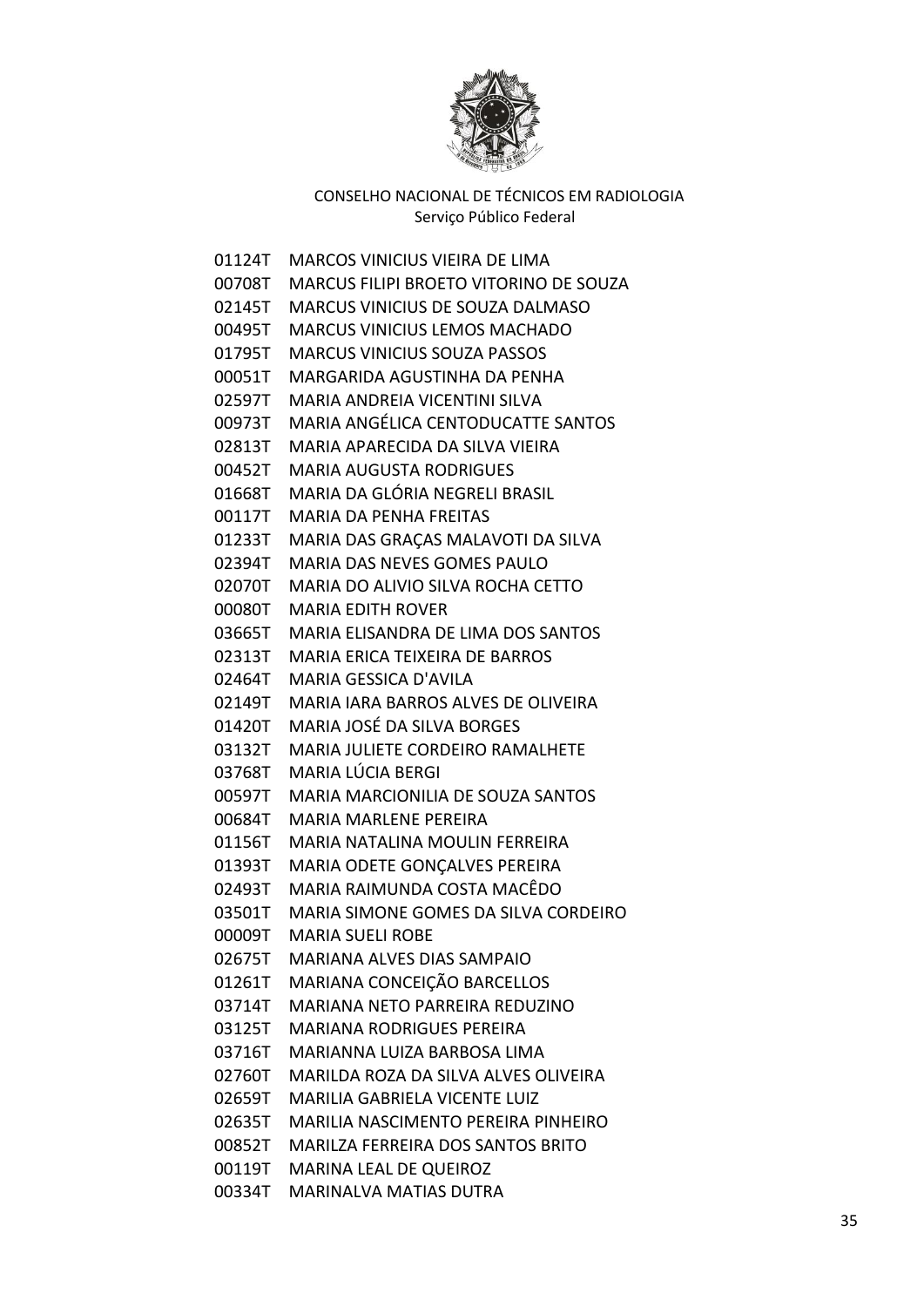

01477T MARINETE DE SOUZA SILVA 01223T MARINETE NUNES GONÇALVES 01312T MARIO CESAR GASPARINI 02296T MARIO FERNANDO BASTOS BONIN 00101T MARIO SALOMAO 00272T MARLENE BARCELOS PALAORO 02057T MARLENE JOSÉ DOS SANTOS LOTÉRIO 00507T MARLENE PINTO FRAGA 00838T MARLEY TATAGIBA 02107T MARLUCE DA SILVA OLIVEIRA 01511T MARLUCI GARCIA DE OLIVEIRA 01329T MARLY APARECIDA DOS ANJOS 02036T MARTA REGINA ANDRADE SEZINI 02802T MARY LANE DA COSTA DE OLIVEIRA 02883T MATEUS SILVA RIBEIRO 02390T MATHEUS ALVES LEITAO 02850T MATHEUS PEREIRA LANGAMES 02157T MATHEUS ROCHA 03357T MATHEUS SCARPINO DE ASSIS 00052T MATILDE DIAS NASCIMENTO 02334T MAURILIO RODRIGUES 00176T MAURO CESAR BERTOLANI 00373T MAURO JACINTO DA SILVA 00313T MAURO LÚCIO SIMIÃO DA SILVA 01530T MAURO SERGIO GANDA 00200T MAX SANDER MATOS DE AMORIM 03834T MAXWELL MENDONÇA DE SOUSA 02044T MAXWELL RIBEIRO SANTOS 03277T MAYANE FERREIRA COELHO 02563T MAYARA CRISTINA MENDES DE ANDRADE 01048T MAYARA MARQUIORI ROSSE FERNANDES 03445T MAYARA RIZZI LORIATO 02005T MAYCK WEUDES RIBEIRO FERREIRA 01657T MAYCKEL NOVENTA 01051T MAYCON ALVES AMARAL 03148T MAYCON HASTENREITER 03060T MAYKELINE RACANELLI QUIRINO 03446T MAYKON EMILIO CALDEIRAS WAGNER 03658T MAYRA LOPES ROZARIO 01849T MEIRIELE PEREIRA DE PAULA 03114T MELQUISEDEQUE SANTOS CAVALCANTE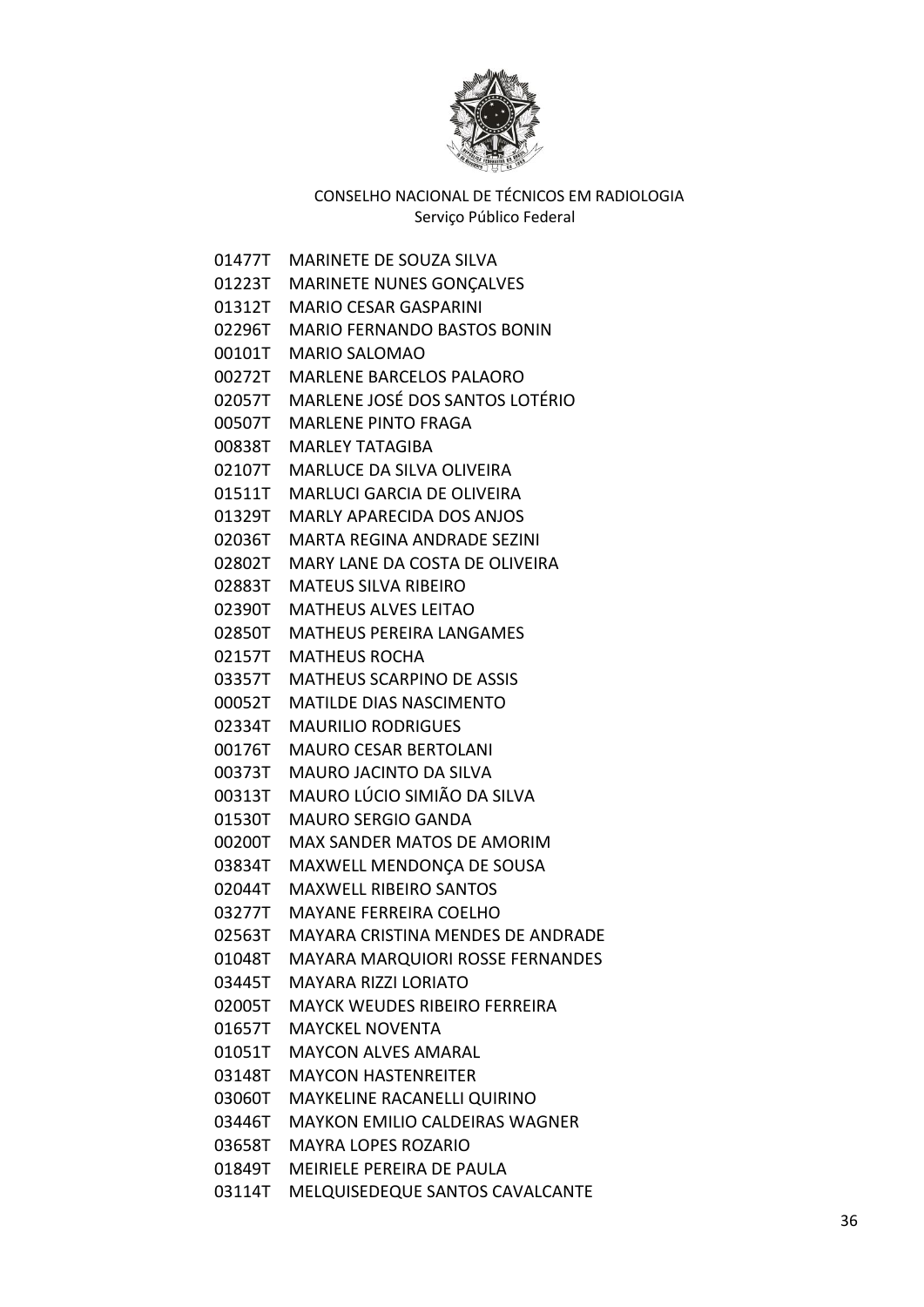

01155T MENAM SANTOS OLIVEIRA 01732T MENDELL SECCON MENDES 00947T MERIELEN BARRETO DE SOUZA 00850N MICHEL DOUGLAS PIRES DE OLIVEIRA 02432T MICHEL FANTINATO 01057T MICHELANE DE OLIVEIRA LIMA PEREIRA DA PAZ 02083T MICHELE APARECIDA LOPES GARCIA 02389T MICHELE DO CARMO DE FREITAS MARTINS 01593T MICHELE FARIA SILVA 01296T MICHELE FERNANDA DIAS FERREIRA 00559T MICHELE FRAGA COSTA 02852T MICHELE LANDIN DA SILVA CORTES 03079T MICHELE RIBEIRO DA ROCHA ARTEN SILVA 02089T MICHELL SANDER ALVES COZINE 00658N MICHELLE ASSIS MONTEIRO DA SILVA 02892T MICHELLE OLIVEIRA GARCIA REZENDE 02782T MICHELLE PAIS RIBEIRO 03725T MICHELLE PORFÍRIO DE ARAUJO 03354T MICHELLE RODRIGUES SILVA 03769T MICHELLEN LORRAYNE PEREIRA DOS SANTOS 02370T MICHIGAN JOSÉ DE OLIVEIRA 00412T MIGUEL ALVES CORREA JUNIOR 02142T MILA RANGEL SILVA 01791T MILAYDI DA SILVA RAMOS 00029T MILCA MARIA NUNES 03094T MILENA FRAGA FERREIRA 01492T MILENA MACHADO RITA 01762T MILENE DE SÁ ALVES 00715T MILTON HOTT CHAVES 02526T MIRELLE CAITANO DE ASSIS 00431T MIRIAM RODRIGUES DE OLIVEIRA 01481T MIRIAN MENDES DA SILVA 02327T MIRIAN NADIA DOS SANTOS SILVA 02739T MISSILENE SOUZA SILVA 00077T MOACYR FLORENCIO 00789T MOACYR XIMENES JUNIOR 00654T MOISES MOREIRA 02527T MONALISA INGRID PINHEIRO OTAVIANO 02888T MÔNICA DE OLIVEIRA SILVA 03185T MÔNICA FARIAS DOS SANTOS 02670T MÔNICA LAURINDO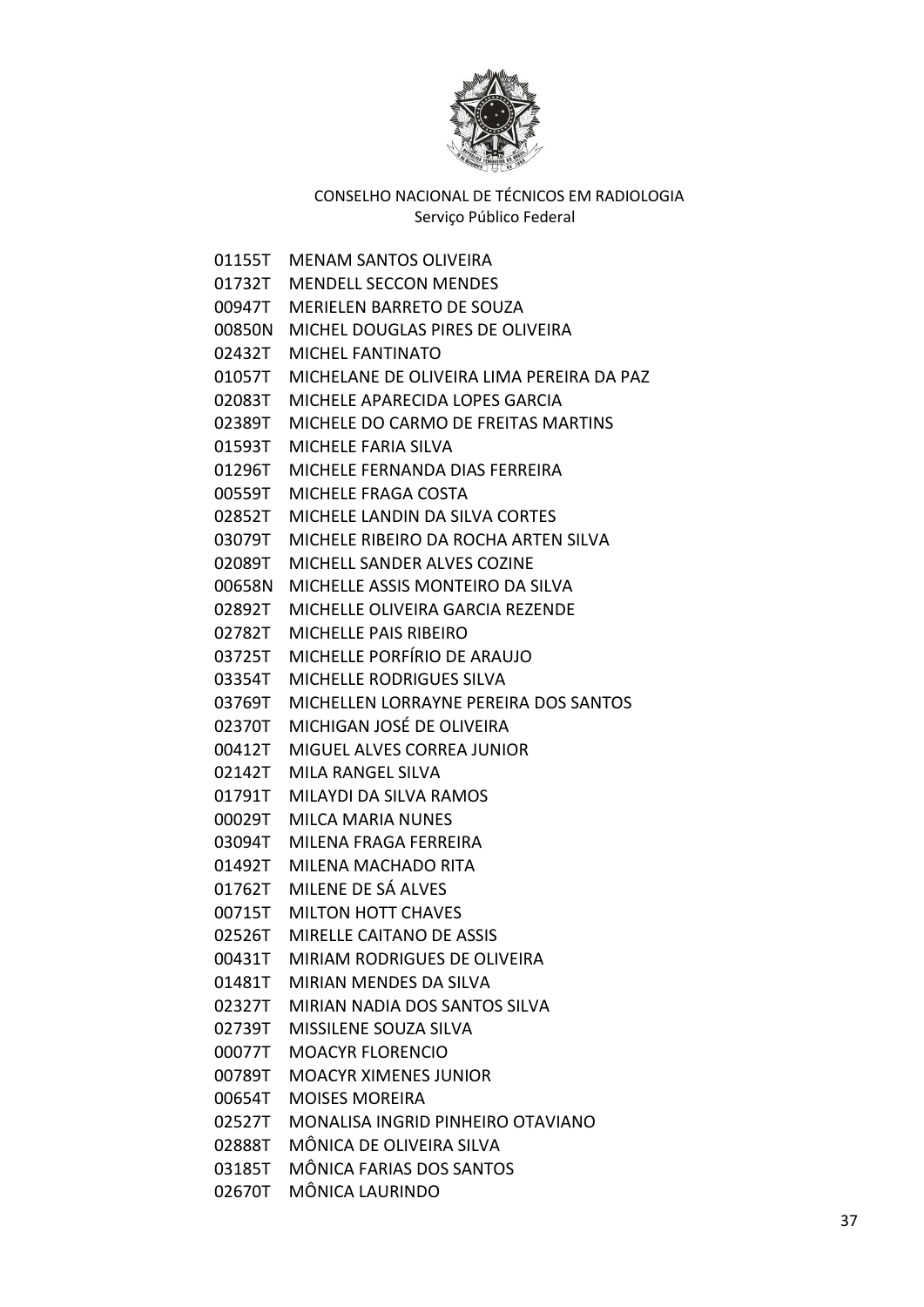

00030A MONICA SILVA MENDES GUIMARAES 00952T MONICA THIENGO LYRIO 01466T MONIQUE DA SILVA DE AMORIM SOARES 01354T MONIQUE DE ASSIS BRAUM 03693T MURILLO DOS SANTOS RIBEIRO 02858T NÁDIA MARIA DA SILVA SANTOS SÁTIRO 02431T NADSON ANASTACIO RAMOS 01590T NAILDO FERREIRA DE SOUZA 01916T NAISSARA APARECIDA LADEIRA DUTRA 02939T NARA RIBEIRO COELHO 01076T NATACHA DONÁ SANTOS 01208T NATALIA RIBEIRO DA ROCHA 02787T NATALIA SILVA NUNES 01412T NATHALIA AUGUSTA COELHO SOUZA FRANCO ROCHA 02126T NATHALIA JACOBSEN SCARPAT 02151T NATHÁLIA PERCÍLIA DE QUEIROZ 03010T NATHANA NETO SIMÃO NICOLI 01018N NAYARA AGUIAR SILVA 03033T NAYARA ANGELICA BISPO DE JESUS 03750T NAYARA BASILIO GOMES 01832N NAYARA GHIDETTI BENEVENUTT 02524T NEDIARA CORONA DAROS 02109T NEIRIELLE PICINATTI FERREIRA 00863T NELSON LUIZ LOPES ELEUTÉRIO 01378T NERI DOS SANTOS 00539T NEUZA ANGELA DE SOUZA 02834T NEYLIANE OLIVEIRA FIRMINO FARIAS EVANGELISTA 02590T NÍCOLAS ALBERTH PALHARES VILHENA 02100T NIER SÉRGIO CORDEIRO BARBOSA 01723N NILDA FERREIRA 01975T NILTON DE PAULA FERREIRA 02827T NILTON TAVARES CABRAL 00450T NISIA MARA MACHADO TEIXEIRA 00466T NIVALDO BRANDÃO DOS REIS 02455T NÍVEA GONÇALVES PEREIRA 00126T NORMA SUELI RESENDE FAGUNDES 00398T NUBIA CARLA VERÍSSIMO 01710T NUBIA CRISTINA RODRIGUES ANSELMO OLIVEIRA 00969T NÚBIA TEIXEIRA LACERDA 00831T NUDSON BISSOLI 02840T NYGYNY MARCOS JOVINO ROSA DA SILVA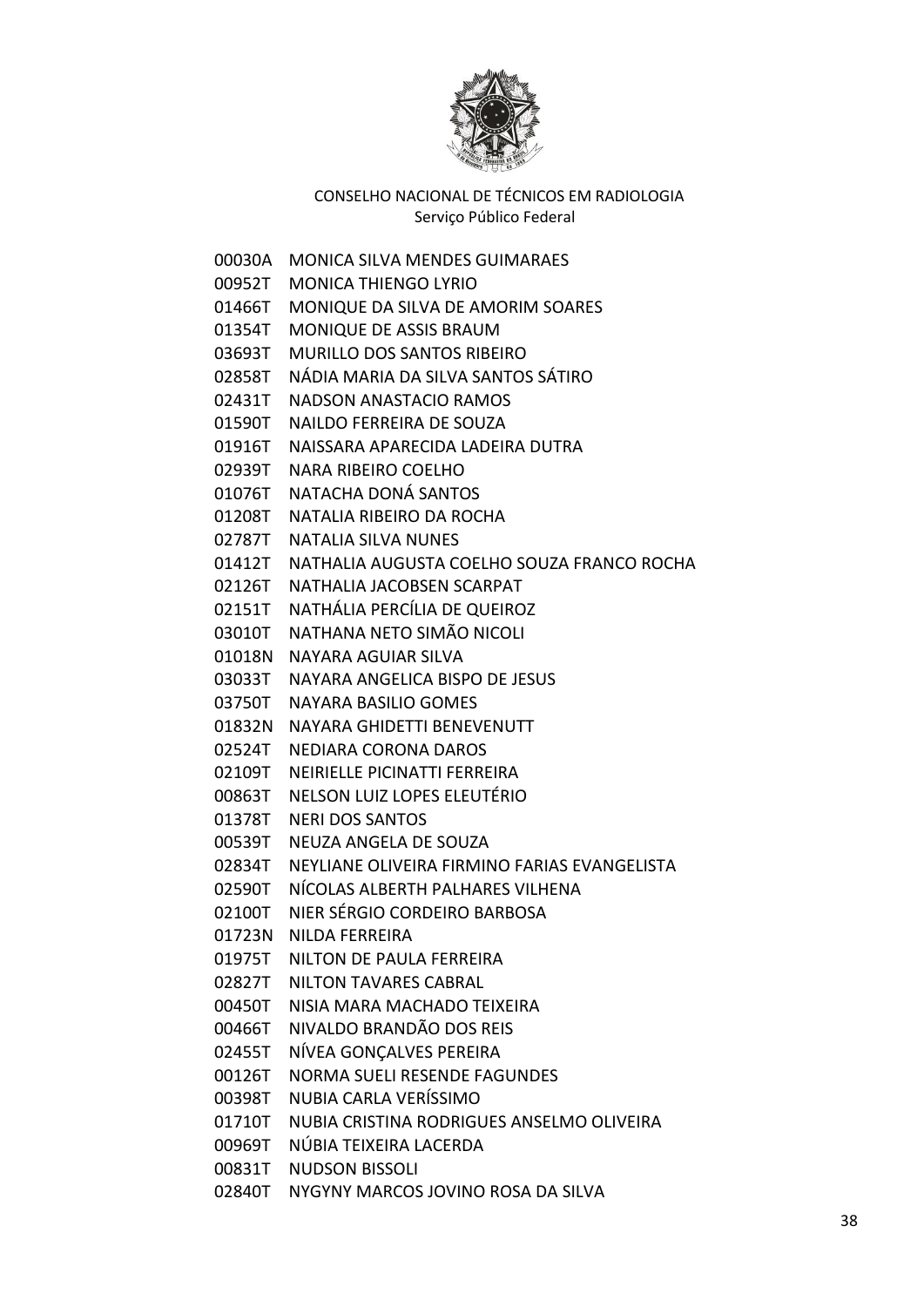

00175T OCIMAR FIOROT 01876T ODAIR JOSÉ TOMAZ 02289T ODENEA TOCCOLINI JARCZEWSKI 00225T ODIR BARCELO DE CASTRO 01765T ODOMAR LAURINDO BAHIENSE 00335T OFERINA CONCEIÇÃO DA SILVA DENICOLO 00227T OGENILTON FERNANDES FURTADO 00631T ORAIR JORGE DANTAS DE OLIVEIRA 02208T ORLANDA PEREIRA COSTALONGA 00160T ORLANDINO LOPES FERREIRA 00756T OSÉIAS COMPER DE AQUINO 02055T OSMAR SANTOS JUNIOR 00065T OSWALDO SUDRE 00139T OTAVIANO DA SILVA 01276T OTONIELA PEREIRA BALDACINE 01078T OZEIAS DUARTE CORREIA 00987T OZINETE LEAL DOS SANTOS 02270T PABLO BERTOLACIO BARCELOS 02743T PABLO COUTINHO RANGEL 02797T PABLO SOUZA DE ALMEIDA NEVES 00130T PABLO TELES 03054T PALOMA HOFFMAM COELHO 02366T PALOMA PERINI JUSTINO DA SILVA 02732T PAMELA ATAÍDE DE OLIVEIRA 02025T PÂMELA DUARTE DA SILVA 01274T PÂMELA SCHUAB DA SILVA 02742T PÂMELLA ISIDORO RIBEIRO OLIVEIRA 00856T PAOLA NIELSEN PARADELLA 02200T PATRIC FERNANDES DE ALMEIDA 01986T PATRICIA BRANDÃO FERNANDES DE JESUS 00800T PATRICIA DA ROCHA GUEDES ENDLICH 02191N PATRICIA DE CARVALHO BAIOCO 01483T PATRICIA DIAS LOPES 01435T PATRICIA FERRARE RAMOS SPOLADOR 01038T PATRÍCIA GOMES DE ANDRADE 03056T PATRICIA LITUANY DERGO DE OLIVEIRA 01664T PATRICIA LOOSE 02457T PATRÍCIA LOPES MAGALHÃES 01840T PATRICIA MACETE MIRANDA 02812T PATRICIA MARTINS CAMPOS 01770T PATRICIA MELO BULLERJHANN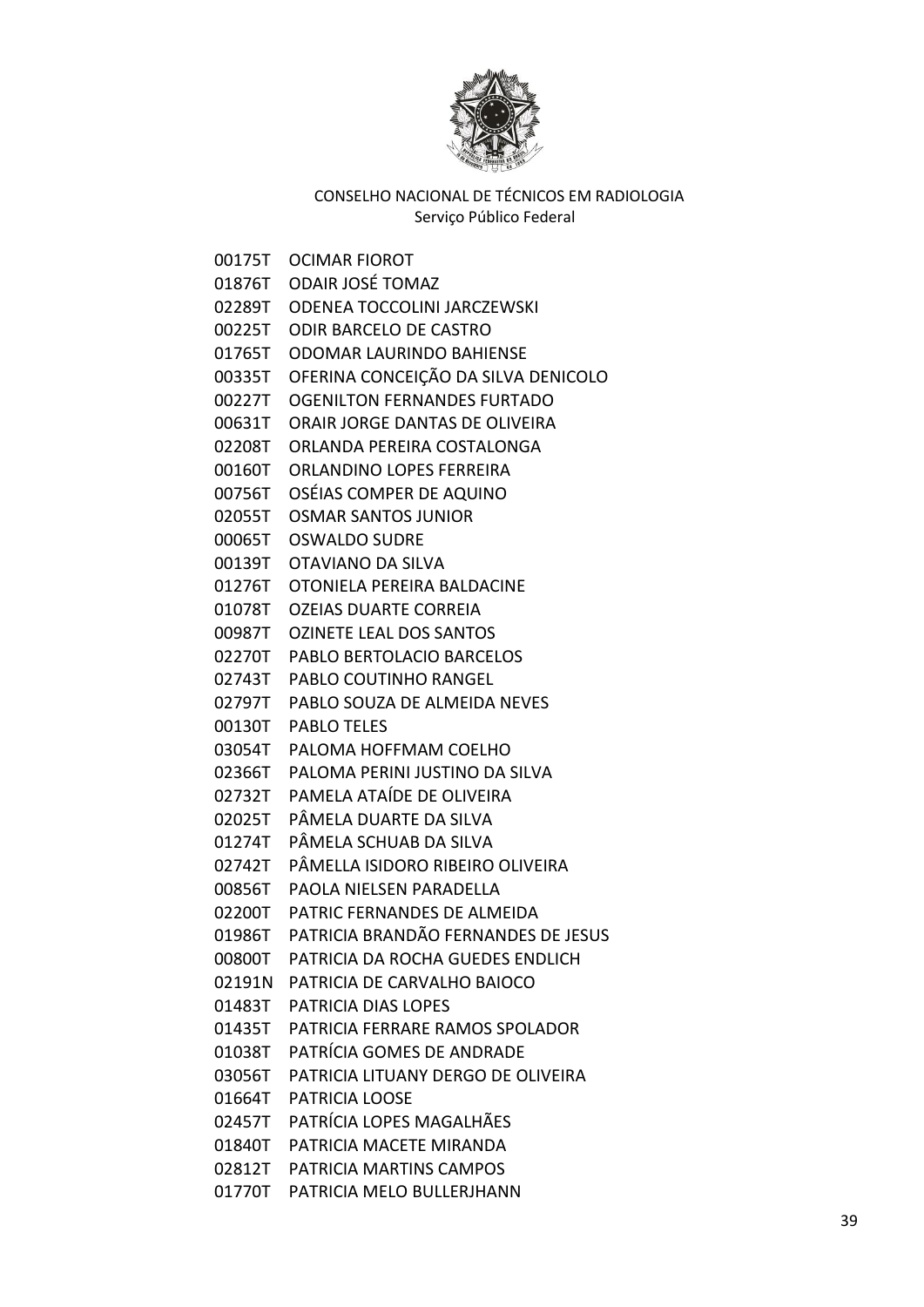

01926T PATRÍCIA REGINA LOPES 01649T PATRICIA SANTANA BARRETO 01410T PATRICK DUTRA AZEVEDO 01935T PATRICK ROSA PEREIRA 01498T PATRICK VICENTE STEIN 02430T PAULA CRISTINA RIBEIRO 01516T PAULA DE SOUZA MACHADO 01873N PAULA MARCELA DE ARRUDA LASMAR 01871T PAULA ROBERTA MELO GONÇALVES 00582T PAULO CERGIO PEREIRA 00759T PAULO CESAR BESSA DE CARVALHO 01776T PAULO CESAR NUNES 03101T PAULO CÉZAR PAIXÃO 01834T PAULO GIOVANI NUNES MONTARROYOS 02229T PAULO HENRIQUE RODRIGUES RAMOS 03181T PAULO JÚNIOR DE LAIA MARTINS 03431T PAULO MARCELINO 00136T PAULO MATEUS TEODORO 00504T PAULO RENATO LOCATEL ARAÚJO 00501T PAULO RICARDO CINTRA 01591T PAULO ROBERTO ALMEIDA RODRIGUES 00254T PAULO ROBERTO COELHO 00157T PAULO ROBERTO DALMOLIN 01305T PAULO ROBERTO DE OLIVEIRA 03636T PAULO SÉRGIO BATISTA JÚNIOR 00122T PAULO SERGIO SANTOS BARBOZA 03602T PAULO VITHOR COSTA SIQUEIRA 02361T PEDRO AMARILDO MOCELIN JUNIOR 00320T PEDRO ANTÔNIO RODRIGUES PIMENTEL 00878T PEDRO GIDIDO ELER STOFEL 01542T PEDRO HENRIQUE EWALD CARVALHO 02673T PEDRO HENRIQUE LIPPAUS DE FREITAS 00536T PEDRO PAULO DA SILVA COSER 00253T PEDRO SILVINO MACHADO 00739T PÉRICLES CALEFI 02344T PETRIUS GOMES COELHO 03005T PLYSCILLA ALVES DOS SANTOS 02242T POLIANA EDUARDO GOUVEIA 01269T POLIANA SPAGNOL FERREIRA SILVA 02234T PRISCILA FREITAS DO NASCIMENTO 02052T PRISCILA GOMES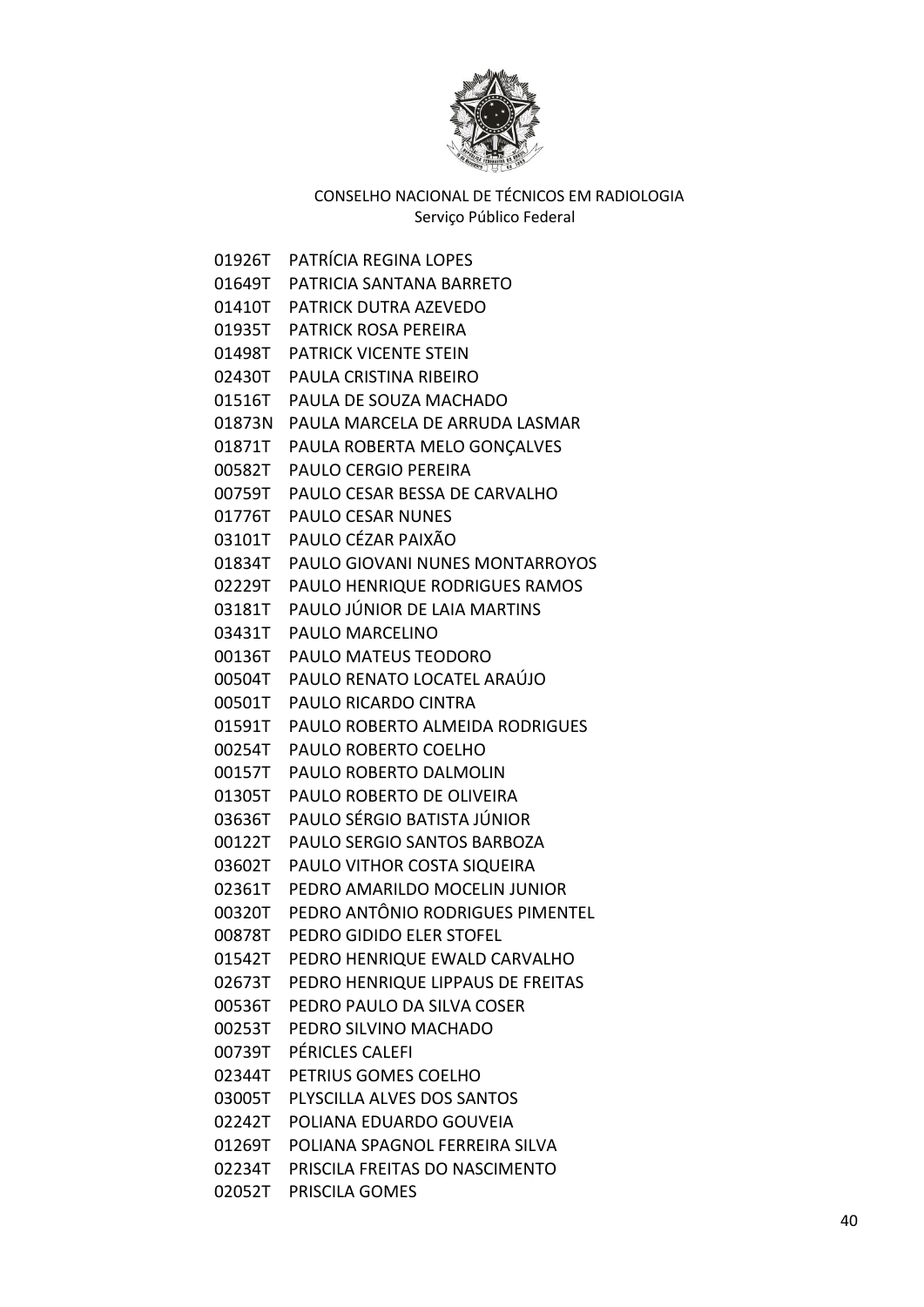

02712T PRISCILA NEIMEG EFFGEN 02491T PRISCILA NOGUEIRA TONON 01895T PRISCILA NUNES SALOMÃO 02639T PRISCILA PEREIRA DAS NEVES 00440T PRISCILA TOMAZ FERNANDES 02275T PRISCILA VIAL GARCIA 00764T PRISCILLA ALMEIDA SATLER 01120T RACHEL DA SILVA DA CONCEIÇÃO BRAGA 02210T RAFAEL DA SILVA GOMES 01628T RAFAEL DA SILVA PINTO 00980T RAFAEL FIGUEIREDO RAMOS 03473T RAFAEL FRAGA RANGEL 01577T RAFAEL NOVAES AZEVEDO 02617T RAFAEL NUNES PINTO 00456T RAFAEL PEREIRA DOS SANTOS 01251T RAFAEL RODRIGUES DE SOUZA 01750T RAFAELA COELHO ROCHA 03075T RAFAELA DA SILVA AGUIAR 03398T RAFAELA FREITAS DA SILVA 01691T RAFAELA MARCONSINI MARIN 01513T RAFAELA SOUZA LOPES 02945T RAFAELA ZUPELLI RIGO 00438T RAHARAMA SOUZA DOS SANTOS 02996T RAIANY DE OLIVEIRA GEDGESKI DA COSTA 02054T RAIANY SANTOS BARBOSA 00796T RAINIER RONAN DE RANGEL 02974T RAISA TRANCOSO LOUZADA 03197T RAMILO BENTO DA COSTA JÚNIOR 03683T RAMIREZ WALDEREZ DUARTE DAHER 02730T RAMON FRANCO LOPES 00917T RAMON PIRES FERREIRA 02035T RANGEL MENDES CIRINO 01826T RANNY HELLEN GUERRA PAULINO 01977T RAONI ALVES GARCIA 03045T RAONY COSTA PIRES 01320T RAPHAEL DE SOUZA ALMEIDA 02954T RAPHAEL GODINHO AGUIAR 01609T RAPHAEL LOURENÇO ROSA 03259T RAPHAELLA CAMARGO GOMES 01053T RAQUEL CARVALHO DE FREITAS 01167T RAQUEL COIMBRA DA SILVA BAIOCO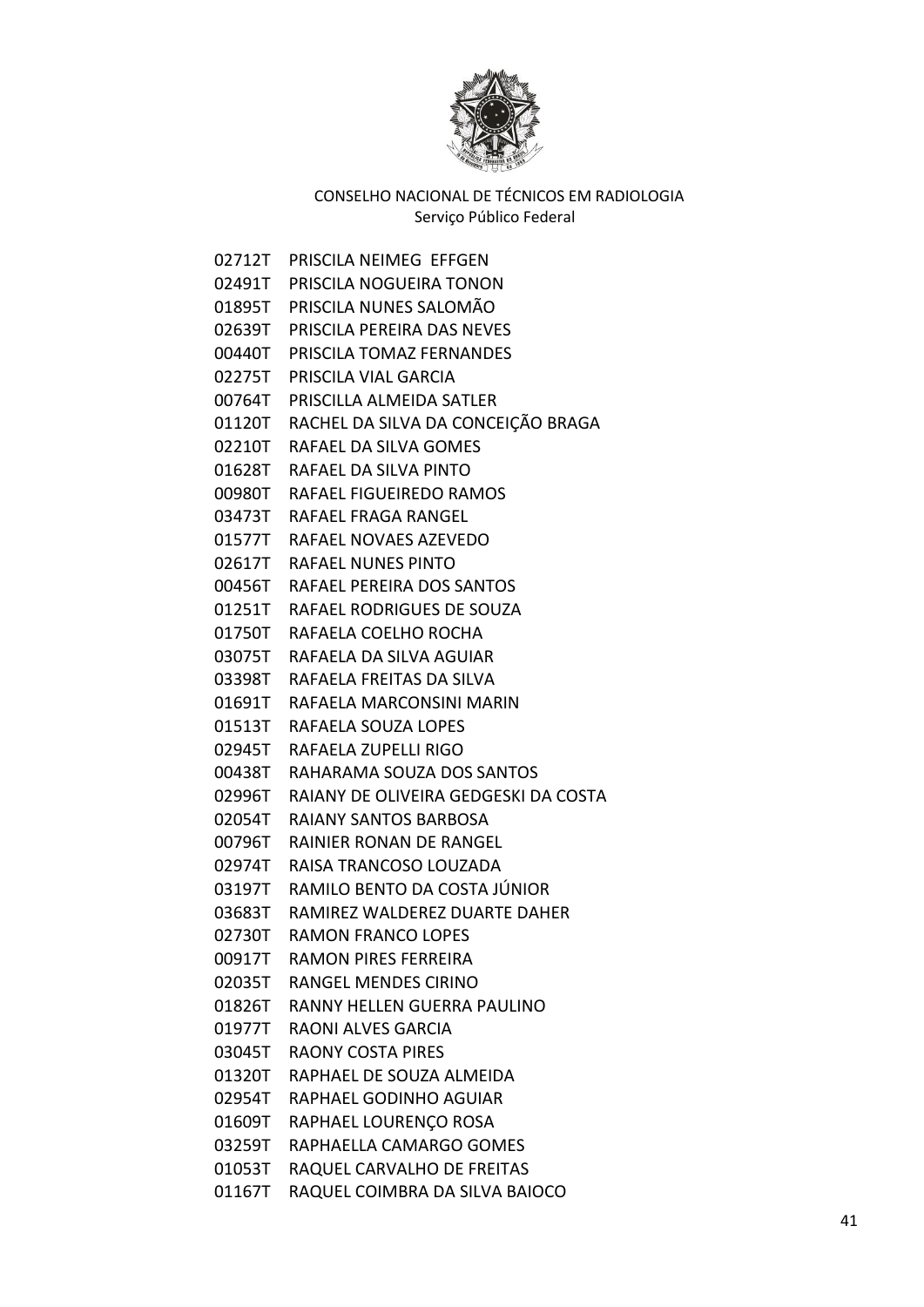

| 01833T | RAQUEL DE JESUS LOPES DE AGUIAR          |
|--------|------------------------------------------|
| 00284T | RAQUEL MÁRMORE RODRIGUES                 |
| 02124T | RAQUEL MARQUES SERAFIM                   |
| 01334T | RAQUEL ORTEIGA MENDONÇA                  |
| 02137T | RAQUEL PASSOS ANDERSON                   |
| 02227T | RAQUEL SILVEIRA ROCHA MARTINS            |
| 00911T | RAUL DA SILVA MOREIRA                    |
| 02811T | RAYAN BRUNO MIRANDA ARANTE               |
| 02085T | RAYANE MORALIS DA SILVA ORDINE           |
| 03811T | RAYANE SOARES SOUTO DA COSTA             |
| 02103T | RAYANI GUSMÃO DAL-CIN                    |
| 02719T | RAYKA PRISCILA ROCHA DOS SANTOS OLIVEIRA |
| 00468T | <b>REDERSON VICTOR DORELA</b>            |
| 01110T | <b>REGGIS FABRICIO VENIL</b>             |
| 01680T | REGIANE APARECIDA DE ANDRADE VIANA PINTO |
| 01597T | REGIANE MENEZES DO NASCIMENTO            |
| 01111T | REGILENE AMARAL DOS SANTOS               |
| 00189T | REGINA CELIA BASSO FELIX                 |
| 01193T | <b>REGINA MARCIA NEVES COELHO</b>        |
| 01863T | REGINA MARTA VIDIGAL                     |
| 00907T | REGINALDO DOS SANTOS SARAIVA             |
| 00765T | RENALDO CHAVES VIEIRA GOUVEA             |
| 00102T | RENAN APOLINARIO DA COSTA                |
| 03057T | RENAN DA SILVA BASTIANELI                |
| 01966T | <b>RENAN DOS SANTOS LAGE</b>             |
| 03649T | <b>RENAN NUNES SOARES</b>                |
| 02498T | RENAN SOUZA DE ALMEIDA                   |
| 02508T | RENATA AUGUSTA DOS SANTOS                |
| 02320N | RENATA DA SILVA ALENCAR                  |
| 01468T | RENATA DA SILVA GAMA                     |
| 02225T | RENATA DIAS DE ALMEIDA                   |
| 02562T | RENATA ESTACIO DA SILVA                  |
| 03660T | RENATA FERREIRA SOARES BRITO             |
| 01187T | <b>RENATA ROLIM CAPUCHO</b>              |
| 02632T | RENATA SIMÃO FERREIRA                    |
| 03738T | <b>RENATO AFONSO ROSA</b>                |
| 00423T | <b>RENATO BRUNO TEIXEIRA</b>             |
| 00347T | <b>RENATO CRUZ STEIN</b>                 |
| 02677T | <b>RENATO MAGNAGO</b>                    |
| 00961T | <b>RENATO SANTOS SALES</b>               |
| 02780T | RENAUT AMÉRICO PIO                       |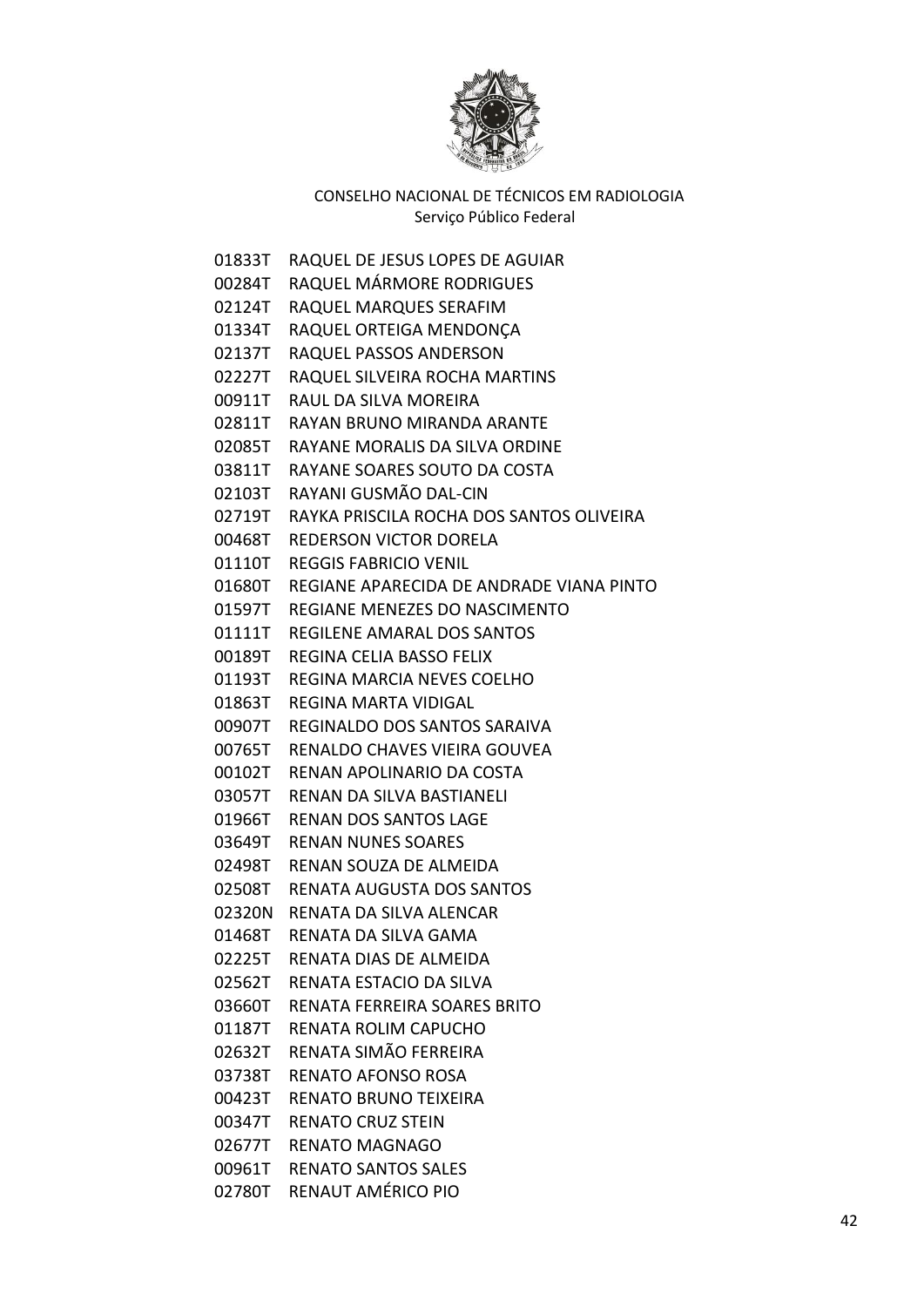

| 01486T | <b>RERISON MATOS GONÇALVES</b>        |
|--------|---------------------------------------|
|        | 03412T RHAYANA SILVA DOS SANTOS       |
| 03039T | RHENZO DE ARAUJO FERREIRA             |
| 02239T | RICARDO ALBUQUERQUE DE ABREU          |
| 03347T | RICARDO DA SILVA BATISTA              |
| 02922T | RICARDO FERNANDES TOSTA               |
| 027531 | RICARDO JORGE NOGUEIRA DUTRA          |
| 03580T | <b>RICARDO MUTZ ALVES</b>             |
| 00647T | RICARDO OLIVEIRA MARTINS DUARTE       |
| 03799T | <b>RICARDO ROSA STOCLER</b>           |
| 03662T | RICHARD ROSA NARCIZO                  |
| 01570T | RICHARDSON CUNHA RANGEL               |
| 00611T | RICHARDSON EWALD PEREIRA              |
| 03705T | RICHELLY FERREIRA FERNANDES GONÇALVES |
| 01864T | RITA DE CÁSSIA DOS SANTOS             |
| 02132T | RITA DE CÁSSIA FONSECA SOARES         |
| 00099T | RITA DE CASSIA OLIVEIRA ROSA          |
| 01339T | RITHIELLY SOAVE LEPPAUS               |
| 00349T | ROBERT CÍCERO GOMES DOS REIS          |
| 01659T | ROBERT VALANDRO                       |
| 03099T | ROBERTA VIEIRA TENNIS DO NASCIMENTO   |
| 00240N | ROBERTO BARBOZA DE OLIVEIRA           |
| 00920T | <b>ROBERTO CARLOS BORGES</b>          |
| 01050T | ROBERTO DE DEUS ALVES DE SOUZA        |
| 00329T | ROBERTO DE JESUS DA SILVA             |
| 00617T | ROBERTO GUEDES ELMOR                  |
| 00568T | ROBERVAL ALMEIDA DE SOUZA             |
| 01462T | ROBINSON DA LUZ LEITE                 |
| 01650T | ROBINSON DE SOUZA SILVA JUNIOR        |
| 03226T | ROBSON DADALTO TARGA                  |
| 02507T | <b>ROBSON FERREIRA GOMES</b>          |
| 00369T | <b>ROBSON MENEZES SANTOS</b>          |
| 00527T | ROBSON ROSA                           |
| 01357T | RODOLPHO FELIPPE SOUZA NOVAES         |
| 03437T | RODRIGO ALCANTARA BATISTA             |
| 02613T | RODRIGO ANANIAS DIAS                  |
| 02364T | RODRIGO CORREIA PEREIRA               |
| 02329T | RODRIGO DE CASTRO BARBOSA             |
| 02793T | RODRIGO ENILSON FRABONI VANTILIO      |
| 01087T | RODRIGO FAULHABER                     |
| 03722T | RODRIGO FERREIRA MACHADO              |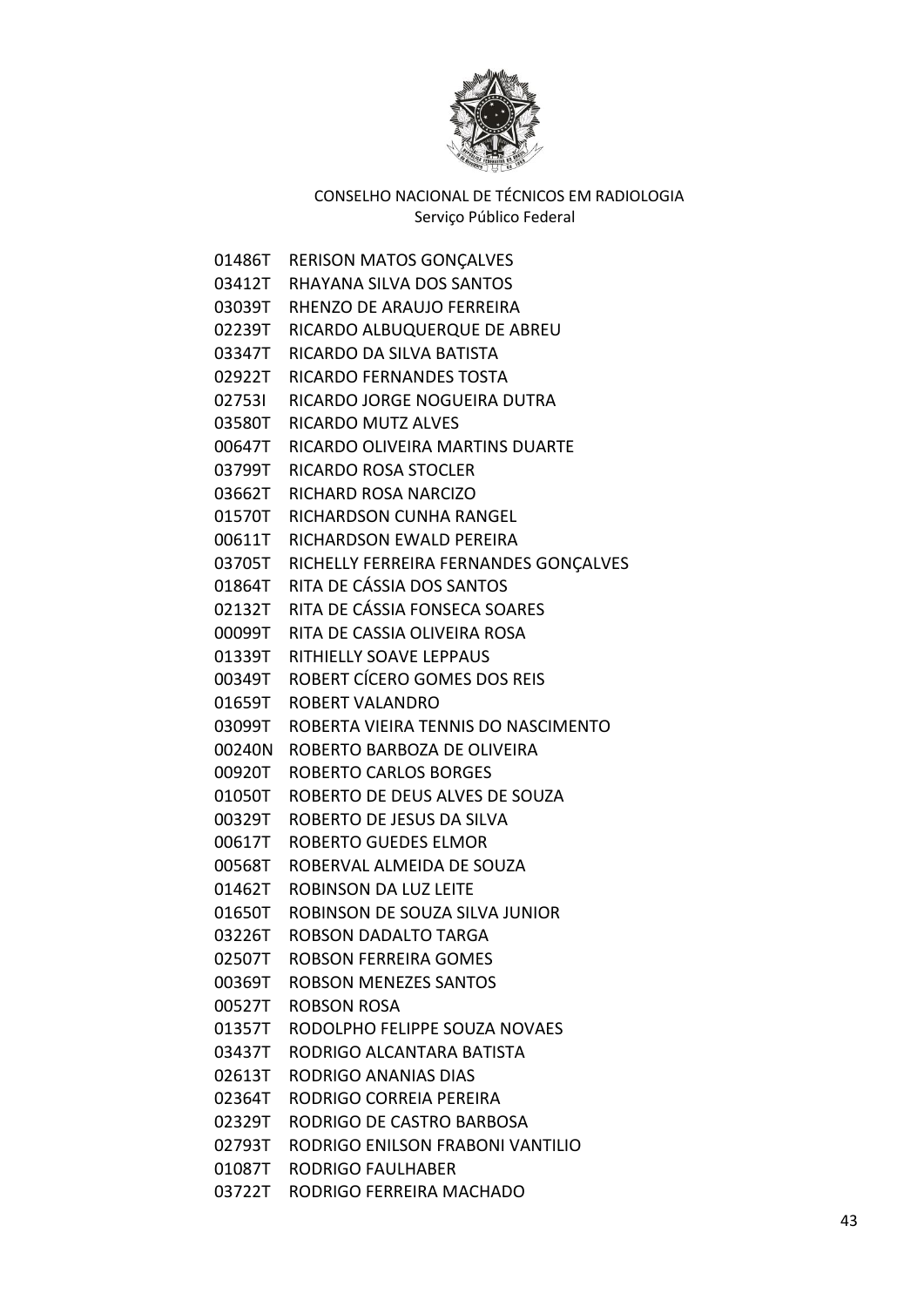

02425T RODRIGO GOMES DE SOUZA 02582T RODRIGO MARCOS SILVA DOS SANTOS 00854T RODRIGO MENDONÇA DO CARMO 00859T RODRIGO PEREIRA PIRES 02757T RODRIGO PORTILHO LIMA E SANTOS 01705T RODRIGO RIOS MAVIGNO 03634T RODRIGO ROSA PEREIRA 02584T ROGER DE OLIVEIRA JUNIOR 00890T ROGÉRIO CARDOSO GONÇALVES 02789T ROGÉRIO JANKE MACHADO DA SILVA JÚNIOR 01510T ROGERIO VASCONCELOS 02424T ROMÁRIO ALBUQUERQUE MELO 02872T ROMERO GARCIA PASSOS 01860T ROMULO DA SILVA GUIMARÃES COÊLHO 01932T ROMULO GARCIA LEMOS 02084T RONALD DE JESUS TEIXEIRA 01387T RONALDO FERREIRA 00024T RONALDO SOUZA DA SILVA 00812T RONAN LUIZ ROSA 03677T RONAN TADEU PINHEIRO 00649T RONIE VON FONSECA DA SILVA 02825T RONILSON DA SILVA COSTA 01376T RONISI OLIVEIRA LIMA 01013T RONIVON ALVES MONTEIRO 03745T RONY GURGEL MIOTTO 02519T ROSANA ARAUJO 03108T ROSANA DE OLIVEIRA PEREIRA 03583T ROSANA MARTINS DOS SANTOS 00525T ROSANA MUNIZ LOUREIRO 01129T ROSANA NOVAIS NOGUEIRA 01401T ROSANGELA DA SILVA GOMES 00029A ROSANGELA DO NASCIMENTO RODRIGUES 02002T ROSÂNGELA GOMES DA SILVA 01517T ROSANGELA RODRIGUES MACEDO DE ALMEIDA 01835T ROSANGELA ZANARDO 00330T ROSELI DO ROSARIO SARTORIO 01998T ROSEMERY SANTANA DE OLIVEIRA DEMARCE 00778T ROSENI DA CUNHA CORREA 00498T ROSIANE DA PENHA BARCELOS 01179T ROSILAINE MOREIRA DE AQUINO 00642T ROSILDA VALADARES LYRA QUINTAES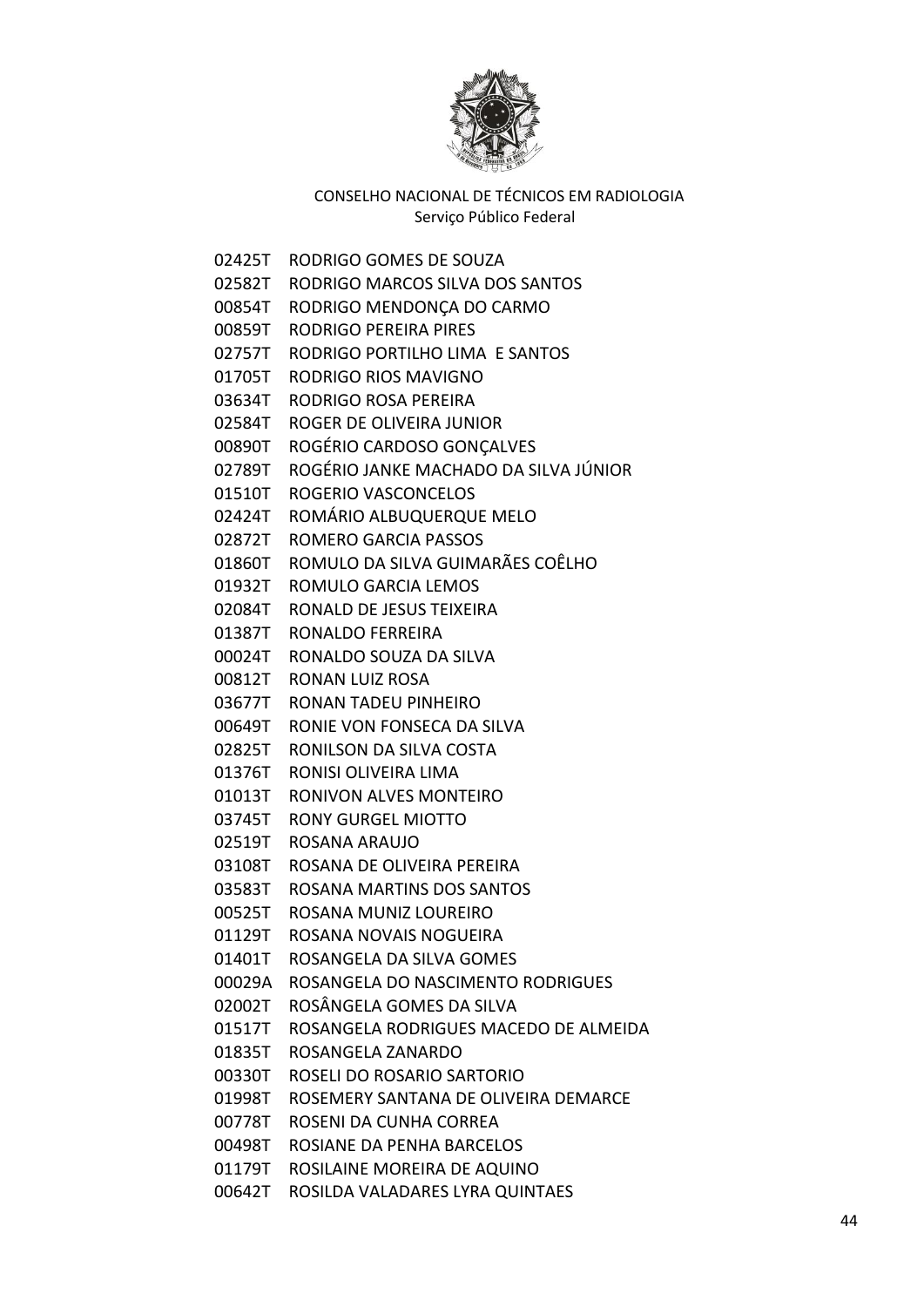

| 01343T | ROSILENE MARIA RAASH                   |
|--------|----------------------------------------|
| 01507T | ROSILENE NOGUEIRA DE MATOS ALEXANDRE   |
| 02648T | ROSILENE RODRIGUES DA HORA DE OLIVEIRA |
| 01361T | ROSIMARA LOUBACK PEREIRA               |
| 00276T | ROSSANA CRISTINA OLIVEIRA MÁXIMO       |
| 01348T | ROVENA BARROS                          |
| 02254T | ROZINEIA DE SOUZA SILVA                |
| 00082T | <b>RUBENS BARCELOS MEIRELES</b>        |
| 00553T | RUBIA CRISTINA DE SENA LUIZ            |
| 00645T | RUBIA ZANI PETRI                       |
| 00100T | RUFINO RODRIGUES FILHO                 |
| 01379T | <b>RUSLAYNE STEIN LAVAGNOLI</b>        |
| 03036T | RUTE CRISTINA DOS SANTOS GOMES         |
| 02487T | RUTE RIGUÊTE DE SOUZA                  |
| 00516T | RUTINEIA DE VARGAS DO NASCIMENTO       |
| 02000T | SABRINA MERENCIANA PEREIRA MAGALHÃES   |
| 03543T | SABRINA MORAIS TAVARES                 |
| 02374T | SABRINA REDIGHIERI FILIPINI            |
| 02093T | SAIONARA SOUZA FERREIRA                |
| 00413T | SALÉSIO PALAORO                        |
| 02426T | SALETE CAVALCANTI DA SILVA             |
| 00178T | SALOME BATISTA DA SILVA                |
| 00177T | SALUSTRIANO JOSE DA SILVA              |
| 03614N | SAMARA FILARDO                         |
| 02689T | SAMARA LADEIRA DOS SANTOS              |
| 02976T | SAMIR MOREIRA SOUZA                    |
| 00281T | <b>SAMUEL ALVES BARBOSA</b>            |
| 00096T | <b>SAMUEL DINIZ</b>                    |
| 02882T | SAMUEL PEREIRA JUNIOR                  |
| 00556T | SAMUEL SILVA PEREIRA                   |
| 02148T | SANDRA APARECIDA QUEMELLI              |
| 01055T | <b>SANDRA DE JESUS SANTOS</b>          |
| 02598T | SANDRA MARA SOARES DA SILVA            |
| 01875T | SANDRA MARIA DE SÁ ALVES               |
| 02948T | SANDRA MIRANDA VIEIRA MORELI           |
| 02462T | SANDRA NOBRE DA COSTA BATISTA          |
| 02411T | SANDRYKSON DA SILVA COLOMBINI          |
| 02045T | SANDY DEIZY STABENOW                   |
| 01041T | <b>SARA SOARES DE MEDEIROS</b>         |
| 01222T | <b>SARLON ANDRADE CORREA</b>           |
| 01505T | <b>SCHARLES HARTUWIG</b>               |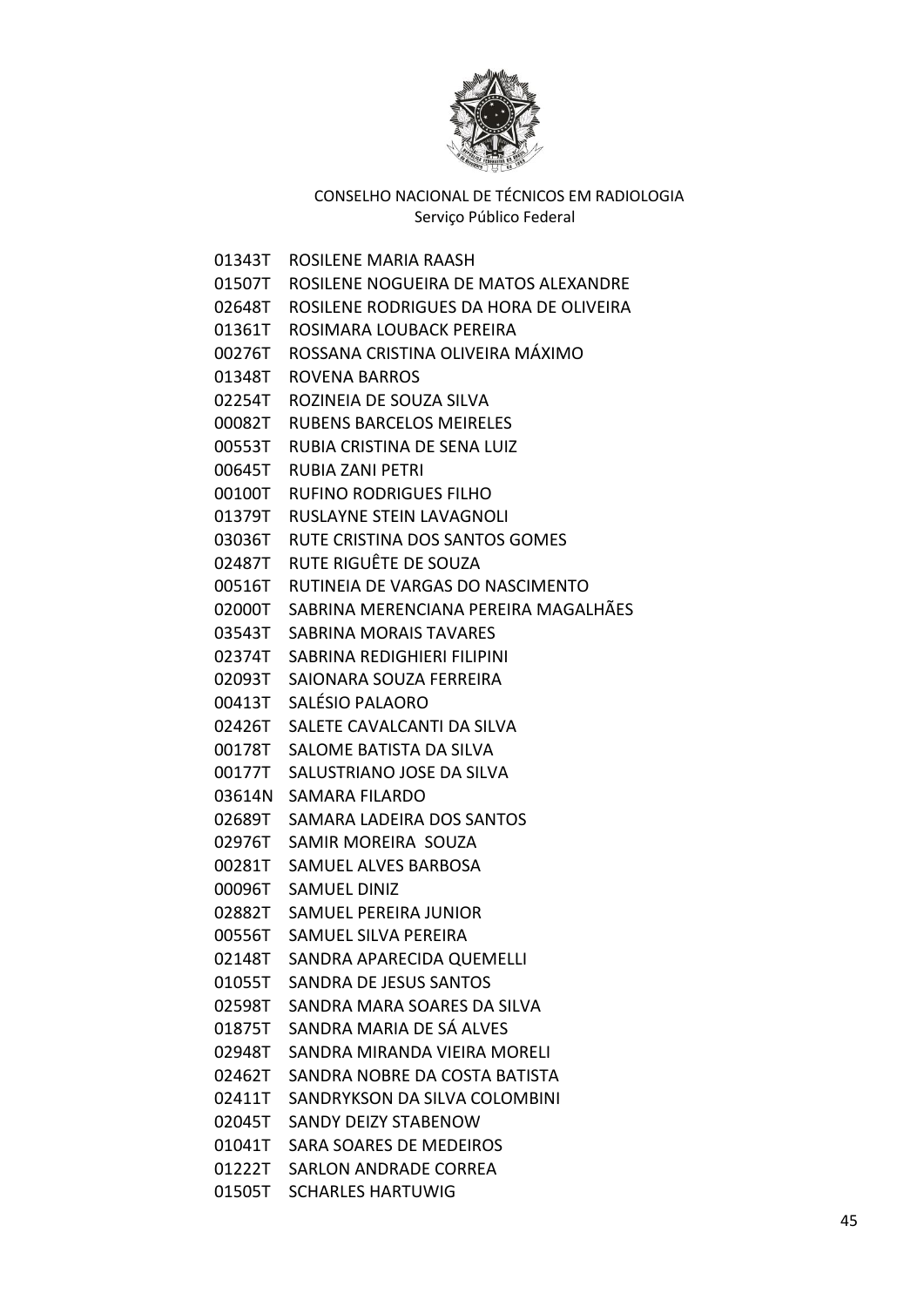

01605T SCHERLITON GOMES PINTO 02310T SCHEYLA DOS SANTOS 00331T SEBASTIÃO COUTINHO DE JESUS 00118T SEBASTIAO DA SILVA PEREIRA 00469T SEBASTIÃO MOREIRA RAMOS 01678T SEBASTIÃO RODRIGUES DAS DORES 01164T SELMA SOUZA DOS SANTOS 01836T SELME DE SOUZA FRANÇA 01071T SELVA VIANA DA SILVA 01838T SERGIO FERREIRA AMORIM 01479T SERGIO LOVATTI POUBEL 00343T SERGIO RICARDO DOS SANTOS FAUSTINI 00619T SERGIO RODRIGUES ESTOFEL 00094T SERGIO VIEIRA COELHO 00750T SHEILA SCHROEDER 01801T SHIRLEY DE SOUZA TEIXEIRA 01112T SHIRLEY PEREIRA DA SILVA 00663T SIDNEY FERRAZ GOGGI JUNIOR 01794T SILMARA AIDANO MILAGRE 03416T SILVANA FURTADO DE ABREU VIDIGAL 01980T SILVANA LUIZ FERREIRA LOUBACK 01489T SILVANA MARQUES DE ÀVILA 02956T SILVANEIDE TAVARES 00848T SILVIA APARECIDA PEREIRA 02395T SILVIA CONTI DA SILVA 00939T SILVIO AUGUSTO CELESTRINO 00406T SILVIO CEZAR FRASSON 00042T SILVIO CORDEIRO FILHO 00264T SILVIO JOSÉ DE SOUZA FILHO 00295T SILVIO MOREIRA DE OLIVEIRA 00609T SILVIO ROBERTO RAVANI DE SANT ANNA 01068T SIMONE ALVES DA ROCHA 01725T SIMONE AMORIM DE LIMA 01789T SIMONE CYPRESTE 01560T SIMONE LUCIA ROMÃO 01604T SIMONE MATTOS FERREIRA 01154T SIMONE MINTO GOMES 03635T SIMONE PINHEIRO RAIMUNDO 01210T SIMONE SILVA MARQUES DA CRUZ 02281T SINEIDE OGGIONE LEITE 01520T SIÔNE LISBOA DE SOUSA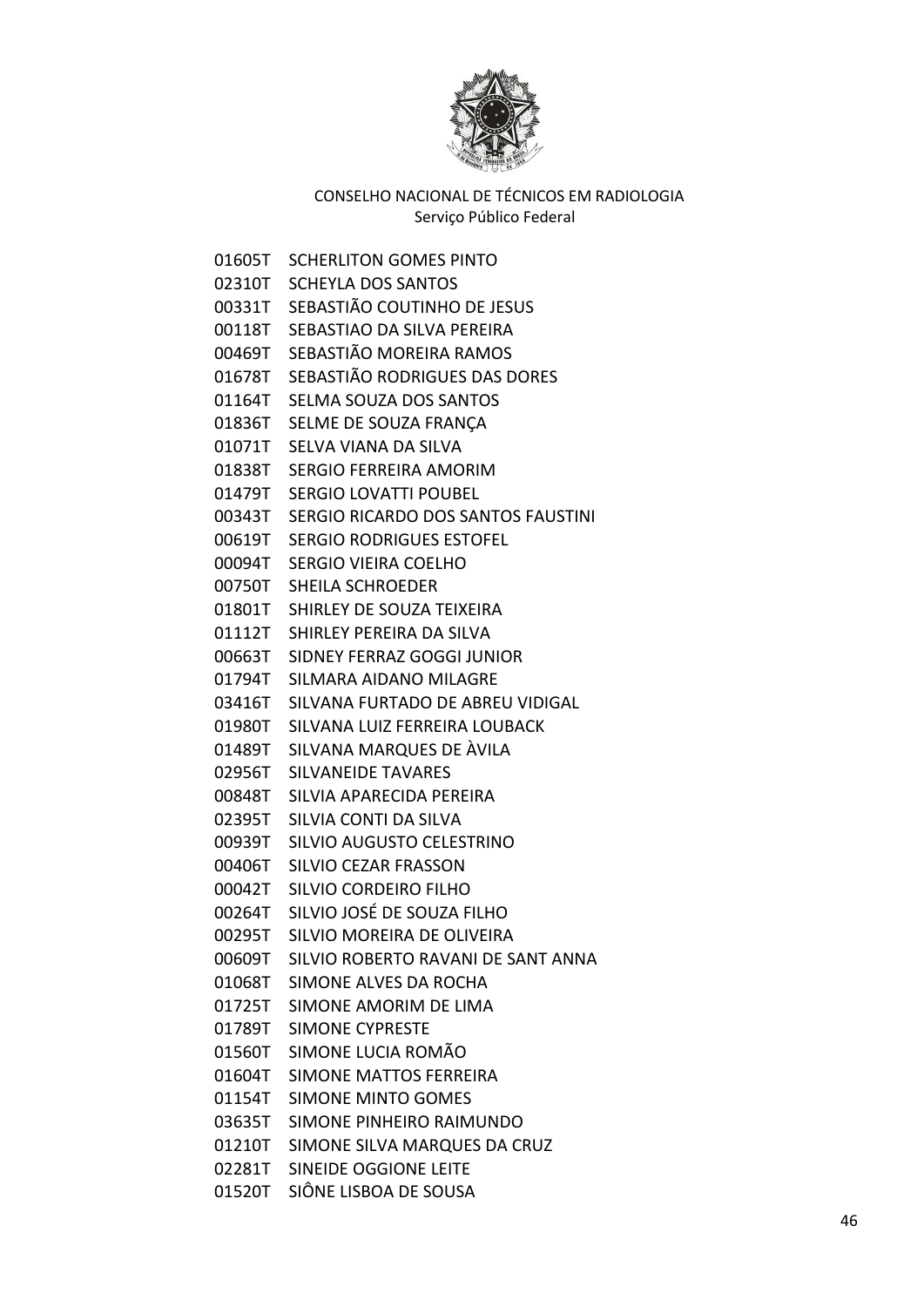

01619T SIRLENE DE SOUZA BISPO 01780T SIRLENE MARIA DA SILVA 01987T SIRLEY VIEIRA TEIXEIRA DA COSTA 03223T SOLANDER ZONTA 02028T SOLANGE RIBEIRO SANTOS 01941T SOLANGE SALDANHA DE SOUZA 01828T SOLENIR WAIANDT 00603T SOLIMAR MENDES RIBEIRO DE CARVALHO 00058T SONIA ALVES VALENTIM 01553T SONIA FONTES COSWOSCK CARVALHO 03538T SONIA LUCIA DE SOUZA 00165T SONIA MARIA DE SOUZA MATOS 01576T SOPHIA QUINTAS BENINCA SASSO 02362T SORAYA MACHADO ROCHA 01503T STEFÂNIA MERY PEREIRA SIMÃO 03126T STÉFFANY MARTINS VANELI 01940T STEVÃO SILVEIRA GHIDETTI 02155T SUELÉM DA SILVA VIEIRA 02692T SUELEN CRISTINA ROSA 01106T SUÉLEN HECHER DA SILVA 01260T SUELI ALVES DA COSTA 02478T SUELLEN ALVES DOS SANTOS 02081T SUELLEN APARECIDA GAMA COSTA VIEIRA 01802T SUELLEN CRISTINA SOUSA OLIVEIRA 01887T SUÉLLEN FRANCA GOMES 02698T SUMAIA DE OLIVEIRA CARDOSO 02352T SURAMA VALÉRIA NICCHIO CAVALCANTE 00860T TACIANO VICENTE DOS SANTOS 03032T TAISIS NIVEA NOACK DE AZEVEDO 01398T TALES DUARTE DE SOUZA 01889T TALITA GUIMARÃES DA SILVA BARBOZA 03890T TALITA VIL ALBUQUERQUE 00873T TÂMARA DO AMARAL 02832T TAMARA PIRES DE MIRANDA OSÓRIO 03461T TAMARA RIBEIRO BATISTA 01194T TARCISIO DUMAS GUERRA 03228T TARCISIO SILVARES DOS SANTOS 01440T TATIANA FERREIRA CARVALHO 01968T TATIANA MENDONÇA DA SILVA 03042T TATIANA PIMENTEL DA SILVA 02071T TATIANA SILVEIRA FERREIRA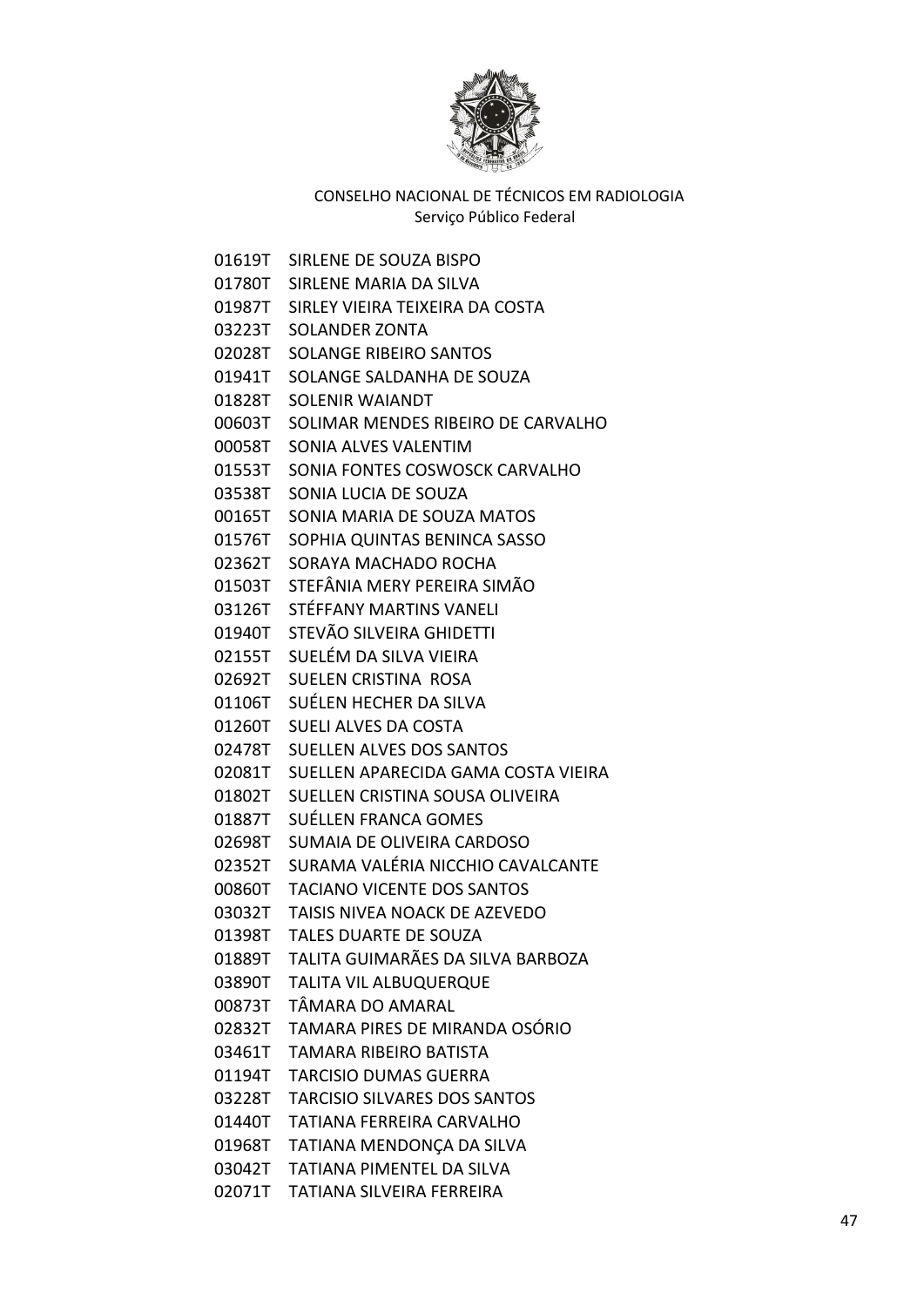

01900T TATIANA SOARES FRÓES 01235T TATIANE ALBINO DA ROCHA 01003T TATIANE CORREA PIMENTEL 00808T TATIANE PEIXOTO DE FREITAS 00954T TATIANE SILVA DOS REIS 03586T THÁBITA VICENTE LOURENÇO 02581N THAIRO RODRIGUES ALVES 01697T THAIS ARAUJO DA CUNHA 02638T THAIS DE AQUINO SCOTA 02579T THAIS DE ARAUJO MOURA 02371T THAÍS FAGUNDES 03506T THAIS GOMES RANGEL 02714T THAIS MARIA DE LOURDES SILVA PINTO LEITE 02594T THAIS MENCHINI SANTOS DAS CHAGAS 02591T THAÍS SANTIAGO DO CARMO 02713T THAIS SANTOS MOREIRA 02995T THAIS SOARES SANTOS OLIVEIRA 01964T THAÍS XAVIER RODRIGUES 03309T THÁLITA CUNHA DE PAULA 01886T THATIANE LEONCIO MAGALHÃES 02179T THAYLA BONADIMAN 03109T THAYNÁ CAMPOS PONCIANO 03647T THAYNÁ DE SOUZA SILVA 03699T THAYNARA FURTADO NASCIMENTO 02989T THAYSSON CUTIS DO ESPIRITO SANTO 01030T THIAGO ALVARENGA DA SILVA 02350T THIAGO BATISTA DE SOUZA 02297T THIAGO BEZERRA DE ASSUNÇÃO 02556T THIAGO DO PRADO 01134T THIAGO FRANCISCO RANGEL 01355T THIAGO MACHADO ROSSETO 01558T THIAGO MESSIAS CASTRO 01209T THIAGO MONTEIRO PINTO 03393T THIAGO SANTIAGO LIBERATO 02410T THIAGO SILVA DE OLIVEIRA 01739T THIAGO THOMAZINI DE CARVALHO 01313T THIAGO VIEIRA BRUSCHI 03603T TIAGO DOS SANTOS GONÇALVES AMORIM 01493T TIAGO PONCIO 00925T TIAGO VICENTIM BRAVIM 01101N TIARA DIAS CANZIAN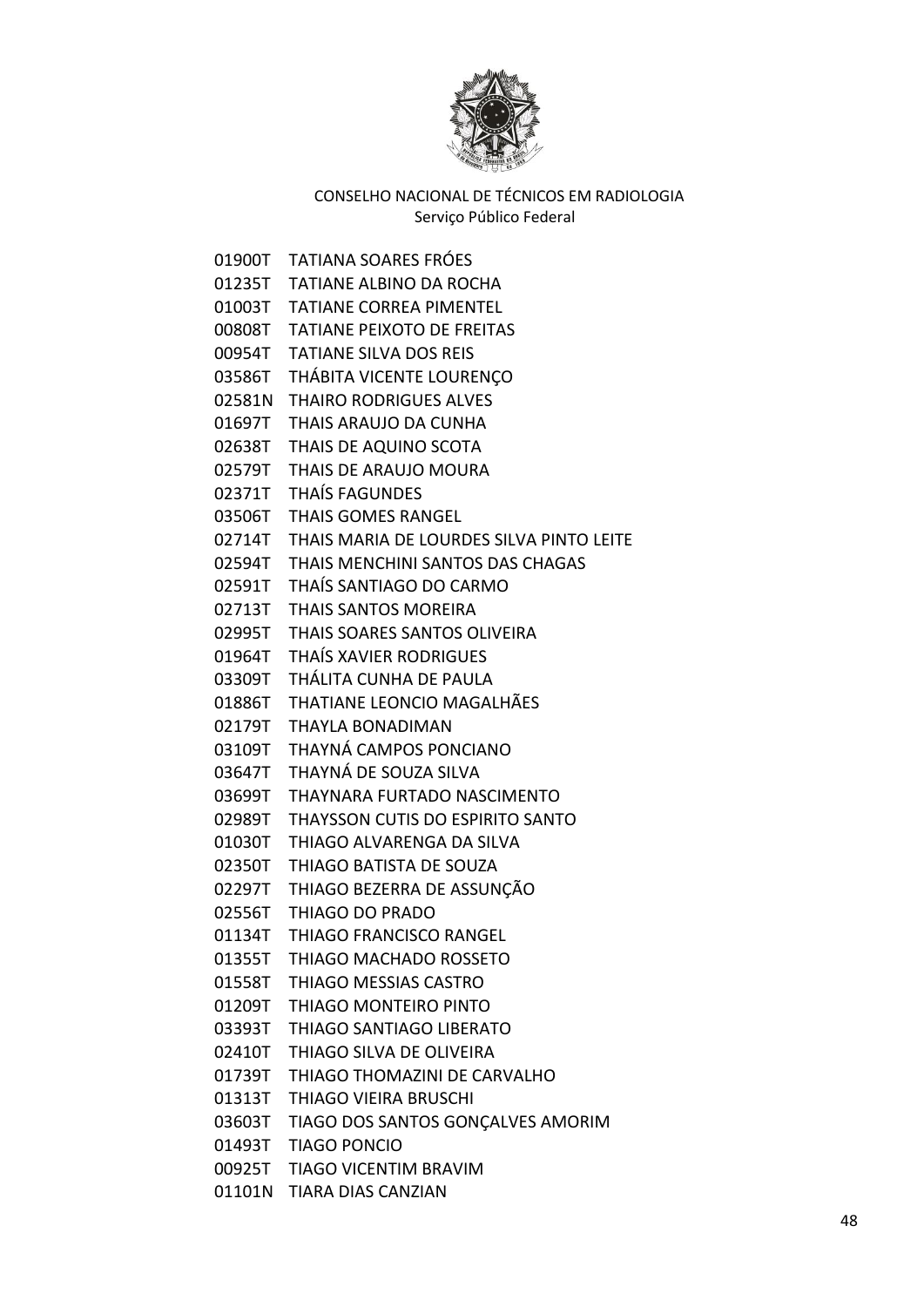

| 00786T | TONIA MARIA DE SOUZA                     |
|--------|------------------------------------------|
| 02687T | TONY EVALDO DE ALMEIDA PONTES            |
| 02490T | TONYS'LEYS MOSCON DE ARAUJO              |
| 01391T | <b>UANDERSON BRITO NASCIMENTO</b>        |
| 01200T | <b>UBALDINA CARDOSO</b>                  |
| 01310T | UBALDO DE OLIVEIRA CARDOSO JUNIOR        |
| 00467T | UBIRATAN CARLOS BARCELLOS                |
| 00112T | <b>UDSON CORREA DOS SANTOS</b>           |
| 02379T | <b>UGO RAFAEL ALVES</b>                  |
| 02122T | UÍLAS LUIZ ZANETTI                       |
| 02557T | <b>VAGNER MACHADO ROBERTO</b>            |
| 00743T | VALCINEIA ROCHA DE BARROS RITTO          |
| 01798T | <b>VALDECI NUNES BARCELOS JUNIOR</b>     |
| 00025T | <b>VALDEIR DE SOUZA SILVA</b>            |
| 03757T | VALDEREZ DA GLÓRIA BALDAN FERMIANO       |
| 02434T | VALDESTONIO DA SILVA DE MELO             |
| 03645T | VALDETE CONSTANTINO DE MOURA             |
| 01499T | VALDETE GERMANO DE OLIVEIRA              |
| 01115T | <b>VALDIONOR ALVES BATISTA</b>           |
| 02032T | <b>VALDIR CORREIA DE SOUZA</b>           |
| 03920T | <b>VALDIRENE PRATES DA SILVA</b>         |
| 03218T | <b>VALDIRENE SANTOS NASCIMENTO FABEM</b> |
| 03625T | VALÉRIA NUNES SANTANA TASCA              |
| 00985T | VALÉRIA RAMOS DA SILVA                   |
| 00142T | <b>VALMIR NOGUEIRA LIMA</b>              |
| 03168T | <b>VALMIR SILVA SANTOS</b>               |
| 00106T | <b>VALMIRO GOMES</b>                     |
| 00555T | <b>VALNECY LEMOS COSTA</b>               |
| 00771T | <b>VALNEI PACHECO</b>                    |
| 01803T | <b>VALQUIRIA DOS SANTOS PEREIRA</b>      |
| 01786T | <b>VALQUIRIA GHISOLFI</b>                |
| 00353T | <b>VALTAIR CARRETTA</b>                  |
| 03069T | <b>VANDERLEI SIQUEIRA</b>                |
| 03618T | <b>VANDERLI CUNHA DOS ANJOS</b>          |
| 00916T | <b>VANESSA ALVES PIONT</b>               |
| 01559T | <b>VANESSA BURGALERI CELESTINO</b>       |
| 01527T | VANESSA CRISTINA GRIZOSTOMO GARCIA       |
| 00976T | VANESSA DE SOUZA SIQUEIRA                |
| 03596T | <b>VANESSA DUARTE ROMANELI</b>           |
| 02901T | <b>VANESSA FANTONI SUZANO</b>            |
| 00306T | <b>VANESSA FREIRE SANTOS RIBEIRO</b>     |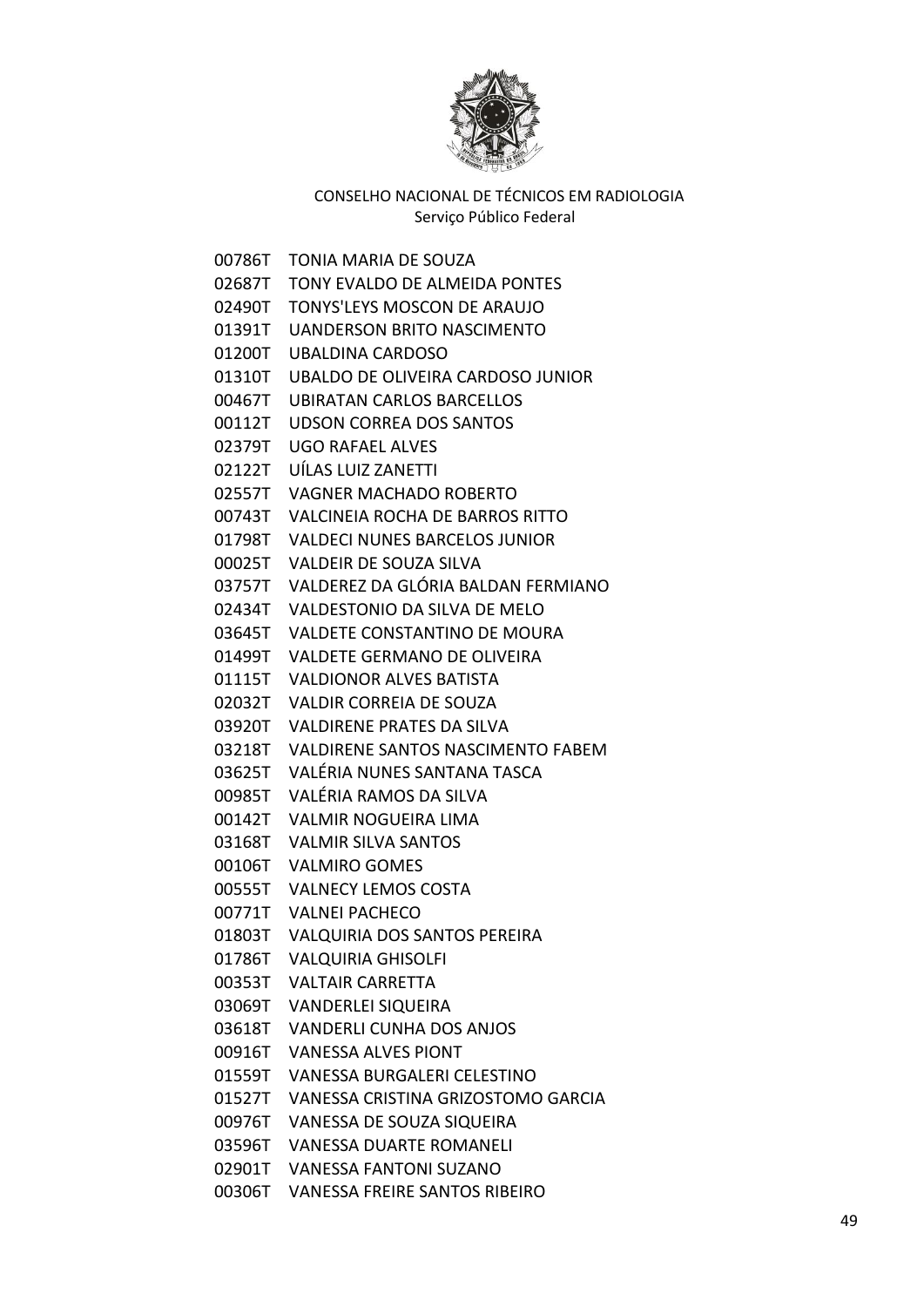

- 01245T VANESSA FURTADO DA SILVA
- 02520T VANESSA LESSA DE SOUZA
- 03664T VÂNIA TERRA ALVES
- 02446T VANILDA SCHULTZ
- 03796T VANILSON FRANCISCO DE OLIVEIRA
- 02264T VANUBIA ALVES DE OLIVEIRA COSTA DOS SANTOS
- 01585T VANUSA GERONIMO AUXILIADOR
- 01897T VANUSA LOPES RUBIM
- 02381T VANUSA RODRIGUES DE SOUZA
- 01307T VANUZA MARIA ALVES
- 02806T VANUZA VIEIRA MARINS
- 00023T VERA ALICE RODRIGUES COELHO
- 00032A VERA DOS SANTOS FALCÃO
- 00103T VERA LUCIA DE CARVALHO FERREIRA
- 01201T VERA LÚCIA DOS SANTOS
- 00168T VERA LUCIA DOS SANTOS LUZ
- 02890T VERA LUCIA RODRIGUES SCHIAVO ALVES
- 00733T VERA NILDA DE SOUZA SANTOS
- 02799T VERA PINTO DA VITORIA
- 00821T VERALICE DE FREITAS MIRANDA
- 03718T VERONIA BARCELOS BARROSO
- 00484T VERÔNICA CONSOLAÇÃO PEREIRA TOMAZ
- 02693T VERONICA PEREIRA DO NASCIMENTO
- 02886T VICTOR GENÉSIO DO NASCIMENTO FERREIRA PEIXOTO
- 01267T VICTOR HUGO RIBEIRO DE OLIVEIRA
- 01413T VICTOR MACHADO FONSECA
- 03415T VICTOR MARCHESI DE JESUS
- 02458T VICTÓRIA CANCIAN DALLA NORA
- 00114T VILSON MANDELLI
- 01602T VINICIUS CARDOSO DE MELO
- 01574T VINICIUS COUTINHO DE FREITAS
- 00496T VINICIUS DRUMOND ALVES
- 00840T VINICIUS FIRMINO DA CUNHA
- 03584T VINICIUS LOURENÇO MOREIRA
- 02643T VINICIUS LUIZ MAGESTE SANTOS
- 02887T VINICIUS MACHADO DE AZEVEDO
- 02543T VINICIUS MOREIRA MARTINS
- 01696T VINICIUS RODRIGUES MARTINS
- 01031T VIRGINIA DOS SANTOS MACHADO
- 00748T VIRGINIA LUNZ MATIELLO
- 02285T VITOR DAS DORES FERREIRA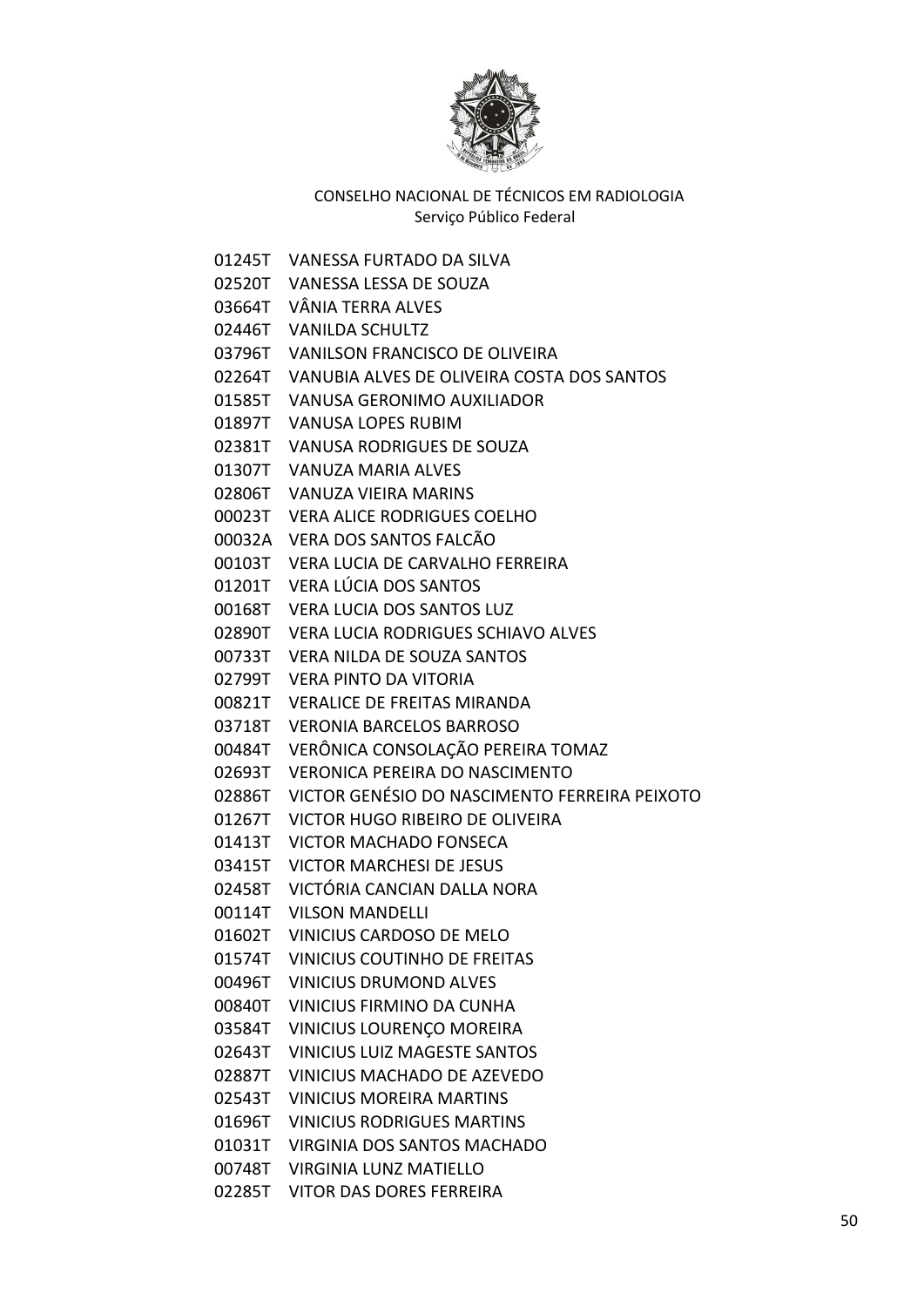

00657T VITOR DE OLIVEIRA CAVOTTI 03784T VITOR LIMA DOS SANTOS 03359T VITOR MARTINS LUCAS 03439T VITOR SCARDINI 03024T VIVIANE BERTOLDE BIANCHI 01695T VIVIANE DE ANDRADE RODRIGUES 02105T VIVIANE TOMAZ DE MOURA 02723T VIVIANNE SANTOS MACHADO 00411T WAGNER BARCELLOS BARBOSA 00273T WAGNER BORGES 01501T WAGNER COSER DE ASSIS 01536T WAGNER DE OLIVEIRA BRUNELLI 02282T WAGNER DO NASCIMENTO SOUSA 00005T WAGNER FERREIRA 01266T WAGNER SILVA RIBEIRO 02233T WALACE DE SOUSA OLIVEIRA 03175T WALACE LOPES DEL PUPPO 01063N WALDIR BATISTA MOTTA 02604T WALISON REIS DA SILVA 03754T WALTER DOS SANTOS FERREIRA NETO 01500T WALTER SILVA CRUZ JUNIOR 02505T WALTHER CABRAL DE PAULA JUNIOR 01899T WANDER RIBEIRO DA SILVA 00503T WANDERLEY DE MORAES FARIA 00123T WANDERLEY SOARES DE OLIVEIRA 00607T WANDERLY RIBEIRO SOARES 03504T WANDERSON DA SILVA XAVIER 00489T WANDERSON GERALDO LIBERATO 02680T WANDERSON MARCELINO PEREIRA 01298T WANDERSON ROSA DE OLIVEIRA DOS SANTOS 00676T WANDERSON SODRE 01930T WANNESSA FAGUNDES 03424T WARLEN RIBEIRO NEVES 00722T WEBERSON SCARDUA 00298T WEDER DA SILVA PEREIRA 00652T WELINGTON RICARDO LEITE 00377T WELLINGTHON DA SILVA PEREIRA JUNIOR 01902T WELLINGTON BATISTA DA SILVA 01617T WELLITON DIAS DE PAULA 02740T WELLTON FREGONA DE JESUS